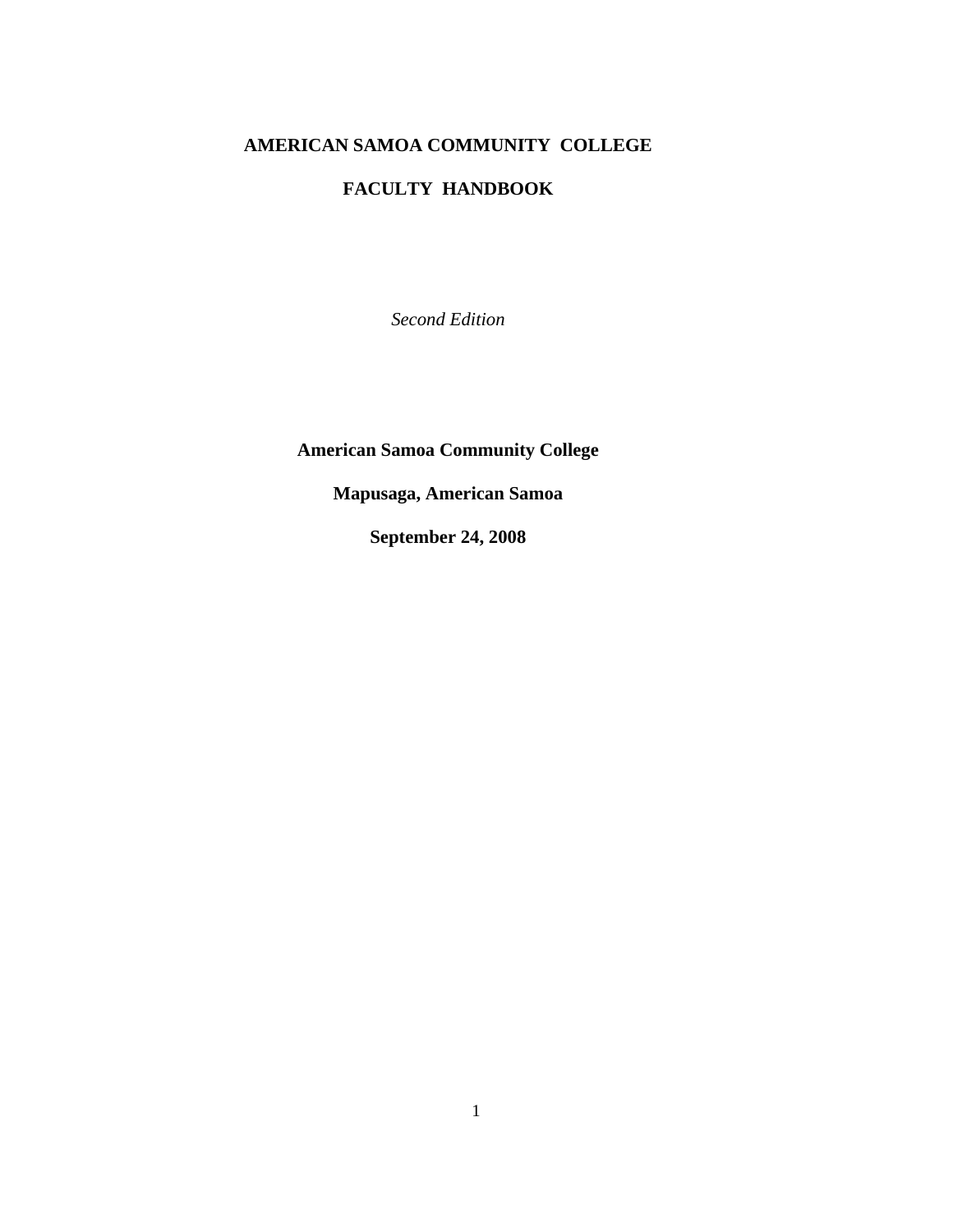## **TABLE OF CONTENTS**

# **Message from the President Message from the Vice President Purpose of Faculty Handbook Introduction**

- **I. History**
- **II. Mission**
- **III. Vision**
- **IV. Purpose**
- **V. Statement of Instructional Philosophy**
- **VI. Academic Integrity**

## **VII. Organization of the College**

- A. Board of Higher Education
- B. Governance of the College
- C. Administration

# **VIII. Accreditation**

## **IX. Institutional Programs**

- A. Office of the Institutional Effectiveness
- B. Adult Education Literacy and Extended Learning
- C. American Samoa Teacher Education Program
- D. Community Natural Resources Program
- E. Gaining Early Awareness & Readiness for Undergraduate Program
- F. Library/Learning Resource Center
- G. Reserve Office Training Corp
- H. Samoan Studies Institute
- I. Service Learning
- J. Small Business Development Center
- K. Student Support Services
- L. University Center for Excellence on Developmental Disabilities
- M. Upward Bound

## **X. Student Learning Outcomes**

- A. Communication Skills
- B. Job Skills
- C. Life Skills

# **XI. Administrative Policy**

- A. Administrative Responsibilities
- B. Administrative Protocols-Special Events/Visits
- C. Communication Protocols
- D. Communication with the Media
- E. Freedom of Expression
- F. Official Correspondence
- G. Correspondence Details
- H. Intellectual Property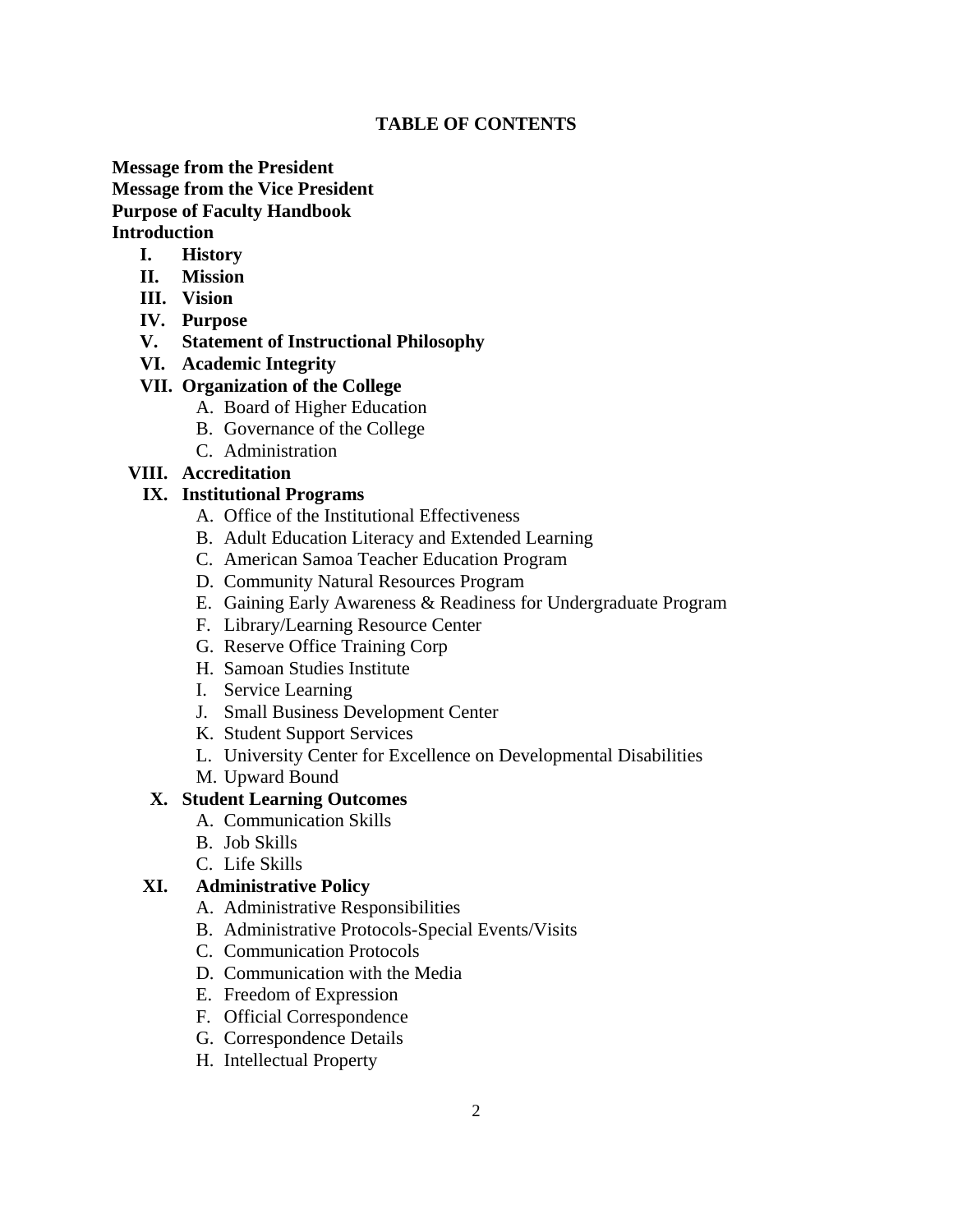## **XII. Personnel**

- A. Adjunct Faculty
- B. Degree Requirements
- C. Academic and Professional Credentials for Faculty
- D. Service Placement
- E. Probationary Period
- F. Faculty Performance Evaluation
- G. Private Instruction
- H. Accommodation for Instructors with disability
- I. Harassment/Sexual Harassment
- J. Grievance and Appeal
- K. Disciplinary
- L. Progressive Discipline
- M. Disciplinary Action, Suspension and Dismissal
- N. Removal of Faculty from Teaching
- O. Resignation
- P. Annual Leave
- Q. Sick Leave
- R. Maternity Leave
- S. Bereavement Leave
- T. Family and Medical Leave of Absence
- U. Jury Duty Leave
- V. Military Leave
- W. General Leave of Absence
- X. Records Management
- Y. Outside Employment
- Z. Employee Code of Conduct
- AA. Drug and Alcohol Policy
- BB. Campus Smoking Policy
- CC. Scientific Misconduct

## **XIII. Faculty Policies**

- **A.** Faculty Orientation and Commencement Exercises
- **B.** Registration and Academic Advising
- **C.** Course Syllabi
- **D.** Faculty Time Allocation
- **E.** Faculty Absences from Class
- **F.** Instructor Teaching Load
- **G.** Instructor Class Size
- **H.** Minimum Class Size
- **I.** Teaching Load of Part-Time Faculty
- **J.** Independent Studies
- **K.** Administrators Teaching
- **L.** Accommodation for Students with disabilities
- **M.** Evaluation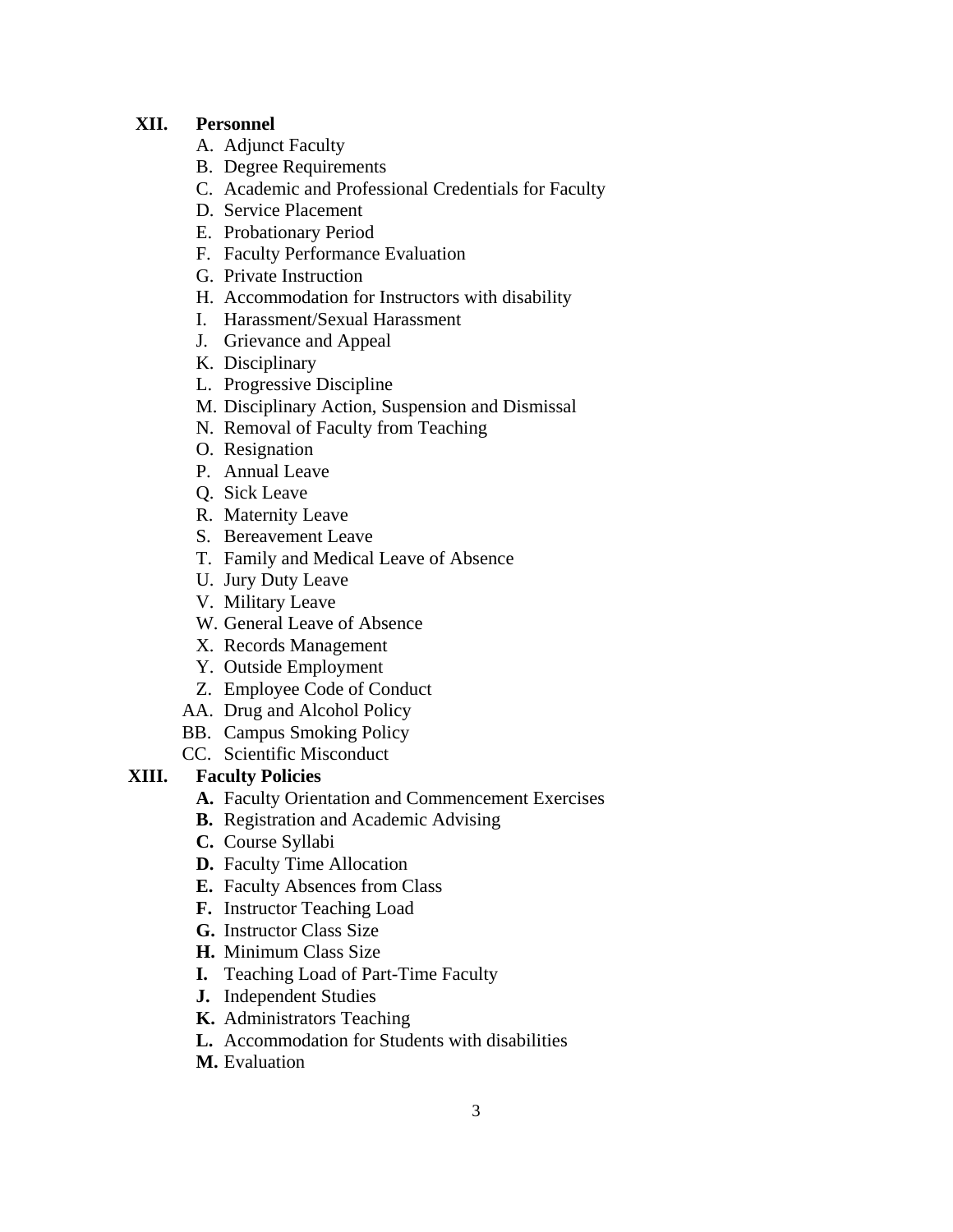- **N.** Faculty Checkout Procedures
- **O.** Confidentiality of Student Records
- **P.** Identification Card
- **Q.** Copyright Law
- **R.** Textbook

## **XIV. Academic Policies & Procedures**

- **A.** Grading System
- **B.** Grade Point Average
- **C.** Incomplete
- **D.** Course Withdrawal
- **E.** Course Audit
- **F.** Add and Drop
- **G.** Administrative Drop
- **H.** Attendance
- **I.** Course Prerequisites
- **J.** Course Substitution
- **K.** Course Repetition
- **L.** Credit for Transfer Courses
- **M.** Academic Standards
- **N.** Student Load
- **O.** Course Classification System
- **P.** New or Revised Course Proposal
- **Q.** New or Revised Academic Certificate/Degree Program
- **R.** New or Revised Lab Fees
- **S.** Credits by Examination
- **XV. Professional & Education Benefits**
- **XVI. College Committees and Councils**
- **XVII. Community Advisory Council**
- **XVIII. Student Services Programs and Services**
- **XIX. Resources** 
	- **XX. Safety & Security**
- **XXI. Additional Information**

# **INTRODUCTION**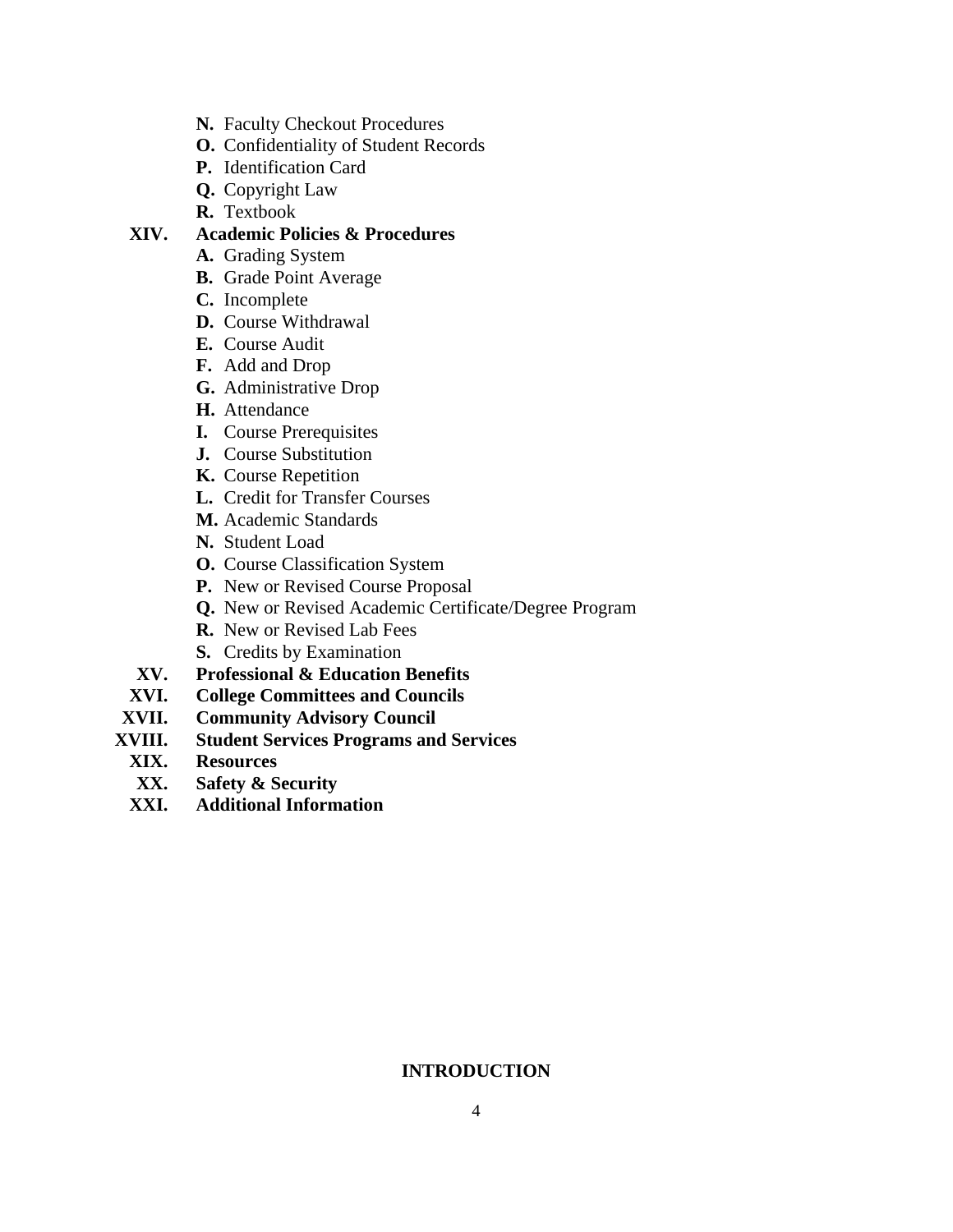This handbook contains policies, procedures, duties, and responsibilities which directly affect the faculty members and the professional staff of the college. The materials have been drawn from directives and practices emanating from the American Samoa Government, the Board of Higher Education, the laws of the territory, and College Administration.

Each full time faculty member, counselor and administrator receives a copy of the handbook. Handbooks are issued during the orientation week. From time to time the Vice President of Academic and Student Affairs may insert additions and deletions via change transmittal memorandum to maintain current with policy changes approved by the Board of Higher Education and procedures approved by the President.

This handbook is to be reviewed by the Faculty Senate who may recommend changes to the administration. The administration and the Board of Higher Education have the authority to accept or reject these recommendations in writing after communicating with the President of the Faculty Senate.

In the case of accuracy of policies, the ASCC Governance Policy shall be the manual that take precedence, as for personnel policies, the Personnel Governance is the authority. The handbook is an extension of the ASCC Governance Policy Manual.

## **I. HISTORY**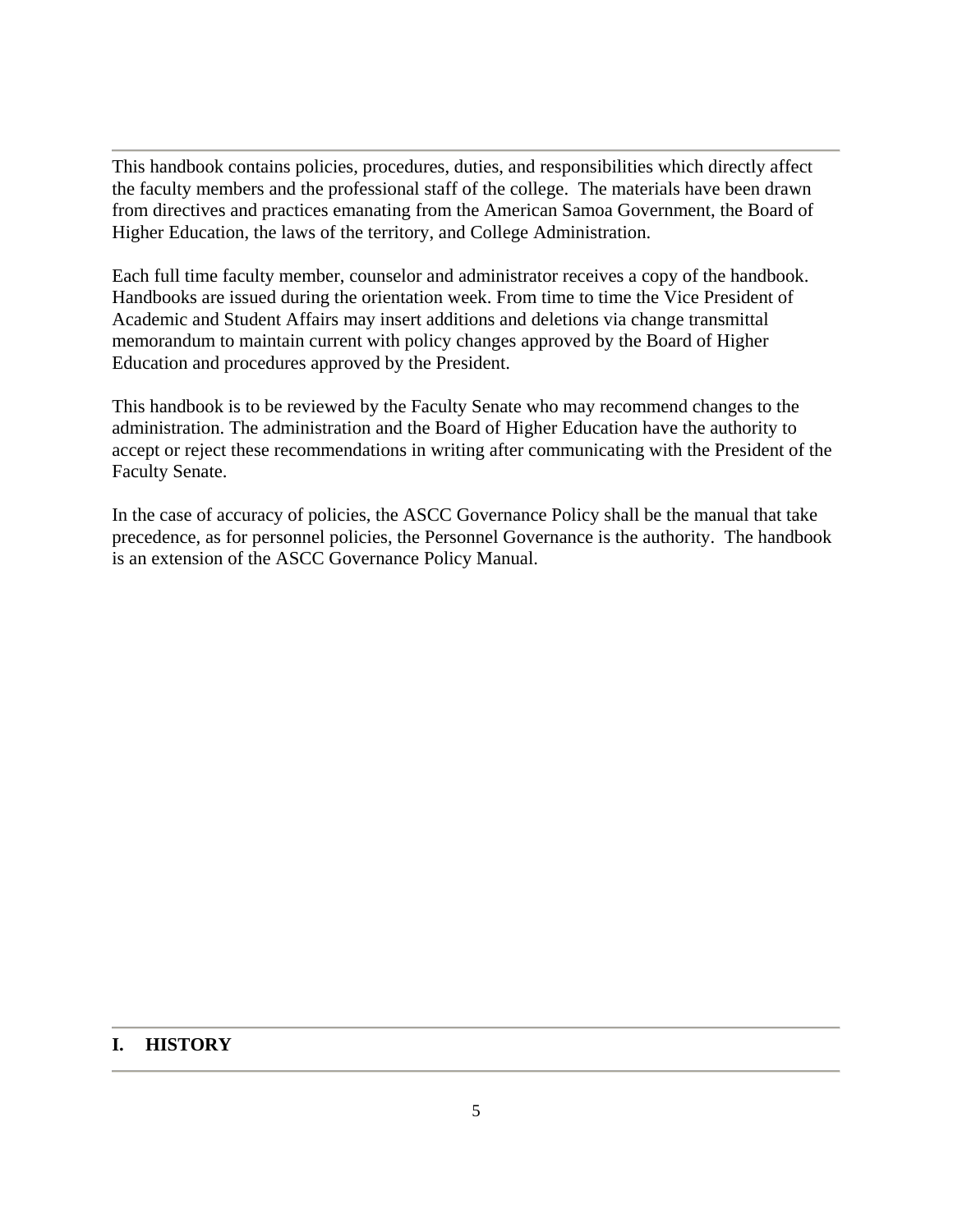The American Samoa Community College (ASCC) was established in 1970 to provide postsecondary education opportunities in the liberal arts, teacher training, vocational-technical education and general education to the residents of American Samoa.

In July 19070, ASCC was established as part of the American Samoa Department of Education. The first freshman class of 131 attended classes in the old Lands and Survey Building (the current site of the Lumana'i Building) in Fagatogo. The following year the College was moved to the old Fia Iloa School building in Utulei. The move to a permanent campus was made in September 1974 when ASCC took over the site from the former Mapusaga High School in the village of Mapusaga.

ASCC is located on Tutuila, the largest of American Samoa's seven islands in the lush valley of Mapusaga village nine miles west of Pago Pago, the territory's center of trade and commerce. American Samoa lies about 2,500 miles southwest of Hawaii and 1,800 miles northeast of New Zealand. Tututila comprises approximately three fourth of American Samoa's 76 square miles and is home to 90% of its population of nearly 60,000. The other six islands are Aunu'u, Ofu, Olosega, Ta'u, Swains, and Rose Atoll.

A grant from the U.S. Economic Development Administration in 1979 enabled ASCC to complete five new buildings, with modern facilities for instruction in science, nursing, fine arts and vocational education, as well as a student cafeteria and a gymnasium.

# **II. MISSION**

The mission of the American Samoa Community College is to foster successful student learning by providing educational programs and services of high quality that will enable students to achieve their educational goals and to contribute to the social, cultural, political, economic, technological, and environmental well being of American Samoa.

To fulfill this mission, the College, as a United States accredited, open admissions, Land Grant institution, provides access to associate degree and certificate programs of study. These programs prepare students including those who are educationally underserved, challenged, or non-traditional for:

- transfer to institutions of higher learning;
- successful entry into the workforce;
- research and extension in human and natural resources; and
- awareness of Samoa and the Pacific.

# **III. VISION**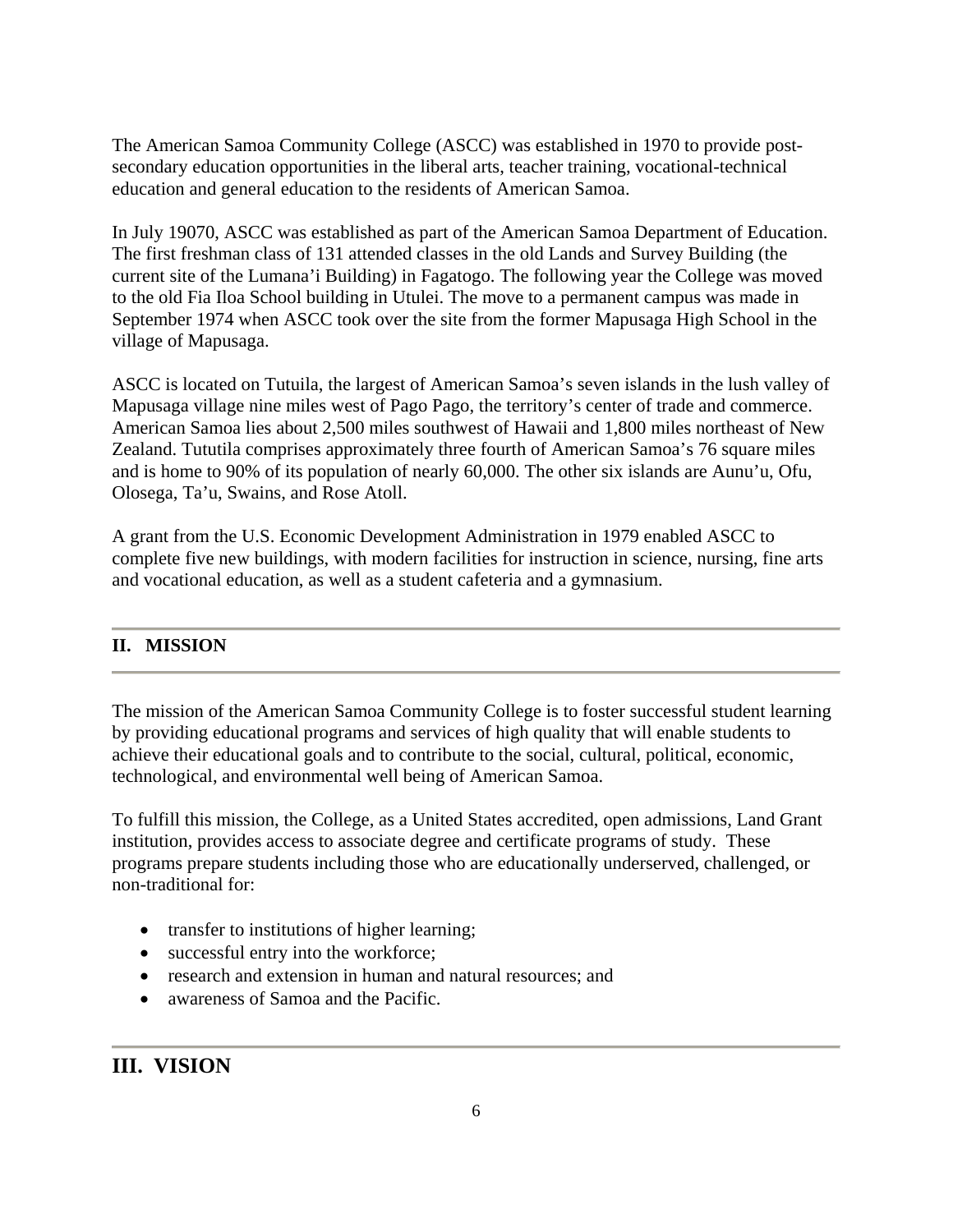The Board of Higher Education envisions the American Samoa Community College as the only U.S. Accredited education institution of higher learning in American Samoa and South Pacific region providing quality courses, programs, and services for its students, enabling them to meet the challenges of the  $21<sup>st</sup>$  century. The College will adequately prepare its students who may wish to matriculate to colleges and universities off-island, join the labor market, or pursue any endeavor of choice.

# **IV. PURPOSES**

The college has established purposes which define and shape the process of fulfilling its mission.

1. To offer a flexible occupational and technical curriculum related as closely as possible with the changing employment realities and human resources needs of the Territory.

2. To provide a vigorous program for the development of basic skills (English, Math, Study Skills) and functional attitudes (self-discipline, time management)

3. To establish and maintain a highly motivated, committed and able faculty. To recruit new instructors to fill technical and academic competency requirements. To provide inservice training and opportunities to earn advanced degrees' to maintain faculty moral and competence in vocational technologies and academic areas, and, to provide opportunities for continuing off-island study.

4. To provide transfer students with the knowledge, skills necessary for success in fouryear institutions.

5. To offer diverse approaches to learning.

6. To assist students in integrating traditional culture with the experience of college.

7. To strengthen the efficiency and effectiveness of all college managerial and political autonomy.

8. To provide a supportive environment and individual assistance that will enable all students to achieve a rich and successful experience in school and in their lives after graduation.

9. To establish and offer a general educational program that provides development and understands in the content and methodology of the major genres of study (i.e. humanities, the natural sciences, and social sciences). The established general education program will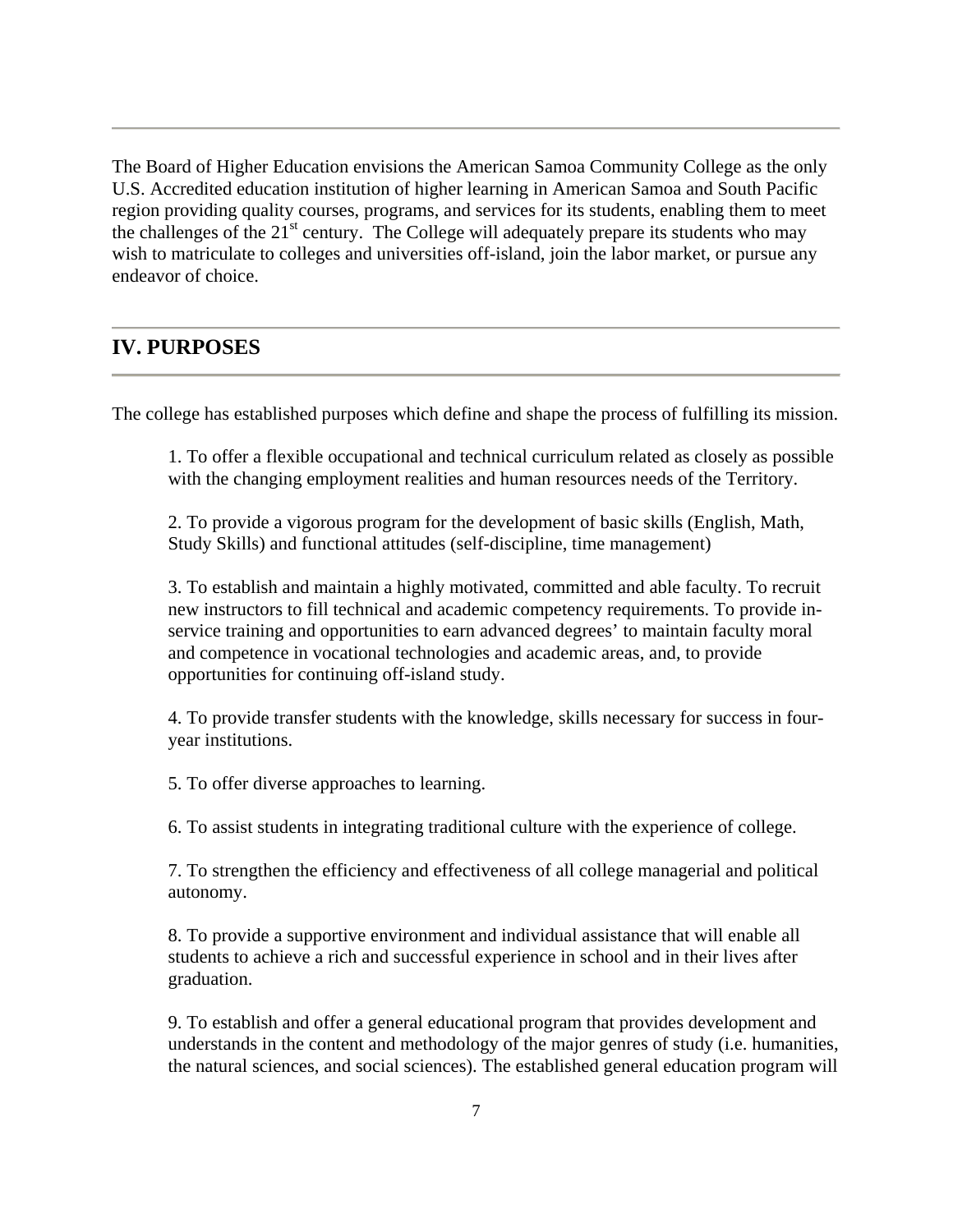also provide opportunities for the development of intellectual skills, technological competencies, personal and interpersonal capabilities, and an appreciation for cultural diversity.

10. To converse and value the College's limited resources, including tangible assets of physical plant, equipment, library and fiscal resources as well as the intangible assets of good will and support from the community, alumni, the Board of Higher Education, faculty and students.

11. To prioritize goals and objectives, help increase the effectiveness of leadership and improve the achievement of ASCC's goals through consistent applications of long range planning.

12. To maintain and use the College's unique identify as a Pacific institution situated within a living traditional culture.

13. To provide agricultural and nutritional extensions to the villages and to research the island's agricultural problems.

## **V. STATEMENT OF INSTRUCTIONAL PHILOSOPHY**

Per ASCC Governance Policy Manual, Policy #5000 - STATEMENT OF INSTRUCTIONAL PHILOSOPHY

The Board of Higher Education, President of the college, Administration, Faculty, Staff and Students of the American Samoa Community College are committed to providing the people of American Samoa a premier institution of higher learning.

With this desired outcome, the College:

- Provides instructional programs and courses of the highest quality, regardless of mode of delivery, location or level.
- Promotes academic integrity, scholarship, and empowerment.
- Promotes diversity in education needs of the community and to assist individual students in realizing their maximum potential in a setting of cultural changes.
- Nurtures and environment where students will acquire marketable skills, develop self confidence, widen their interests, come to value the sear for truth, deepen an appreciation for cultural diversity, and equipped to cope with their own societal challenges. Individual student growth in this area is the paramount goal.
- Promotes opportunity, access, and equity.
- Focuses on proactive and innovative initiatives for student success.
- Understands its role as an essential component of the economic growth of America Samoa.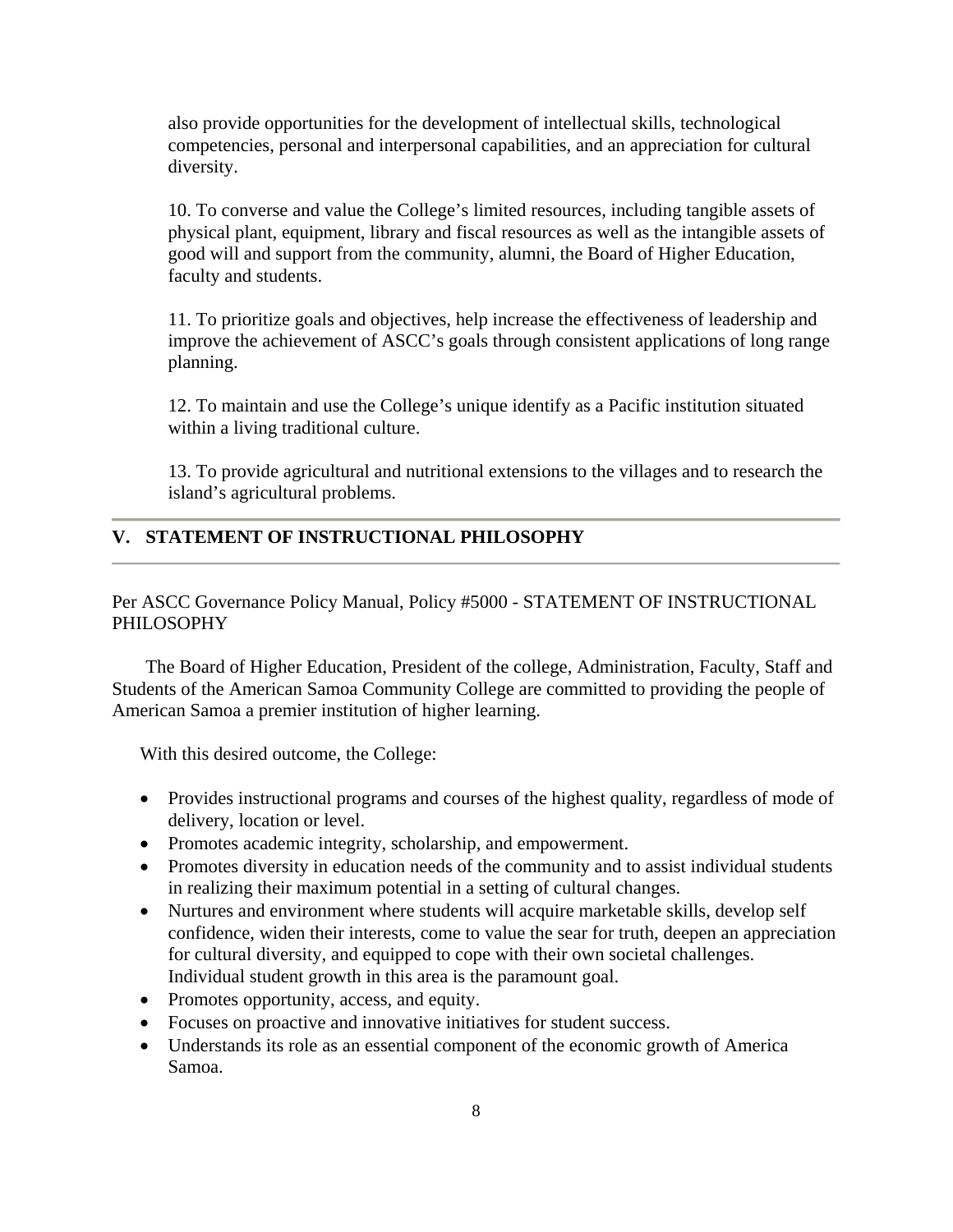## **VI. ACADEMIC INTEGRITY**

Policy Statement #5001 of Governance Policy Manual states:

ASCC community is committed to academic integrity and standards of excellence of the highest quality in all courses and programs and, as an institution, has adopted the following principles:

- Excellence in teaching and learning through the continuous evaluation of the teaching and learning process.
- Accountability in academic integrity for students and faculty.
- Academic standards that are not compromised to retain students.
- A consistent and fair evaluation of student performance.
- A fair process for grade appeals.
- A commitment to maintaining public confidence in the academic integrity of the College.

## **VII. ORANIZATION OF THE COLLEGE**

### **1. BOARD OF HIGHER EDUCATION**

The College is governed by a Board of Higher Education, in accordance with ASG Public Law 22-30. The Board consists of six (6) members appointed by the Governor of American Samoa and confirmed by the Legislature. The Director of the Department of the Education shall be an ex-officio member with voting rights. A student selected as Board member shall be a  $2<sup>nd</sup>$  year student elected at a school wide election during the first week of school. This member shall serve a one-year term and may be reelected. Appendix: PL 22-30.

## **2. GOVERNANCE OF THE COLLEGE**

Public Law 22-30 the College assumed semi-independence and has established a structure that maximizes participation, recognizes and values expertise, and places authority at the appropriate level. The College governance system clarifies the roles of faculty, professional and classified staff, the President, Administration, and students. In this system the President is the final authority in the decision-making process, have the authority accept or reject recommendations.

The Board of Higher Education is responsible for the selection of the President, setting policies, control, and management of the college. Appendix: PL 22-30

### **ADMINISTRATION**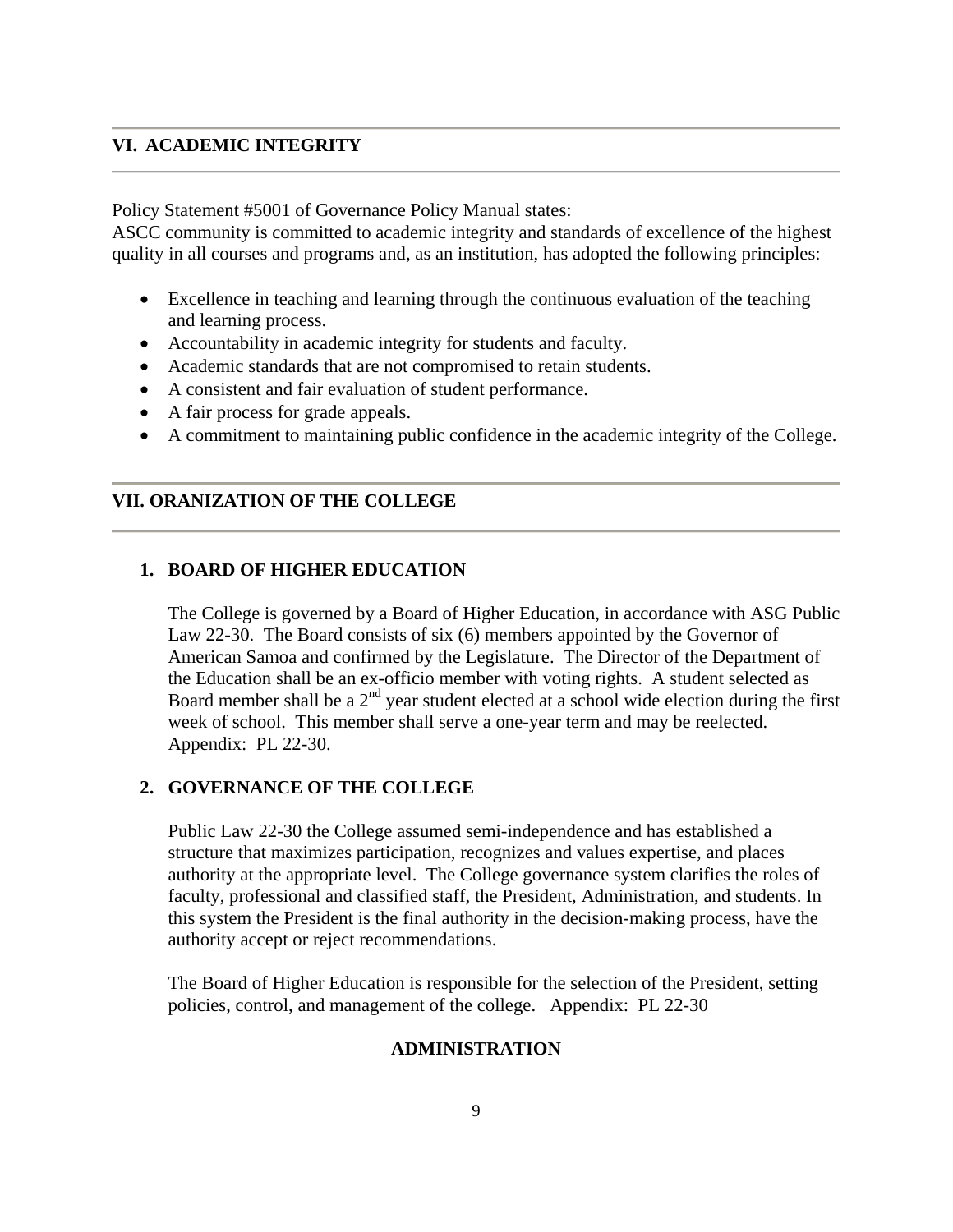**President**  Seth P. Galea'i, Ed.D, University of Hawaii-Manoa, HI

**Vice President Academic and Student Affairs**  Kathleen Kolhoff, Ph.D., The Union Institute, Cincinnati, OH

**Director Community Natural Resources**  Daniel Aga, D.P.A. Golden Gate University, San Francisco, CA

**Dean of Academic Affairs**  Irene Helsham, D.P.A. Golden Gate University, San Francisco, CA

**Dean, Institute of Trades and Technology**  William T. Emmsley Jr, MBA, Hawaii Pacific University, HI

**Director, Samoan Studies Institute**  Keseta Okenaisa Fauolo, M.S., Waikato University, New Zealand

**Dean of Student Services**  Emelia S. Le'i, D.P.A. Golden Gate University, San Francisco, CA

**Director, Teacher Education Program**  Lina Scanlan, Ph.Ed., Capella University, MI

**Associate Dean of Academic Affairs**  Mikaele Etuale, M.A. Ed, University of San Francisco, CA

**Chief Financial Officer**  Falema'o "Phil" Pili, D.P.B.A, Kennedy Western University, WY

**Director Physical Facilities and Management**  Otomalesua John Ah Sue, M.A. Ed Admin, San Diego State University, San Diego, CA

**Director Human Resources**  Komiti Panama-Emmsley, M.A. National University San Diego

**Director Institutional Effectiveness**  Rosevonne Pato, M.Ed, University of Hawaii-Manoa, HI

**Chief Information Officer**  Grace Tulafono, M.S., Hawaii Pacific University, HI

**State Director Adult Literary and Education**  Ta'ita'ifono Otineru, D.P.A., Golden Gate University, CA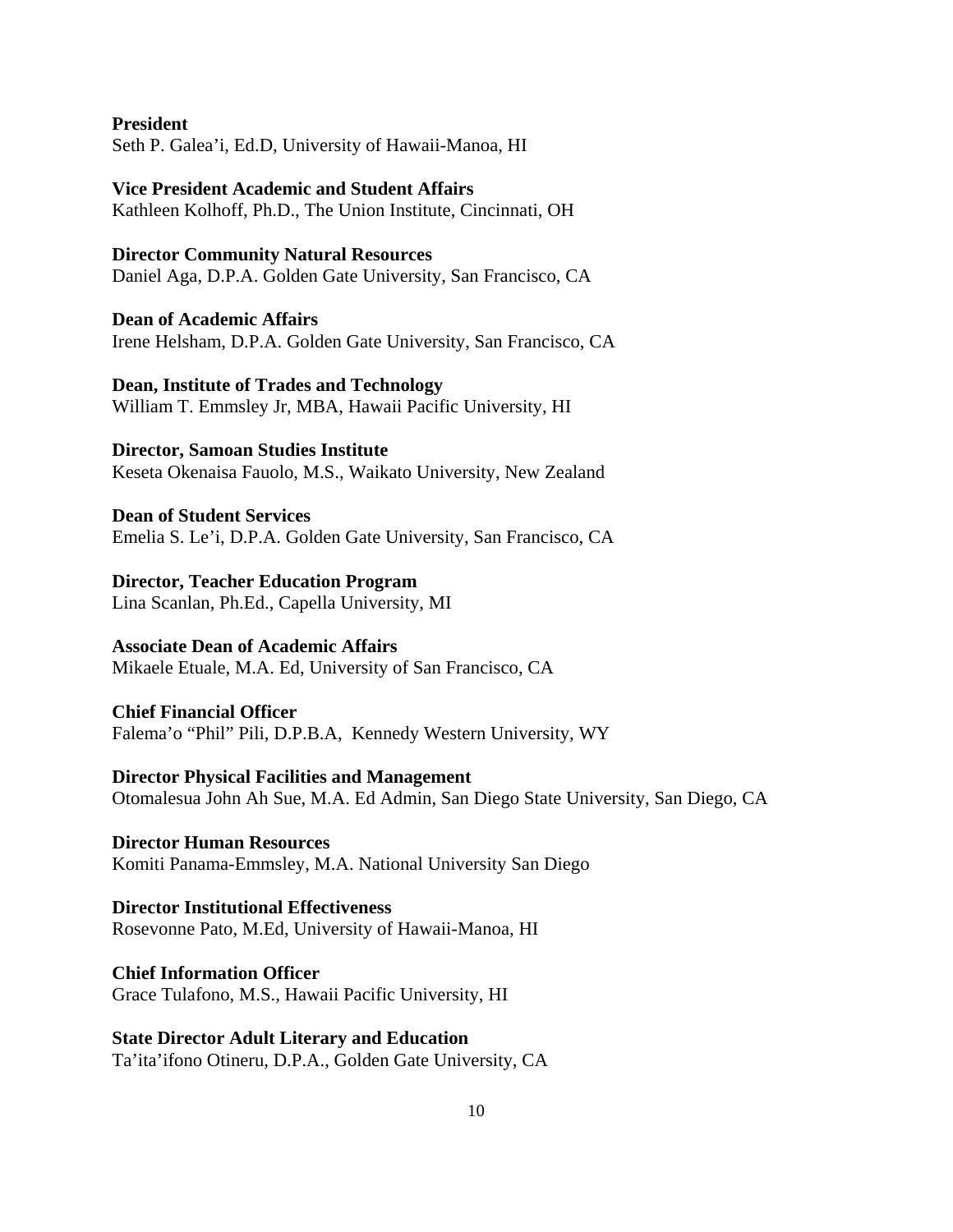#### **Director Small Business Development Center**

Herbert Thweatt, M.A., Webster University, St. Louis, MI

#### **Program Director, GEAR UP**

Roy Fua, M.Ed., Oregon State University, Corvallis, OR

#### **Program Director, UPWARD Bound**

Elizabeth Leuma, M.A., San Diego State University, San Diego, CA

### **Program Director, Student Support Services**

Repeka Ala'imoana-Nu'usa, Ph.Ed., Capella University, MI

# **Program Director, University Center for Excellence on Developmental Disabilities (UCEDD)**

Tafaimamao Tua-Tupuola, B.A., University of Hawaii-Manoa, HI

## **VIII. ACCREDITATION & AFFILIATIONS**

### **1. ACCREDITATION**

The American Samoa Community is fully accredited by the Accrediting Commission of Community and Junior Colleges (ACCJC) of the Western Association of Schools and Colleges (WASC).

### **IX. INSTITUTIONAL PROGRAMS**

ASCC provides the following institutional programs in brief. Additional information of these programs is found in the ASCC General Catalog.

### 1. **Office of the Institutional Effectiveness (IE)**

The IE supports the college by providing information necessary for improvement of academic programs and provision of administration services. It is responsible for collecting data for research and evaluation. It is also responsible for analyzing and presenting results for program planning.

#### 2. **Adult Education Literacy and Extended Learning (AELEL)**

The AELEL is designed to fulfill the College's mission of making educational services available to the non-traditional student population of American Samoa by offering credit and non-credit courses. Continuing Education courses provide development improvement and advancement of specific and general work-related skills.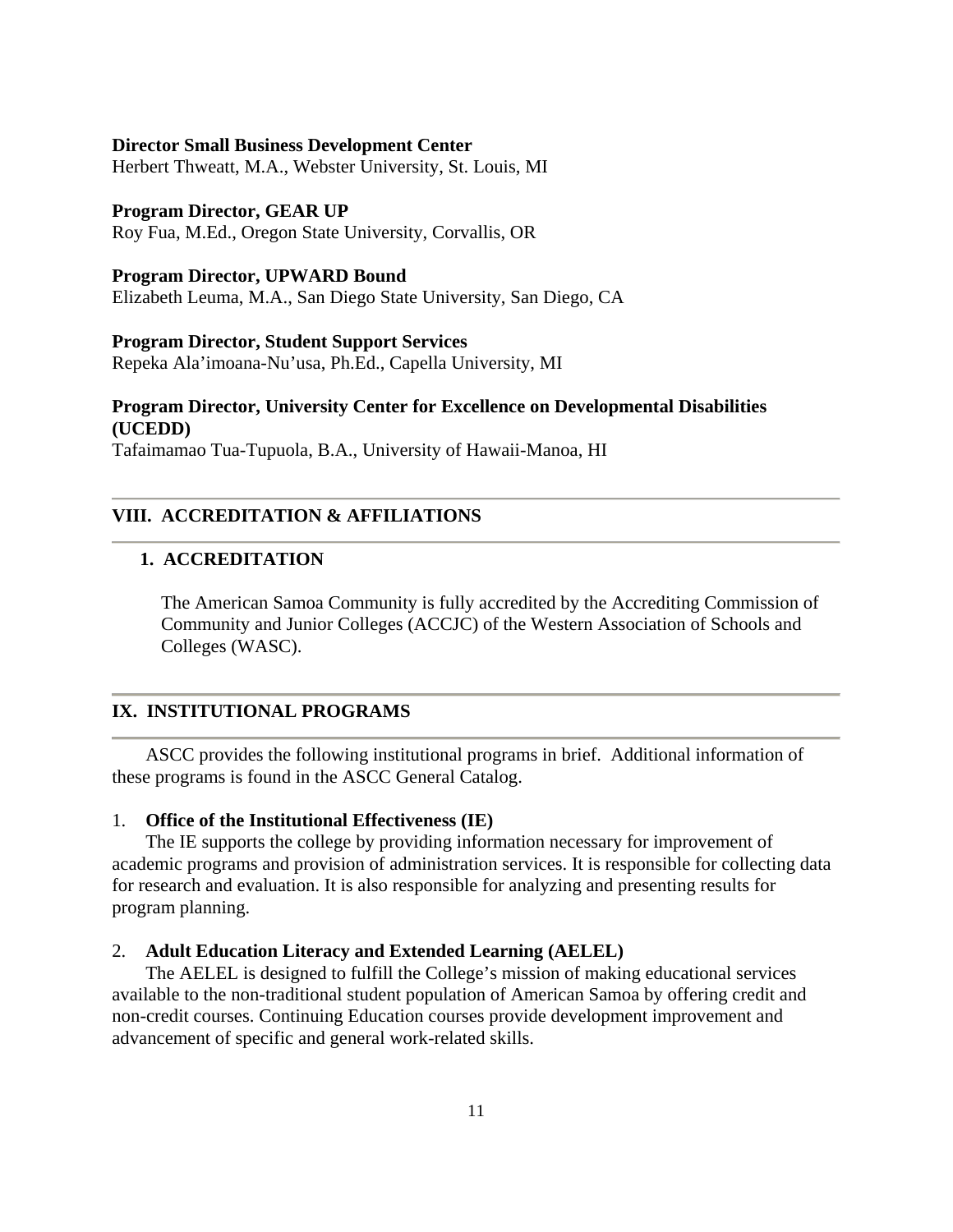#### 3. **American Samoa Teacher Education Program (ASTEP)**

ASTEP is developed jointly by American Samoa Community College (ASCC) and American Samoa Department of Education (ASDOE). It provides training for in-service public and private school teachers by initiating and implementing staff-development activities and offering courses to meet: 1) Lower-level coursework articulated by the University of Hawaii's Territorial Teachers Training Assistance Program or any other higher learning institution approved by ASDOE, Bachelor of Education Program; 2) Approved teacher certification courses for in-service teachers; and 3) Associate of Arts course required for in-service teachers and general education courses for strengthening teaching skills and content knowledge.

### **4. Community Natural Resources (Land Grant) Programs**

Designated in 1981 as a Land Grant College, federal funds provided the development of programs in agriculture, family and consumer sciences, 4-H youth development, and forestry. The three major components of the program are instruction, extension, and research.

## **5. Gaining Early Awareness & Readiness for Undergraduate Program (GEAR UP) American Samoa**

 Through mutual support and cooperation, the GEAR UP American Samoa (GUAS) Program Partners will work to enhance the quality of teaching and learning for our cohort community. The goal is to provide instructional, social, and emotional support for the GEAR UP community enabling local students to succeed from the  $7<sup>th</sup>$  grade to the completion of  $12<sup>th</sup>$  grade. It promotes an inclusive approach in all their programs to concur with the "No Child Left Behind" Act.

### **6. Library/Learning Resources Center**

 ASCC Library has a collection of approximately 35,000 volumes, along with subscribed periodicals and computer database for student and faculty research. It is designated as a federal depository library, and houses federal government publications. The library owns DVDs, CDs and audios, and videotapes for instructional purposes.

### **7. Reserve Officers Training Corps (ROTC)**

The ROTC Basic Course consists of four distinct semesters; The Basic Course is structured as a single, progressive course. Upon successful completion of the Basic Course cadets may transfer 12 credits to one of the 273 Universities throughout the United States offering a commission in the United States Army as a Second Lieutenant. The ASCC is a partnership school with the University of Hawaii ROTC program. The program offers elective credit towards an associates or bachelors degree. The ROTC program does not lead to any degree in Military Science. Academic performance in core curriculum should be the main focus of cadets.

### **8. Samoan Studies Institute**

The mission of Samoan Studies Institute is to ensure and promote the continuity of the Samoan culture, traditions, language and heritage through an inter-disciplinary, comprehensive educational approach that focuses on three major areas: 1) Academic, 2) Community and Cultural Extension, and 3) Research and Publication.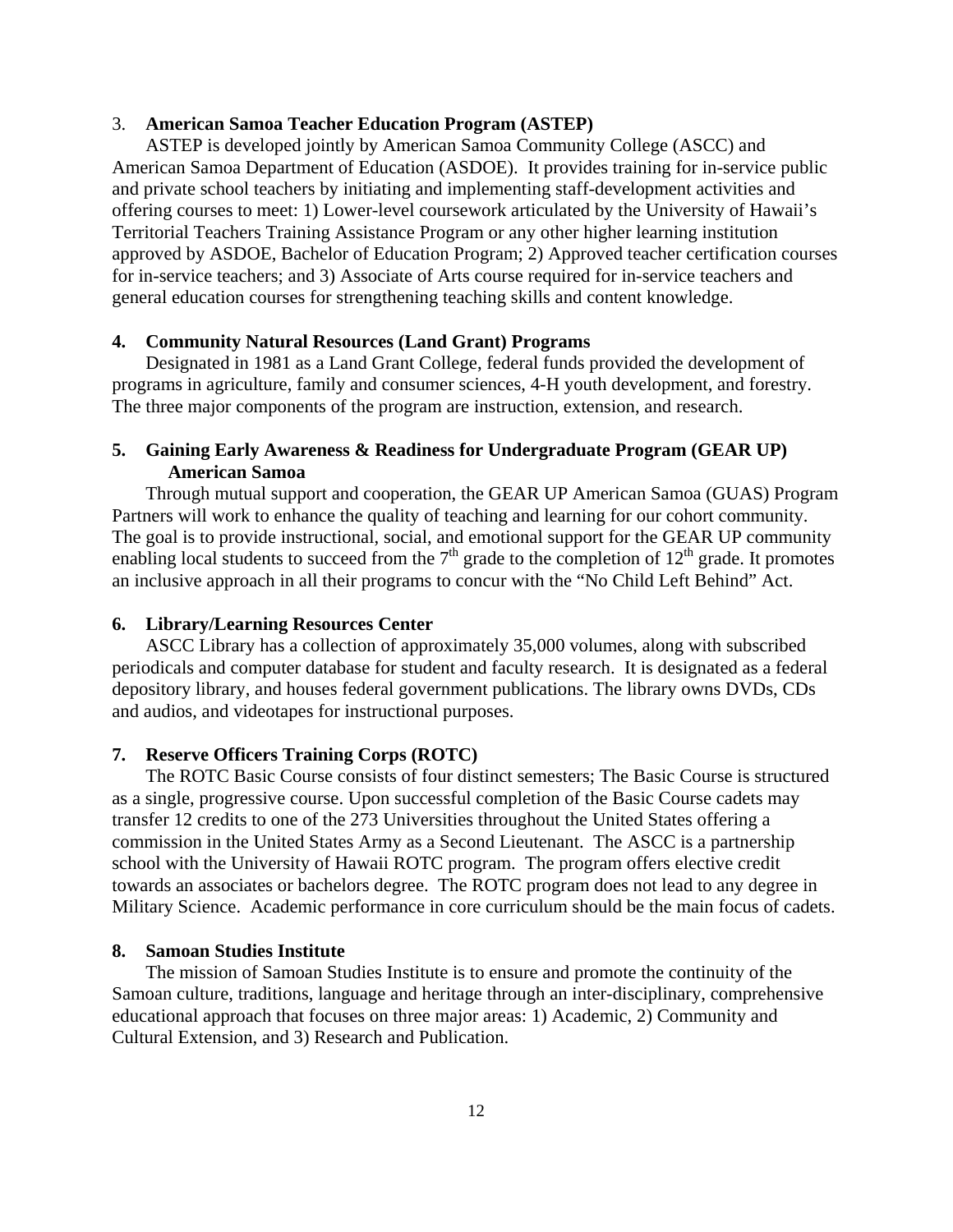### **9. Service Learning**

Service-Learning is a teaching and learning strategy that integrates meaningful community service with instruction and reflection to enrich the learning experience, teach civic responsibility, and strengthen communities. Service-Learning combines service objectives with learning objectives with the intent that the activity changes both the recipient and the provider of the service. This is accomplished by combining service tasks with structured opportunities that link the task to self-reflection, self-discovery, and the acquisition and comprehension of values, skills, and knowledge content.

#### **10. Small Business Development Center (SBDC)**

The SBDC coordinates educational resources and provides services to develop, support and strengthen the viability of the local small business community and improve overall business success rate in American Samoa. To this end, the SBDC helps new business start-ups achieve entry into the marketplace and provides assistance with established businesses so they may become more efficient and competitive in the marketplace.

#### **11. Student Support Services (SSS)**

Student Support Services Program provides opportunities for academic development, assists students with basics college requirements, and services to motivate students towards the successful completion of their postsecondary education. The SSS program may also provide grant aid to current participants who are receiving Federal Pell Grant.

The goal of SS is to increase the college retention and graduation rates of its participants and facilitate the process of transition from one level of higher to the next.

### **12. University Center for Excellence on Developmental Disabilities (UCEDD)**

The UCEDD is an interdisciplinary education, research and public service component of the American Samoa Community College that engages in the following core functions: 1) Interdisciplinary pre-service preparation and continuing education of students; 2) Community service that provide training and technical assistance for individuals with developmental disabilities; 3) Conduct research and evaluation, analysis of public policy in areas that affect or could affect individuals with developmental disabilities and their families; and 4) Dissemination of information.

#### **13. Upward Bound Program**

The Upward Bound Program is one of the TRIO that are federally funded by the U.S. Department of Education. The program provides education opportunities and services for eligible high school students. The objective of the program is to help students succeed and prepare for a college education, by providing academic and social skills development training.

#### **X. STUDENT LEARNING OUTCOMES (SLO's)**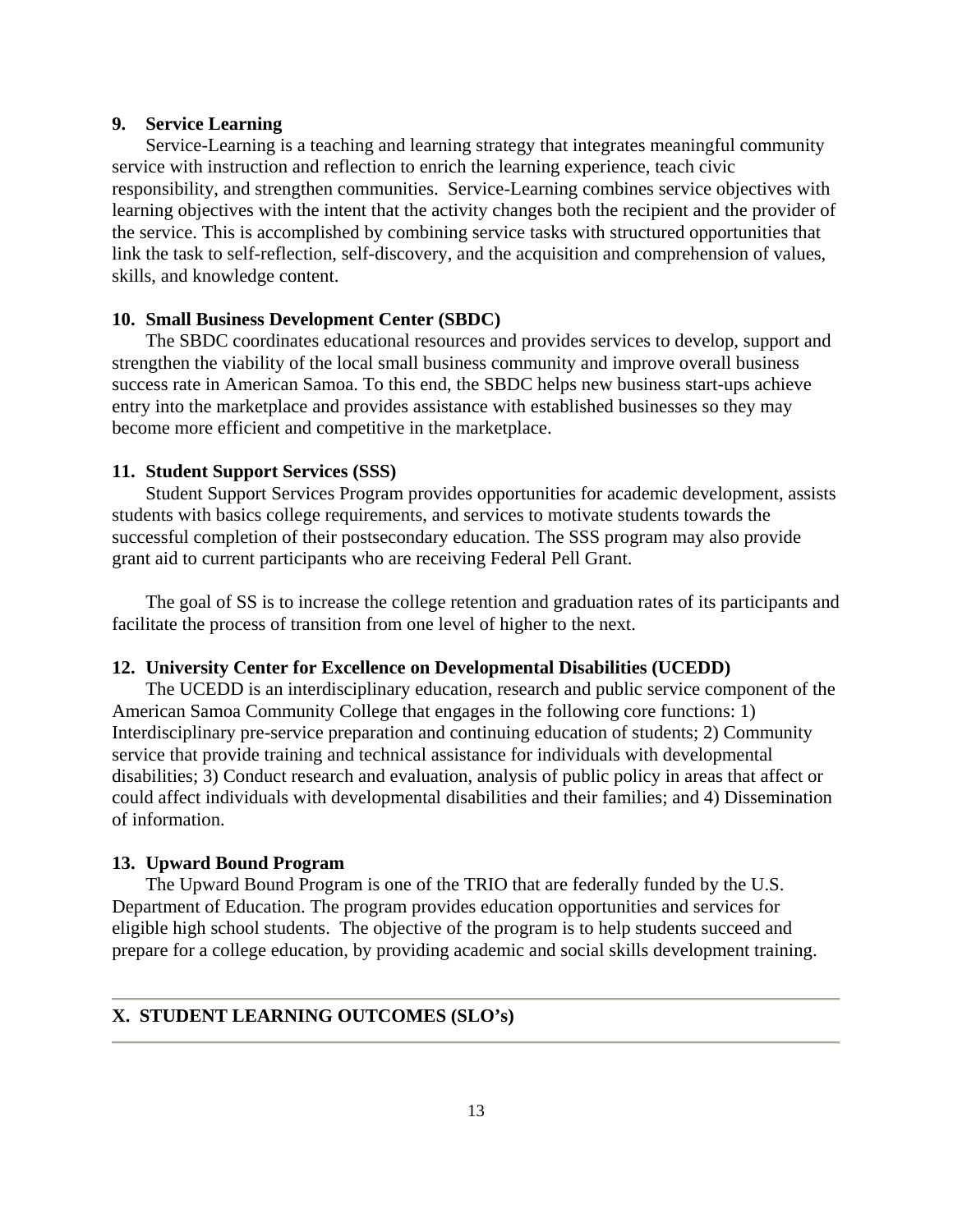To be successful in the areas articulated in the American Samoa Community College institutional mission, graduates of all degree and certificate programs will achieve the following student learning outcomes.

# **1. Communication Skills**

- a. Speaking and Writing
	- Speak and write clearly to a variety of audiences.
	- Use oral and written skills to organize, deliver and evaluate.
	- Use interpretation and evaluation of information received through different media
	- Illustrate, compose, edit and justify sources
- b. Reading
	- Comprehend, interpret and evaluate information received through different media
	- Understand and appreciate the meaning of literary expression
- c. Listening
	- Follow instruction, procedures and guidelines effectively
	- Provide and express meaningful and productive feedback
	- Demonstrate active responsiveness to presenting issues and situations

# **2. Job Skills**

- a. Transferable
	- Apply acquired knowledge and skills to assigned job or tasks (computer skill, communication skills, math skills, reading skills, etc.)
- b. Adaptive
	- Demonstrate important work qualities (promptness, dependability, initiative, etc)
	- Develop insights into human experiences and apply to personal occupational and social relationships
	- Recognize relevance of career choices of life-long learning
- c. Job Specific
	- Apply specific job skills and abilities to perform given tasks/projects effectively and efficiently
	- Apply acquired knowledge and skills to real work situations
	- Preparation for employment or increased competency in current occupation

# **3. Life Skills**

- a. Personal Responsibility
	- Develop and apply ethical decision making in real life situations
	- Develop a positive self-concept
	- Understand a sense of responsibility
	- Understand and value life-long learning
	- Understand, demonstrate, and promote good health choices and practices.
- b. Respect and Diversity
	- Recognize and respect the perspective of others
	- Contribute to the solution of interpersonal problems, issues or concerns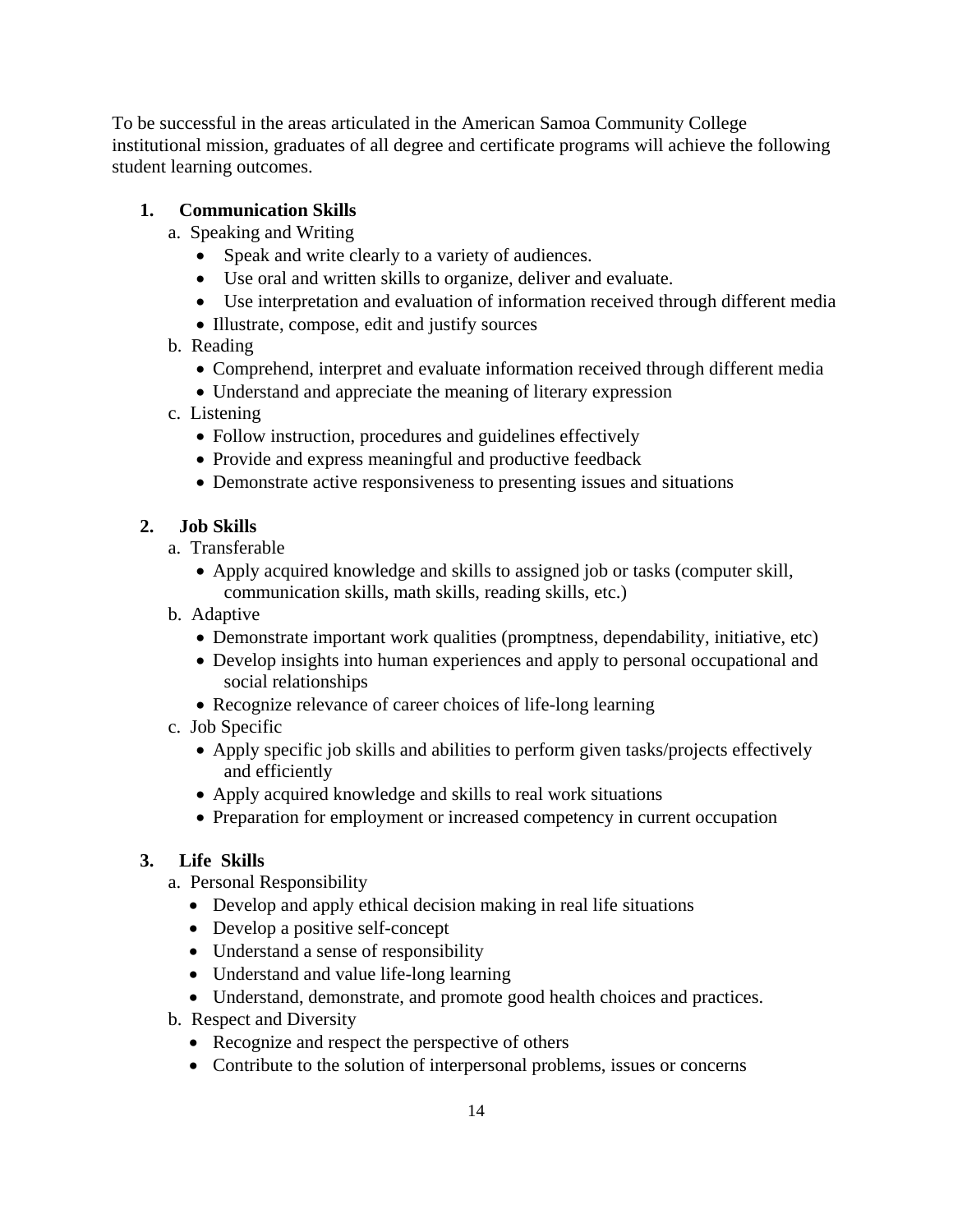- Value cooperation/collaboration
- Develop an awareness of diverse attitudes, values and beliefs
- Demonstrate responsibility in being an active and contributing citizen of America Samoa, the Pacific Region and the world
- c. Problem Solving
	- Know and apply the importance of persistence, amount of work and time allocated in addressing tasks
	- Identify and assess real or potential problems and formulate effective solutions or options
	- Select, organize and effectively use appropriate resources
- d. Using Technology
	- Use electronic media to communicate, locate and retrieve information
	- Apply technology to locate, interpret, organize and present information

## **XI. ADMINISTRATIVE POLICY**

### **A. Administrative Responsibilities** *(Policy #3020)*

Staff or faculty member designated by the President as an administrator of a program or department are assigned administrative responsibilities that are considered the standard in the performance of their daily duties. The administrator is also required to inform its staff of the administrative organizational structure and the proper lines of communications within their departments and in the overall ASCC organizational structure.

### **B. Administrative Protocols-Special Events/Visits** *(Policy #3021)*

The President shall develop formal procedures applicable to ensure that special events and visits of high profile to ASCC are properly arranged. These procedures will ensure the application of consistent standards for college events and will address appropriate protocol and operationals considerations, including but not limited to, co-ordination for scheduling within the college calendar, evaluating the adequacy of the budget to the project requirements, space, risk assessment, security arrangements, invitations, publicity & media relations, hosting and transportation.

The President will coordinate communication with high profile guests through a designated ASCC official and thereby serve to enhance ASCC's relations with these individuals and their offices. The Public Relations Officer will be designated in writing by the President of the College, and shall serve in the capacity of a Special Events Coordinator for ASCC.

In addition, any department must submit to the cognizant Vice President for a special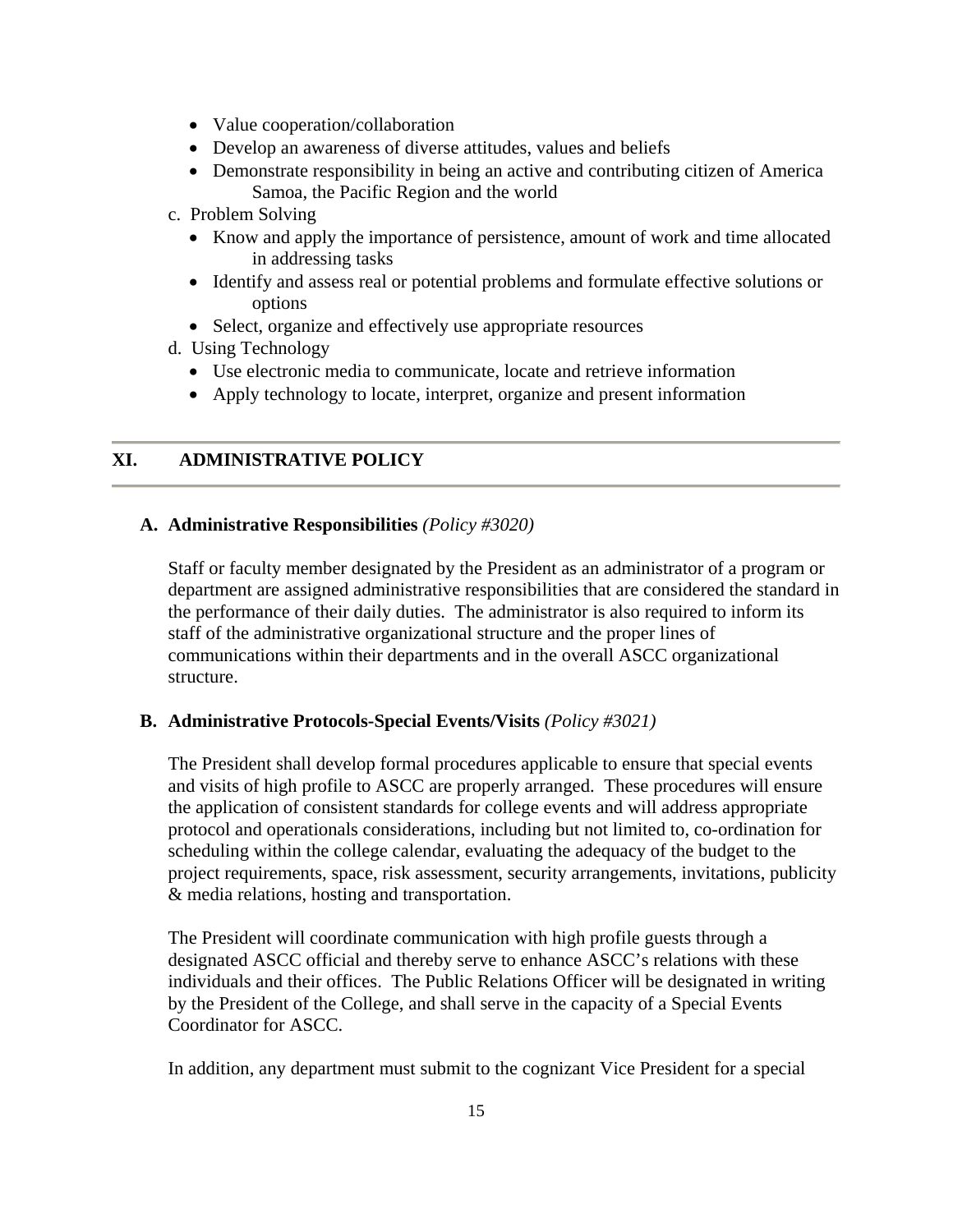event assistance. The Vice President shall consult with the President's Office. The President's Special Assistant will be responsible for advising the department on matters of protocol and special requirements, and the department is responsible for coordination, organization, and management their specific event unless otherwise designated by the President. Some examples are: official opening of ASCC buildings, ASCC sponsored cultural ceremonies, graduations, building naming, and any other event the President determines to fall in the category.

### **C. Communication Protocols** *(Policy #3022)*

The College's approved organizational and departmental charts shall be sued and implemented as the guide for communication protocols. This will ensure proper chain of command, respectful communications and effective management of the College's administration. Communication protocols shall abide the major organizational chart as a fundamental rule for college-wide matters, or a departmental organizational chart when an issue requires the attention of a department only.

#### **D. Communication with the Media** *(Policy #3022.1)*

The President of the College or an authorized designee is responsible for all media relations for American Samoa Community College. This includes disseminating all press releases and handling all press inquiries. He/she is the official college spokesperson during a crisis situation and in all matters concerning college policy, procedures, students, and employees. Employees contacted by any media representation should direct these calls and inquiries in a timely fashion to the President or designee. Individuals contacted for comments, opinions, or as experts in their field of study are encouraged to respond, at their own discretion, to questions relating to their areas of expertise, but shall not represent his/her views as that of the College. As a courtesy, they should notify the President's Office that a media representative has contacted them.

#### **E. Freedom of Expression** *(Policy #3022.2)*

This policy is intended to inform employees of their rights and obligations prior to engaging in speech that is or may be perceived as related to the duties, responsibilities or administration of the American Samoa Community College. Employees enjoy rights protected by the First Amendment the right to freedom of expression. However, ASCC has interests as an employer and public agency in regulating the speech of its employees that may result in the unlawful release of confidential information or otherwise affect its mission. This policy seeks to balance the interests of employees, the College and the public in accordance with cases decided in the local and federal courts under the First Amendment.

Employees must remain mindful that certain matters of significant public concern may be so closely related to the responsibilities and mission of the college as to create a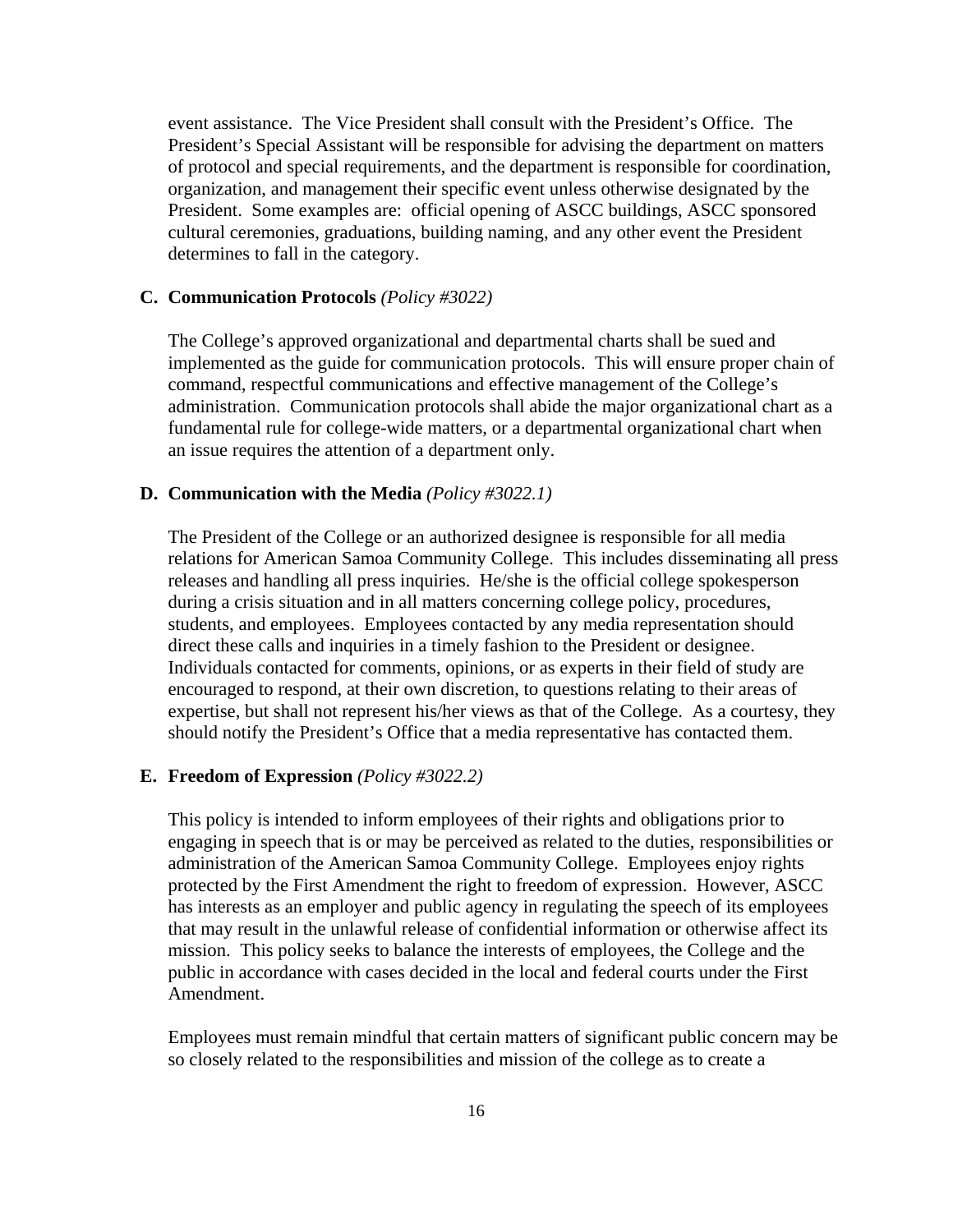substantial likelihood that personal comments on such matters by employees would be perceived as reflecting the official views of the ASCC rather than the individual views of employees. In such situations, it is imperative for employees to make clear that they are expressing their own personal views rather than speaking on behalf of the College.

For the purposes of this policy, "confidential information" means records or other information protected from public disclosure pursuant to federal or local law, or by court order or deemed by this agency to be exempt from disclosure pursuant to the Freedom of Information Act.

### **F. Official Correspondence** *(Policy #3023)*

This policy provides details about the preparing and processing of internal and external official correspondence. It aims to provide a formal system to assist in the management of the College correspondences, including items marked personal, private and/or confidential. In addition, to provide a structure that allows administrative staff to handle official correspondence, and those which, may be of a private and confidential nature, in a professional manner. ASCC will ensure all action items responded by letter shall follow the basic format within this policy.

#### **G. Correspondence Details** *(Policy #3023.1)*

#### **A.** *Types of Correspondence*

This applies to typed or written correspondence. That is any item (other than in electronic form) that is exchange through either the internal or external mail system.

## **B.** *Letterhead*

All college letters shall be prepared on a pre-printed letterhead sheet containing the College logo, and official address. The letterhead shall only be used for official outgoing correspondence, signed by the President or designated staff/faculty authorized by the President to sign the correspondence "by direction" pertaining to matters under their cognizance.

#### **C.** *Letter Formats*

There are two types of formats the College will use in preparation of official letters:

*a) Standard Business Letter* 

The standard business letter format shall be used in preparing outgoing official correspondence of the College

b) *Business Memorandum*

An "internal" business letter usually called "memorandum" and shall be the key internal communication for the College.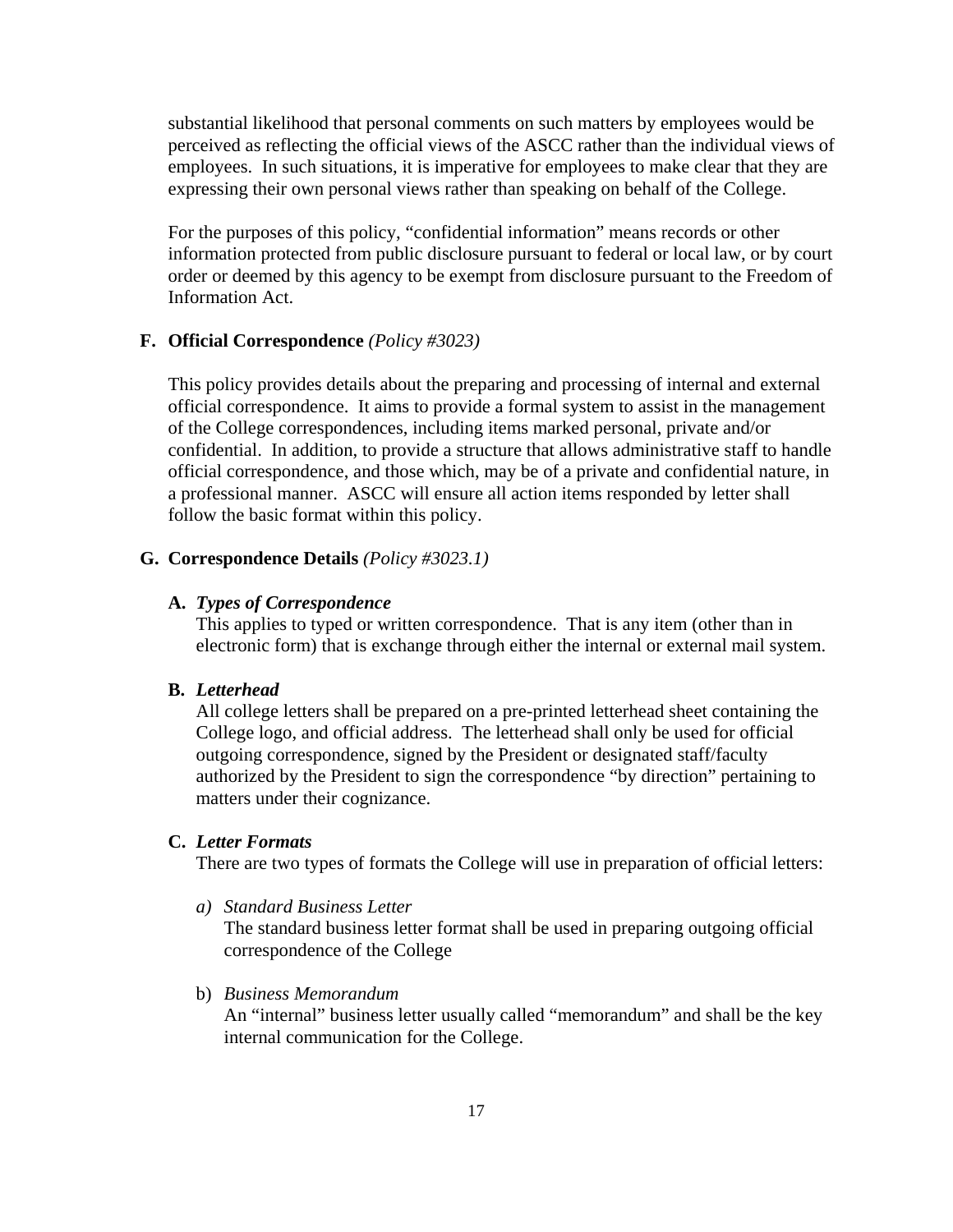### **H. Intellectual Property** *(Policy #3026)*

- **1.** Intellectual property created in whole or in part with College resources is subject to ownership by the College and the College retains the right to financial reward and claim for distribution governed by the terms and conditions of an Ownership Agreement between the creator(s) and the College.
- **2.** Intellectual property created with no College resources is the exclusive property of the creator(s) and the College has no interest in any such property and no claim to any financial reward or claim for distribution.
- **3.** Intellectual property created without the use of College resources but for the purpose of fulfilling college functions or its mission is subject to joint ownership by the College and the creator. The creator(s) retain the rights to use the intellectual property, to financial reward and claim for distribution in accord with an Ownership Agreement between the creator(s) and the College.
- **4.** The use of College resources for personal gain or political promotion is inappropriate use of College resources and subject to reprimand.

### **XII. PERSONNEL**

### **A. Adjunct Faculty**

The title of Adjunct faculty is used to hire persons on temporary, part-time and semesterby-semester basis to perform on a limited basis specific duties as described above. Lecturers will be placed on ranges in accordance with institutional demands, qualification, and the recommendation of President. Adjunct faculty is compensated by total credits taught using a Class Contract form.

Adjunct faculty is required to participate in faculty orientation 1 week prior to registration every semester. *Please see Faculty Time Allocation On Campus and Instructor's Absences From Class section located under Faculty Policies.* 

## **B. Degree Requirements** *(Policy #4006.1,)*

ASCC full time employed (FTE) faculty must meet the minimum requirements of Masters Degree in content area or related field. All earned degrees by faculty member that fulfills the requirements of WASC must be from a U.S. regionally accredited institution. The college is committed to recruiting and selecting faculty members whose highest degree is earned from a broad representation of U.S. and regionally accredited institutions.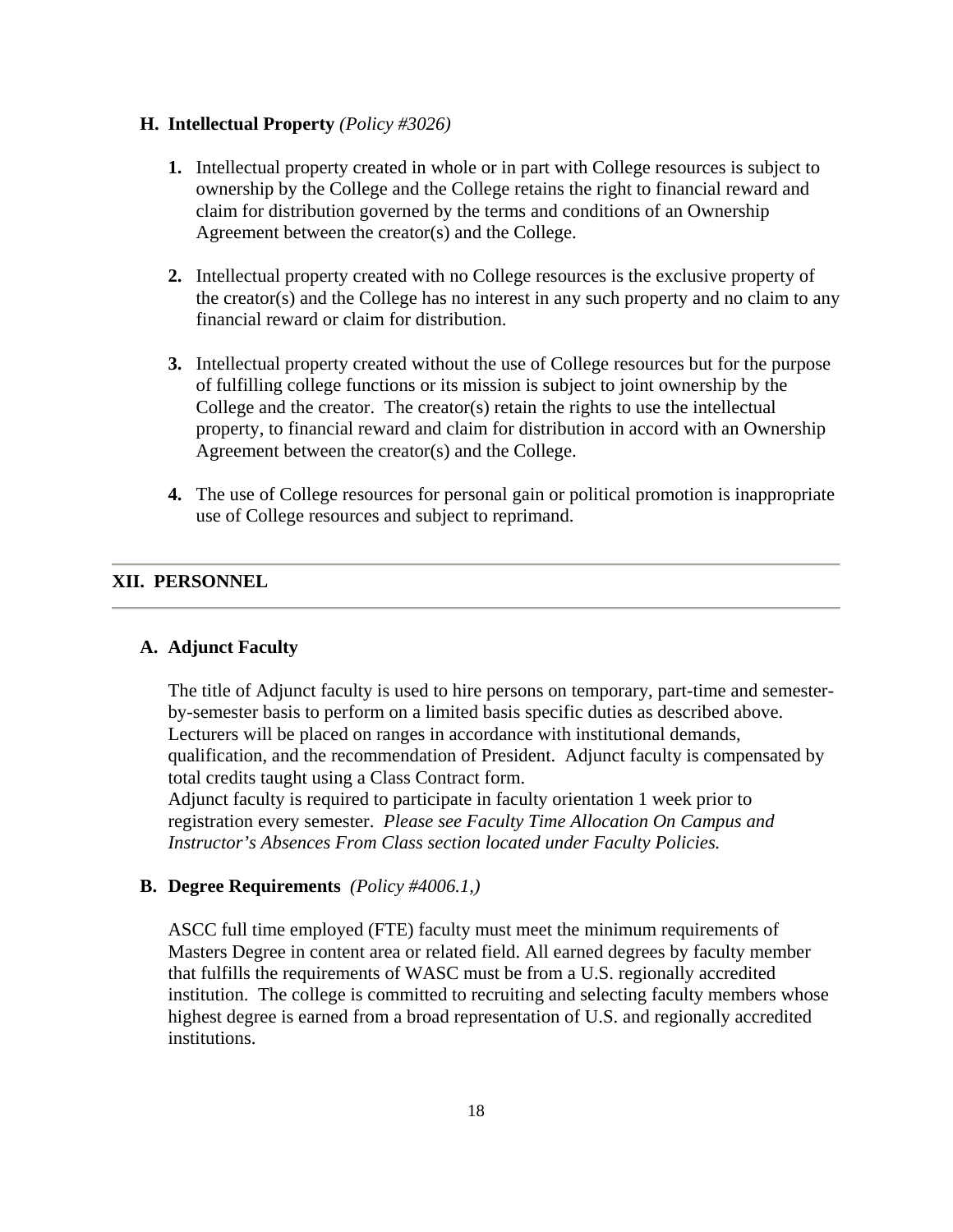The only exemptions are specialized areas such as Nursing and Vocational Skills under the Institute of Trades & Technology.

## **C. Academic and Professional Credentials for Faculty** *(Policy #4006)*

ASCC recruits and employs the most competent faculty member qualified to accomplish the mission and the goals of the college. The College will hire full-time and adjunct faculty members that meet or exceed minimum qualifications as stated in the current edition of the Western Association Schools and Colleges Accreditation.

## **D. Service Placement** *(Policy #4008.2, #4602, and #4603.2)*

A summary of teacher credential requirements and placements approved by the Board of Higher Education, created by the Mitchell & Associates, September 12, 1996. Official documents are to be submitted to the Human Resource Office for verification.

The following faculty salary schedule placement criteria was developed by the Mitchell & Associates and modified by the Board of Higher Education for reclassification. Please see appendices for memo. Juris Doctor (J.D.) is not acknowledge as a terminal degree, therefore is not recognized in the placement criteria definition.

| Grade          | <b>Specialization</b>        | <b>Placement Criteria Definition</b>                    |
|----------------|------------------------------|---------------------------------------------------------|
|                | <b>General Education</b>     | There are no placement criteria below a Bachelor        |
|                |                              | degree in general education content area for the        |
|                |                              | faculty schedule.                                       |
|                | Public Health/Health         | Specialized knowledge and technical training in the     |
|                | <b>Service Community</b>     | Public Health/Health Service Community teaching area    |
|                |                              | specialty AND three (3) years or more related full-time |
|                |                              | work experience AND ten (10) semesters units of         |
|                |                              | college work reasonably related to the teaching area    |
|                |                              | specialty                                               |
|                | <b>Industrial Technology</b> | Six (6) full-time years of work experience at the       |
|                | <b>Instructors Only</b>      | journey level in the specific trade of the teaching     |
|                |                              | assignment AND twenty (20) semester units of college    |
|                |                              | work.                                                   |
| $\overline{2}$ | <b>General Education</b>     | Earned Bachelor's degree in general education from an   |
|                |                              | accredited institution.                                 |
|                | Public Health/Health         | Earned Associate degree or equivalent in the Public     |
|                | <b>Service Community</b>     | Health/Health Service Community teaching area           |
|                |                              | specialty AND three (3) years or more related full-time |
|                |                              | work experience.                                        |
|                | <b>Industrial Technology</b> | Six (6) full-time of work experience at the journey     |
|                | <b>Instructors Only</b>      | level in the specific trade of the teaching assignment  |
|                |                              | AND thirty (30) semester units of college work.         |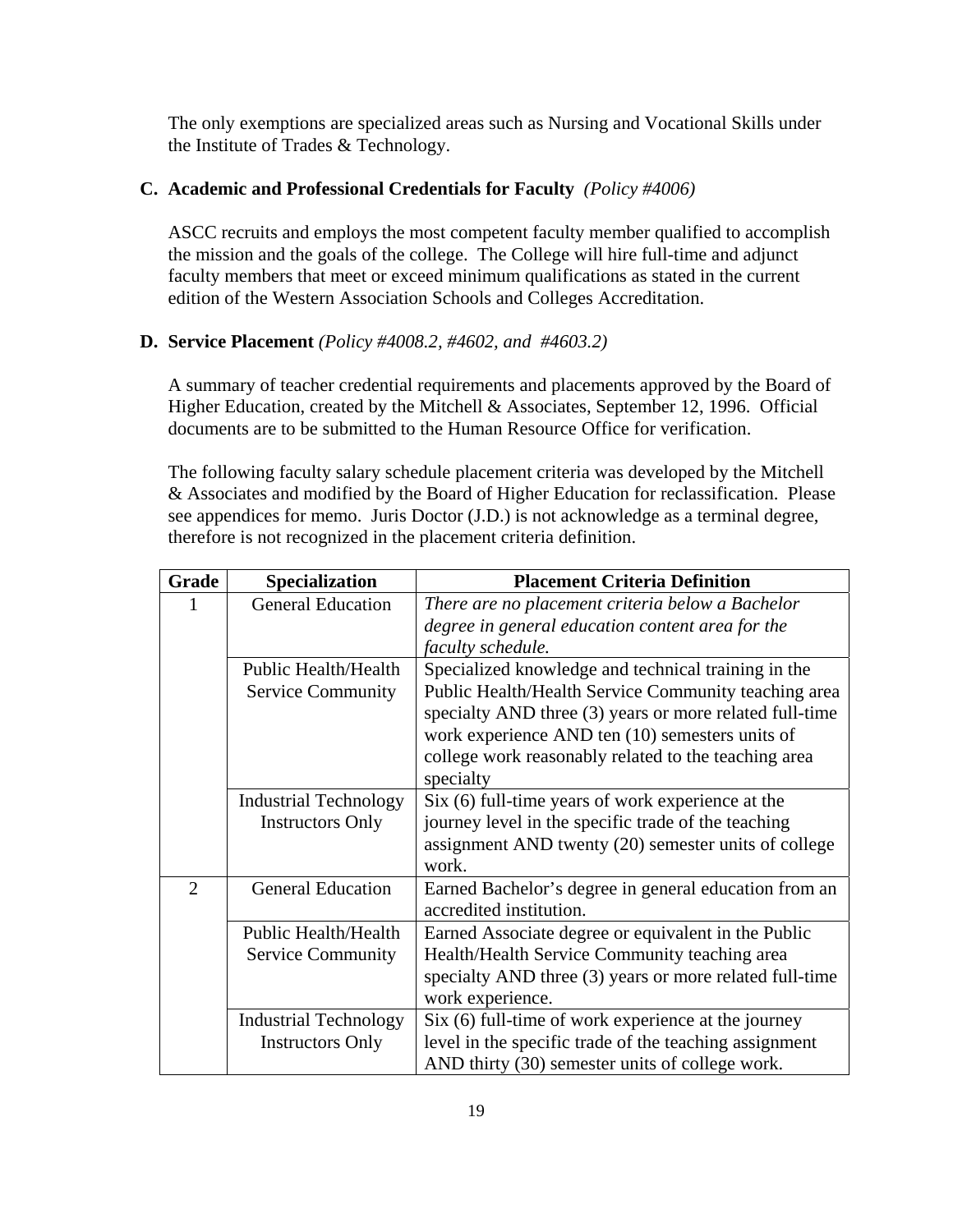| 3              | <b>General Education</b>     | Earned Bachelor's degree plus 15 credits towards a<br>graduate degree.                                     |
|----------------|------------------------------|------------------------------------------------------------------------------------------------------------|
|                | Public Health/Health         | Earned Associate degree or equivalent in the Public                                                        |
|                | <b>Service Community</b>     | Health/Health Service Community teaching area                                                              |
|                |                              | specialty AND three (3) years of related full-time work                                                    |
|                |                              | experience and Register Nurse (RN) certification                                                           |
|                | <b>Industrial Technology</b> | Earned Associate degree from an accredited institution                                                     |
|                | <b>Instructors Only</b>      | AND six (6) years of full-time work experience at the                                                      |
|                |                              | journey level in the specific trade of the reaching                                                        |
|                |                              | assignment.                                                                                                |
| $\overline{4}$ | <b>General Education</b>     | Earned Bachelor's degree AND 30 credits towards a                                                          |
|                |                              | graduate degree in general education content area.                                                         |
|                | Public Health/Health         | Earned Bachelor's degree or equivalent in the Public                                                       |
|                | <b>Service Community</b>     | Health/Health Service Community teaching area                                                              |
|                |                              | specialty OR Associate's degree in Nursing AND ten                                                         |
|                |                              | (10) years of related full-time work experience and RN                                                     |
|                |                              | certification.                                                                                             |
|                | <b>Industrial Technology</b> | Earned Associate degree from an accredited institution                                                     |
|                | <b>Instructors Only</b>      | AND six (6) years of full-time work experience at the                                                      |
|                |                              | journey level in the specific trade of the teaching                                                        |
|                |                              | assignment and thirty (30) semester units of college                                                       |
|                |                              | work.                                                                                                      |
| 5              | <b>General Education</b>     | Earned Master's degree in general education content                                                        |
|                | Public Health/Health         | area.                                                                                                      |
|                | <b>Service Community</b>     | Earned Master's degree in the Public Health/Health<br>Service Community teaching area specialty AND three  |
|                |                              | (3) years of related full-time work experience                                                             |
|                | <b>Industrial Technology</b> | Earned Bachelor's degree from an accredited                                                                |
|                | <b>Instructors Only</b>      | institution AND six (6) years of full-time work                                                            |
|                |                              | experience at the journey level in the specific trade of                                                   |
|                |                              | the assignment.                                                                                            |
| 6              | <b>General Education</b>     | Earned Master's degree AND 30 credits towards a                                                            |
|                |                              | Doctorate degree program from an accredited US                                                             |
|                |                              | institution or foreign equivalent.                                                                         |
|                | Public Health/Health         | Earned Master's degree in the Public Health/Health                                                         |
|                |                              |                                                                                                            |
|                | <b>Service Community</b>     | Service Community teaching area specialty AND three                                                        |
|                |                              | (3) years of related full-time work experience AND                                                         |
|                |                              | fifteen (15) semester upper division or graduate units                                                     |
|                |                              | related to the teaching specialty beyond the Master's                                                      |
|                |                              | degree.                                                                                                    |
|                | <b>Industrial Technology</b> | Earned Bachelor's degree from an accredited                                                                |
|                | <b>Instructors Only</b>      | institution AND six (6) years of full-time work                                                            |
|                |                              | experience at the journey level in the specific trade of<br>the assignment AND fifteen (15) semester upper |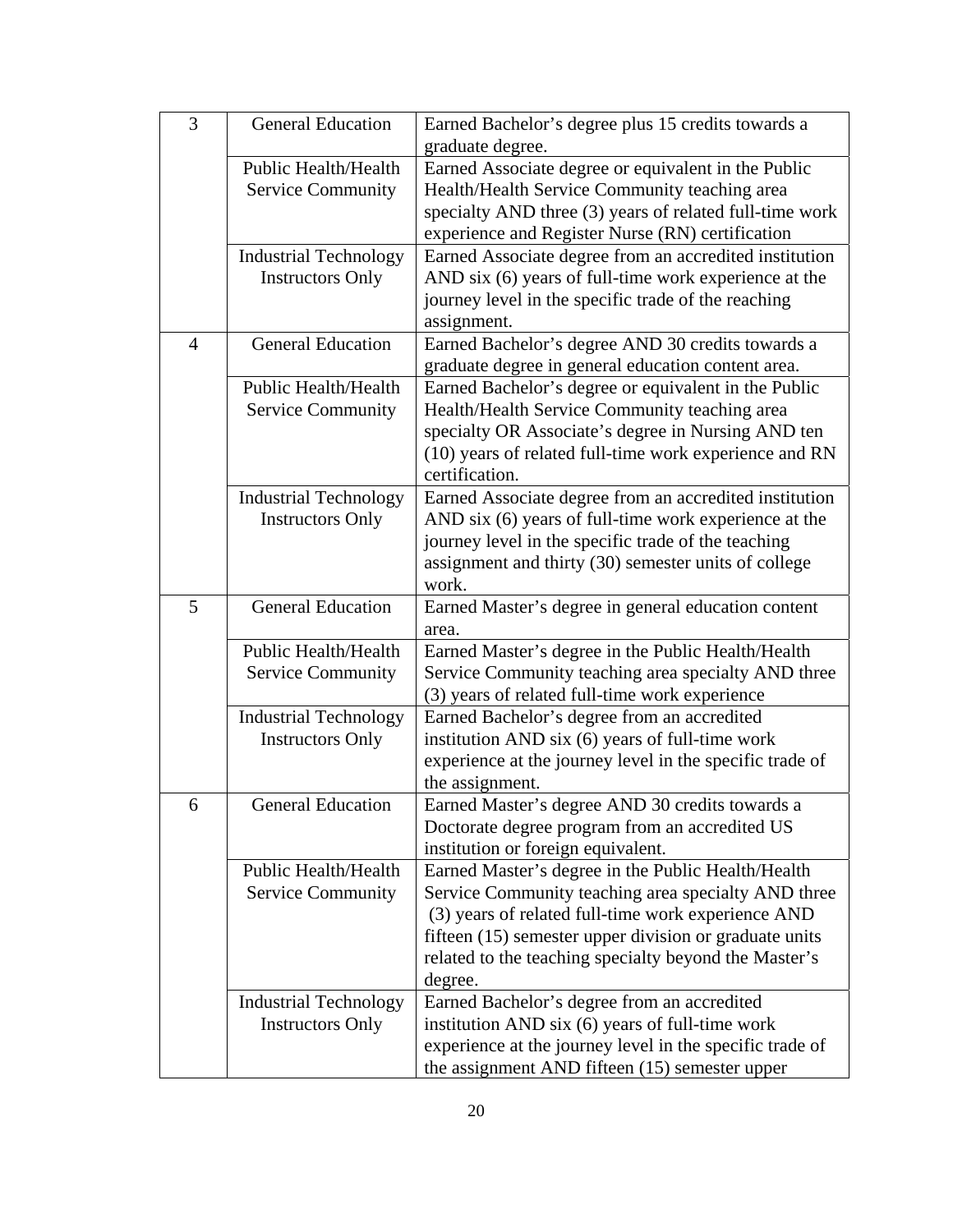|   |                              | division or graduate units beyond the Bachelor's      |
|---|------------------------------|-------------------------------------------------------|
|   |                              | degree OR a Master's degree from an accredited        |
|   |                              | institution.                                          |
| 7 | <b>General Education</b>     | Earned Doctorate degree from an accredited United     |
|   |                              | States institution or foreign equivalent. Degrees     |
|   |                              | earned in institutions outside the US may be          |
|   |                              | considered as equivalent IF such degrees are          |
|   |                              | recognized as equivalent by the graduate program      |
|   |                              | admissions officer at the University of Hawaii or     |
|   |                              | Guam.                                                 |
|   | Public Health/Health         | Earned Doctorate degree from an accredited United     |
|   | <b>Service Community</b>     | States institution or foreign equivalent. Degrees     |
|   |                              | earned in institutions outside the US may be          |
|   |                              | considered as equivalent IF such degrees are          |
|   |                              | recognized as equivalent by the graduate program      |
|   |                              | admissions officer at the University of Hawaii or     |
|   |                              | Guam.                                                 |
|   | <b>Industrial Technology</b> | Earned Doctorate degree from an accredited US         |
|   | <b>Instructors Only</b>      | institution or foreign equivalent. Degrees earned in  |
|   |                              | institutions outside the US may be considered as      |
|   |                              | equivalent IF such degrees are recognized as          |
|   |                              | equivalent by the graduate program admissions officer |
|   |                              | at the University of Hawaii or Guam.                  |

# **E. Probationary Period (ASCC Policy #4007.2)**

*As a final test of employability, in positions of original appointment, promotion, or transfer to a class that has different qualifications, a probationary period shall be required. During this period, the employee has no right to expect continued employment in that position and employment can be terminated at any time. Employment beyond the probationary period is contingent upon a satisfactory evaluation of the employee's performance. Probationary Progress Review reports are due on the 3rd and 6th months of employment to Human Resources Department for processing.* 

During probationary period:

- faculty member is allowed to practice academic freedom
- will be evaluated based on course evaluation (please refer to faculty policy) will be evaluated based on performance evaluation (please refer to Performance Evaluation of this section).
- **F. Faculty Performance evaluation** *(Policy #5113)*

*ASCC retains the prerogative to monitor, review and assess the faculty member's teaching performance and adherence to ASCC's policies, including written terms and*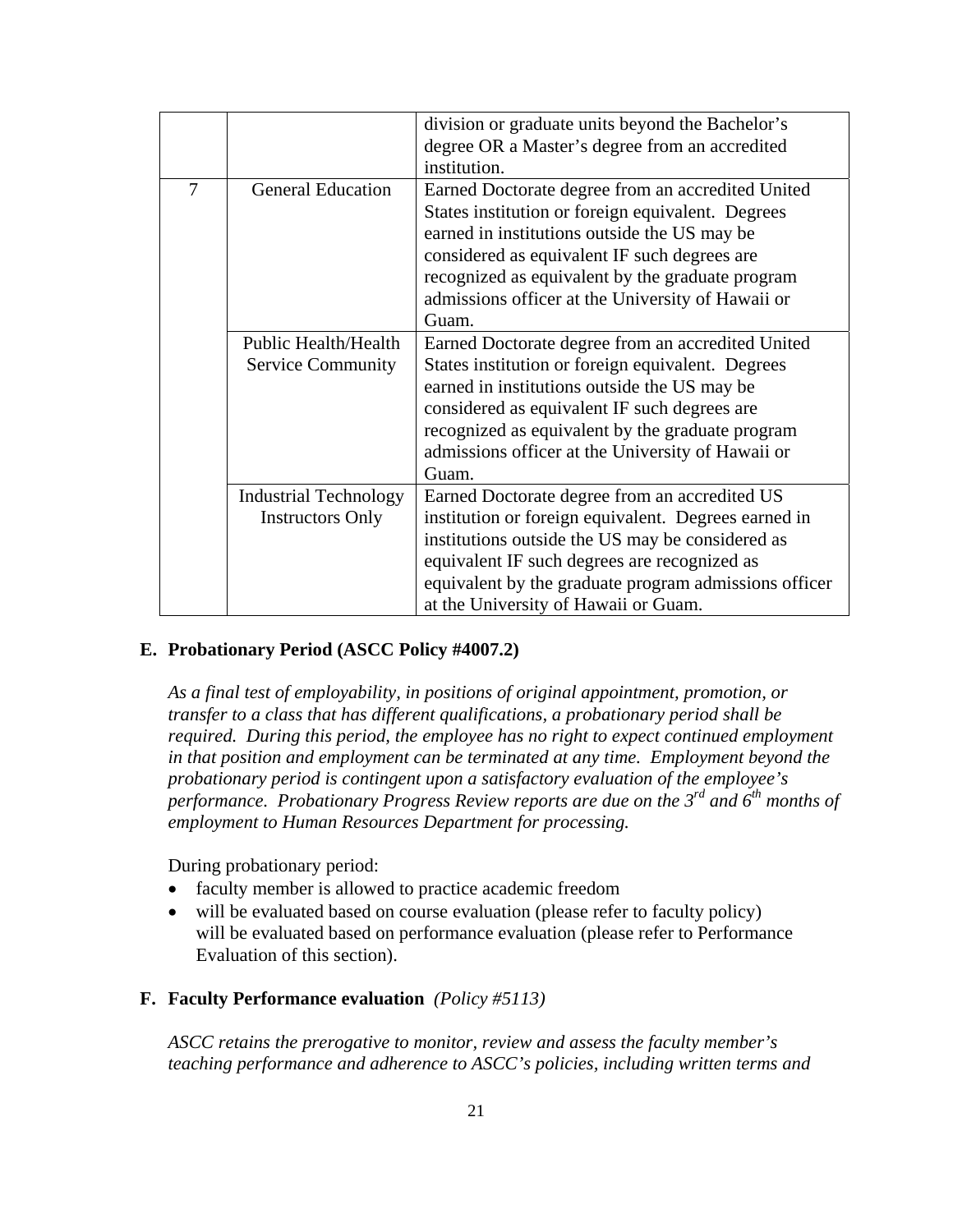*conditions. Visits to class may be unannounced. Should ASCC determine that a faculty member's teaching performance is unsatisfactory, or that there has been a failure to abide by ASCC policies or terms and conditions, the faculty member may be removed from their current teaching assignment and future scheduled assignments. At the sole discretion of the President of the College, a faculty member may be given the opportunity to successfully complete a developmental program at ASCC's choosing, and thereby become eligible for an additional teaching assignment. Should the faculty member so elect, he/she may appeal such action taken by ASCC pursuant to the Appeals procedures in the Personnel Governance section (Policy #5113, Sept. 2, 2008). Performance evaluations may occur more often than annually under circumstances of unusually strong or weak job performance or completion of special duties or project work (Policy #4300.1, Sept. 2, 2008).* 

*Areas of Evaluation*: - Faculty will be evaluated by the supervisor after each semester performance to include evaluations from his/her students. This evaluation shall be incorporated to the final and official evaluation 30 days prior to the anniversary date of employment by the supervisor and signed by all authorized signatures. The performance evaluation consists of four areas:

1. *Responsibility to Instruction* – the degree to which the faculty prepares the course syllabus; maintaining an accurate grading system, teaching qualification, and high level of professionalism, and including presentation and teaching methods in the classroom.

2. *Responsibility to Students* – the degree to which the faculty supports his students in developing positive relationships, advising them both in the academic and personal conduct, and being available when the student needs assistance. Critical is the achieving established Student Learning Outcomes as noted previously.

3. *Responsibility to Institution / Community* – the degree in which a faculty is involved with college wide and community activities such as: seminars, workshops, recruitment, programs, and meetings, including personal conduct while involved in these activities.

4. *Responsibility to Professional Development* – the level in which the faculty member stays abreast with their professional field, and involvement in various professional development activities, including submitting documents to maintain a current professional portfolio. *(ASCC Employee Development Handbook).*

Evaluation Rating – Each of the above areas will be rated by the supervisor, after discussion with the faculty member. The rating scale is graded based on a point system of 10 (outstanding) to 1 (needs improvement):

## **Outstanding = a rating of (7, 8, 9,) and 9 being the best rating possible.**

**a) Rating of 9 –** Performance consistently exceeds all requirements, reaching a level found only in a small percentage of people; with no or minimum supervision/ direction, achievements are well beyond those expected at this level.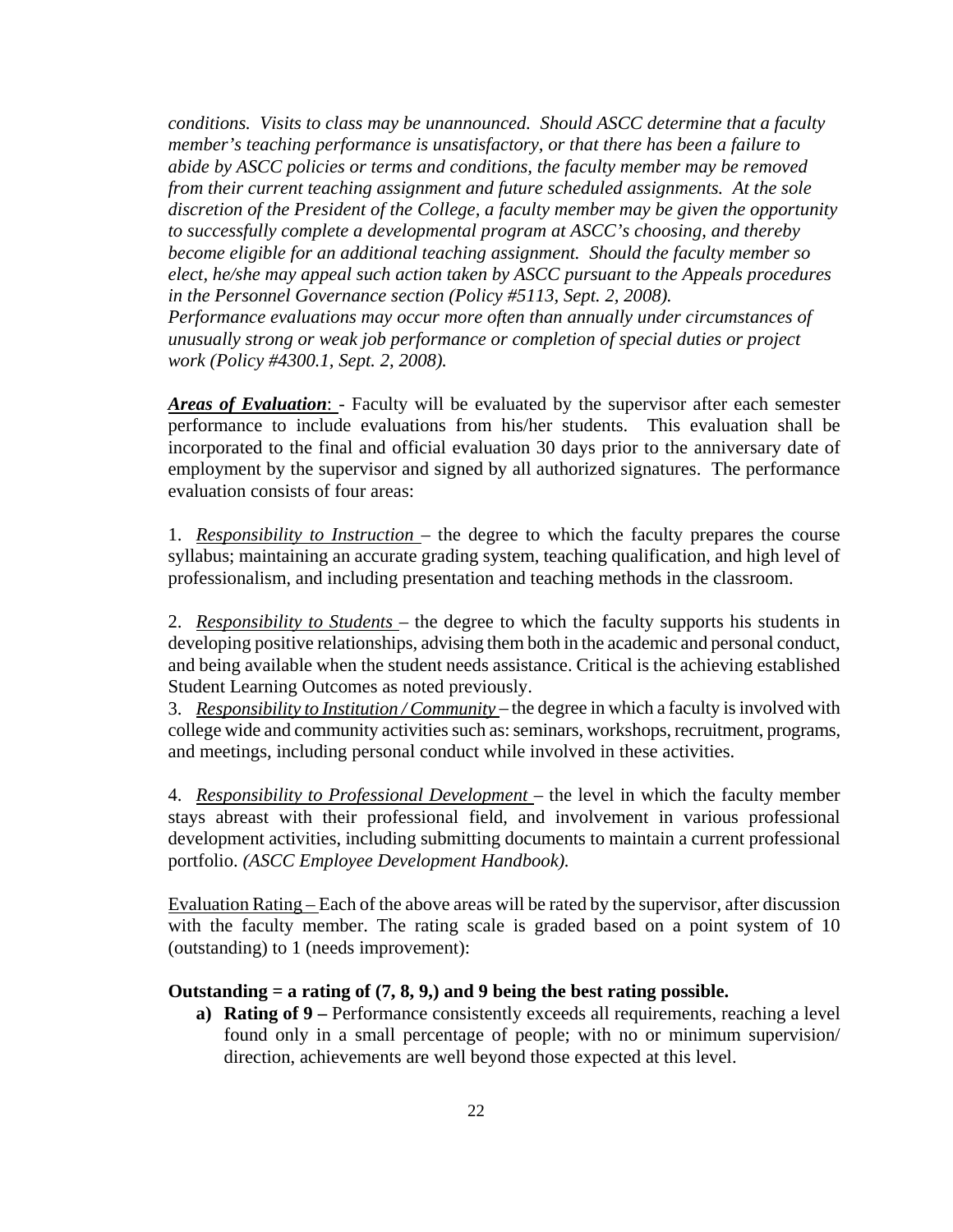- **b) Rating of 8** Performance exceeds 80% of the requirements, with minimum supervision/ direction, achievements are also well beyond those expected at this level.
- **c) Rating of 7** Performance frequently exceeds requirements, performs the task/ function consistently in a timely manner; initiates and/ or volunteers; performs the task/ function at a very high quality level.

Rating consideration should include information that the faculty has not only met the job description requirements but has performed above and beyond his/her normal duties and expectations such as: (e.g. met all SLO's, achieved recognition within their department or college due to becoming "Faculty of the department are met, and an active member of ASCC committees or other public service commitment, and student evaluations rate the faculty member consistently at the highest rate. The faculty member's professional development file indicated efforts of continuous improvement both professional and personally by achieving all goals as indicated in the plan).

#### **Satisfactory = a rating of (4, 5, 6)**

- o **Rating of 6** Performance fully meets job requirements on a consistent basis.
- o **Rating of 4** Performance fully meets job requirements on a consistent basis but infrequent basis.

Rating consideration should include, the member meets all requirements as noted in his/her job description, participation as committee member both at ASCC and the public is minimal, including a consistent evaluation by the students at a satisfactory level.

Comments: - This portion of the evaluation explains the supervisors rating. For each rating other than satisfactory, it is required that the supervisor cites specific examples to justify a "10" outstanding rating, and any rating of "3-1" for needing improvements and include recommendations for improvement where appropriate. Comments are critical in an evaluation, for it determines approval for a step increment, promotion, or contract renewal including professional development training in their field.

Final Review of Evaluation – A supervisor and the faculty member will schedule a one on one review session to discuss the evaluation as noted:

- 1. Agreement with the evaluation;
- **2.** Agreement with the evaluation with the exception noted below; and
- **3.** Disagree with the evaluation and noted.

## **G. Private Instruction**

Private instruction for compensation is prohibited on the College premises. Use of Government property or materials, on or off College ground for private instruction is prohibited. Off-campus, private instruction is prohibited: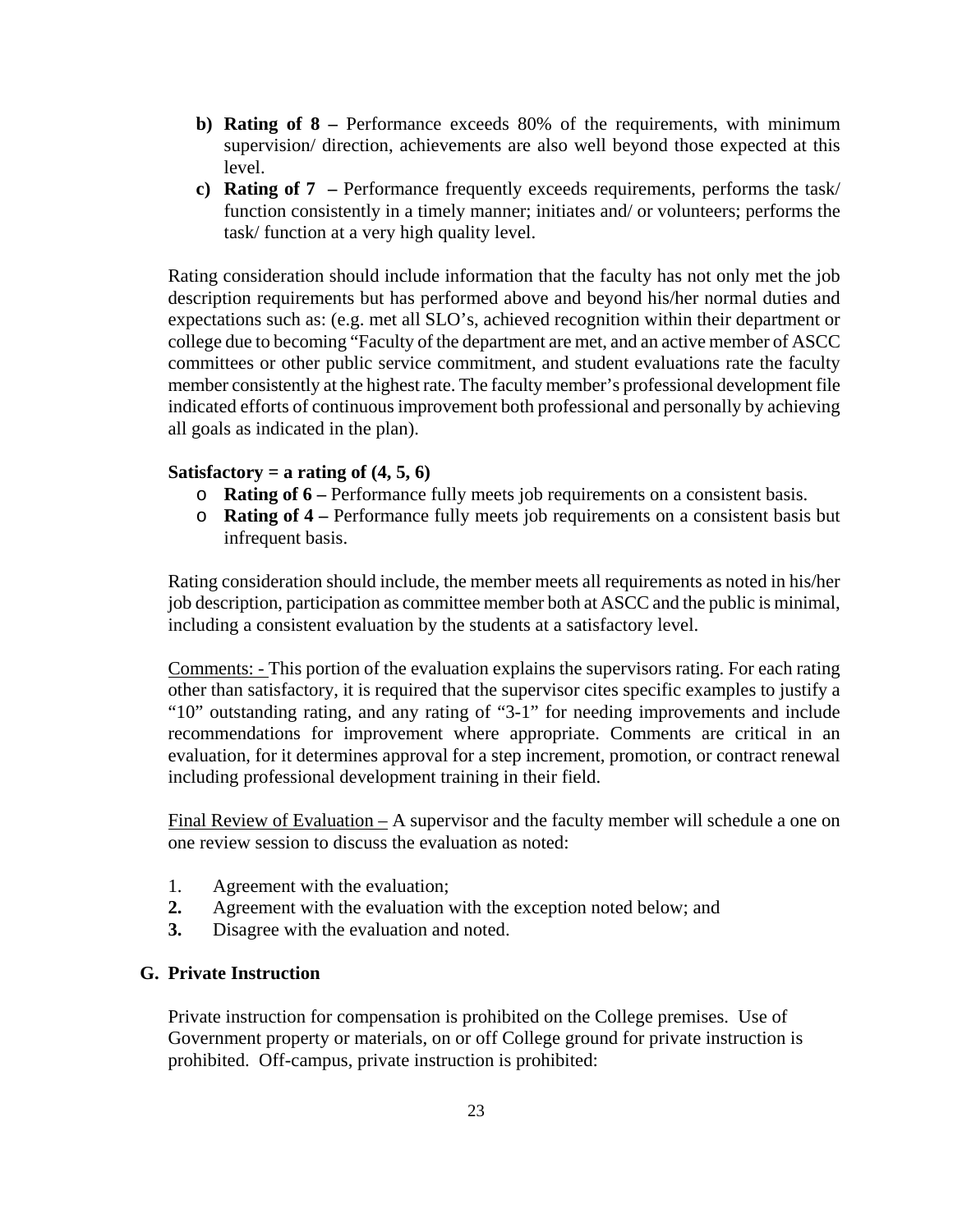- 1. To students who are under supervision of the particular instructor;
- 2. To students who previously attended the College and were members of the particular instructor's classes.

## **H. Accommodations for Instructors with disability** *(Policy #4209 and #4310)*

The American Samoa Community College makes every effort to make reasonable accommodation to qualified employees with disabilities, as long as the accommodation does not cause undue hardship. An instructor with a disability is responsible for requesting an accommodation to their appropriate Department Chairperson or immediate supervisor. A request can be made during the job application process, after a job offer is made, or at anytime during the course of employment.

## **I. Harassment/Sexual Harassment** *(Policy #4211)*

*ASCC will not tolerate harassment including sexual harassment, which is contrary to*  basic standards of conduct between individuals and is prohibited by Equal Employment *Opportunity Commission and state regulations. All forms of harassment which create an offensive working environment are forbidden, including, but not limited to, insulting, intimidating or discourteous conduct, as well as derogatory jokes or comments relating to race, color, religion, sex, age, disability, national origin, sexual orientation, or other protected status under applicable employment laws.* 

*With respect to sexual harassment, the Equal Employment Opportunity Commission has issued guidelines defining unlawful sexual harassment as: "Unwelcome sexual advances, requests of sexual favors and other verbal or physical conduct of sexual nature constitute sexual harassment when:* 

### 1. *Quid Pro Quo*

- a) *Submission to such conduct is made, either explicitly or implicitly, a term or condition of an individual's employment.*
- b) *Submission to or rejection of such conduct by an individual is used as the basis for employment decisions affecting such individual.*

### **2.** *Hostile Environment*

*Such conduct has the purpose or effect of substantially interfering with an individual's work performance or creating an intimidating, hostile, or offensive working environment.* 

Title IX of the Education Amendments of 1972 is a federal law prohibiting sex discrimination in the treatment of students in programs receiving any federal financial assistance. The US Department of Education has issued extensive regulations interpreting and implementing Title IX.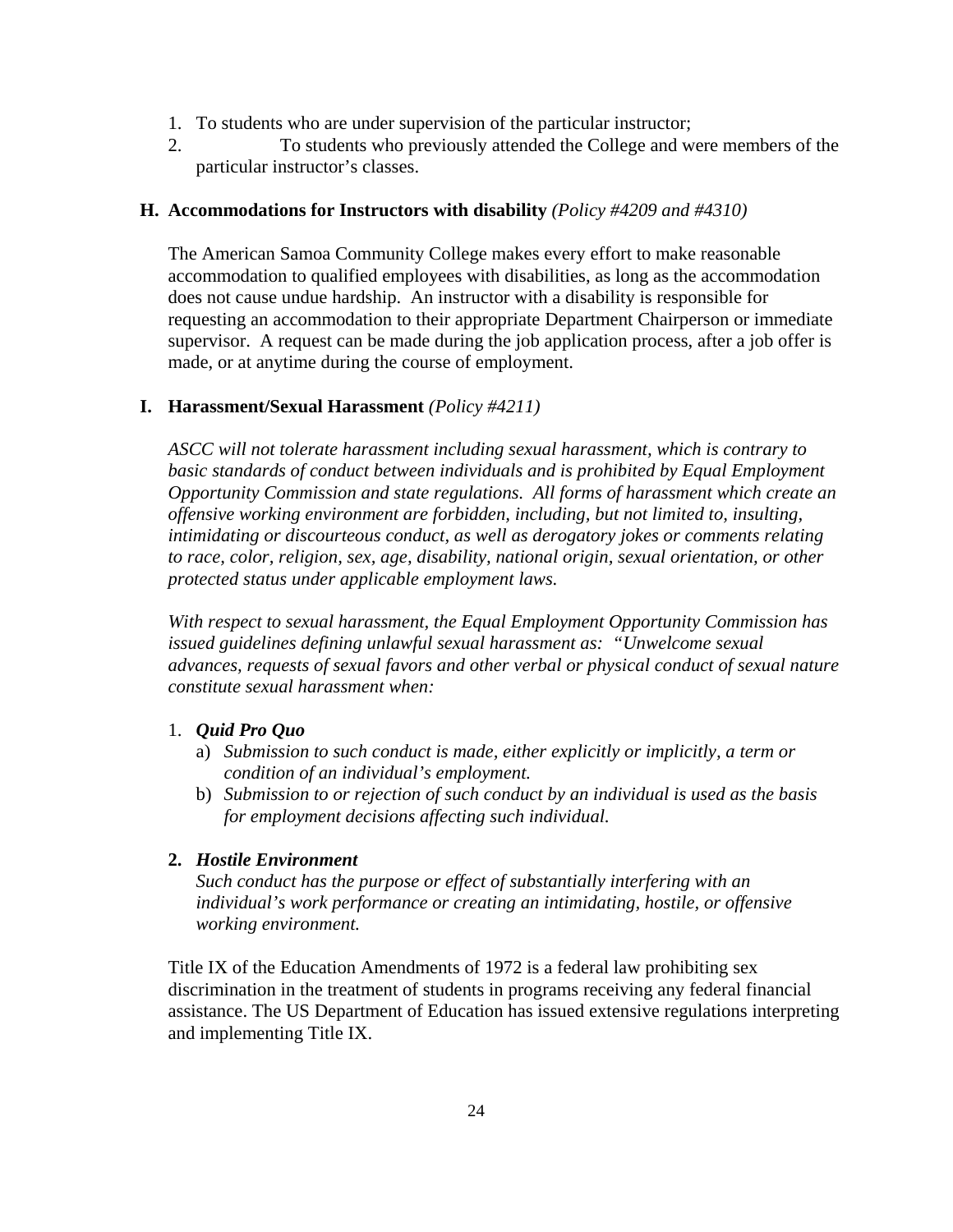Faculty members should be aware of their obligations under Title IX not to discriminate against any student on the basis of sex in areas such as: granting permission for entrance into a course; counseling students as to courses, departments, or major fields of study; hiring of student employees; and providing information or recommendations for students concerning outside sources of financial aid which discriminate on the basis of sex. Title IX also forbids any discrimination on the basis of sex in the treatment of employees of the College. Any questions concerning the effect of Title IX should be referred to the EEO Coordinator at the College.

#### **3.** *Harassment of Employees and Students*

American Samoa Community College is committed to a professional work environment that is free of harassment or discrimination, which is further stated in ASCC Governance Policy #4211. There is a broad range of behavior that could constitute harassment. In general, however, harassment or discrimination is any verbal or physical conduct that:

- has the purpose of creating an intimidating, hostile, or offensive working environment,
- has the purpose or effect of unreasonably interfering with an individual's work performance, or,
- adversely affects an individual's employment opportunities.

The College prohibits all forms of harassment or discrimination by employees. Examples of unacceptable behavior include, but are not limited to, the following:

- physical or mental abuse
- racial, religious, ethnic, or sexual insults
- derogatory ethnic, religious, or sexual jokes or slurs
- unwelcome sexual comments or advances
- taunting intended to provoke an employee
- requests for sexual favors used as a condition of employment or affecting any personnel decisions such as hiring, promotion, or compensation
- unwanted physical contact such as pinching, grabbing, rubbing, etc.

Employees are expected to maintain the highest degree of professional behavior. All harassment or discrimination and behavior that create a hostile, offensive, or intimidating work environment are strictly prohibited.

Harassing or discriminatory behavior of non-employees directed at College employees also is condemned and will be addressed in a discreet, but swift, manner. Such behavior should be reported to your supervisor, dean/directors, and/or the Director of Human Resources.

4. *Sexual Harassment of Employees and Students* All members of American Samoa Community College have the right to work and study in an environment free of discrimination, including freedom from sexual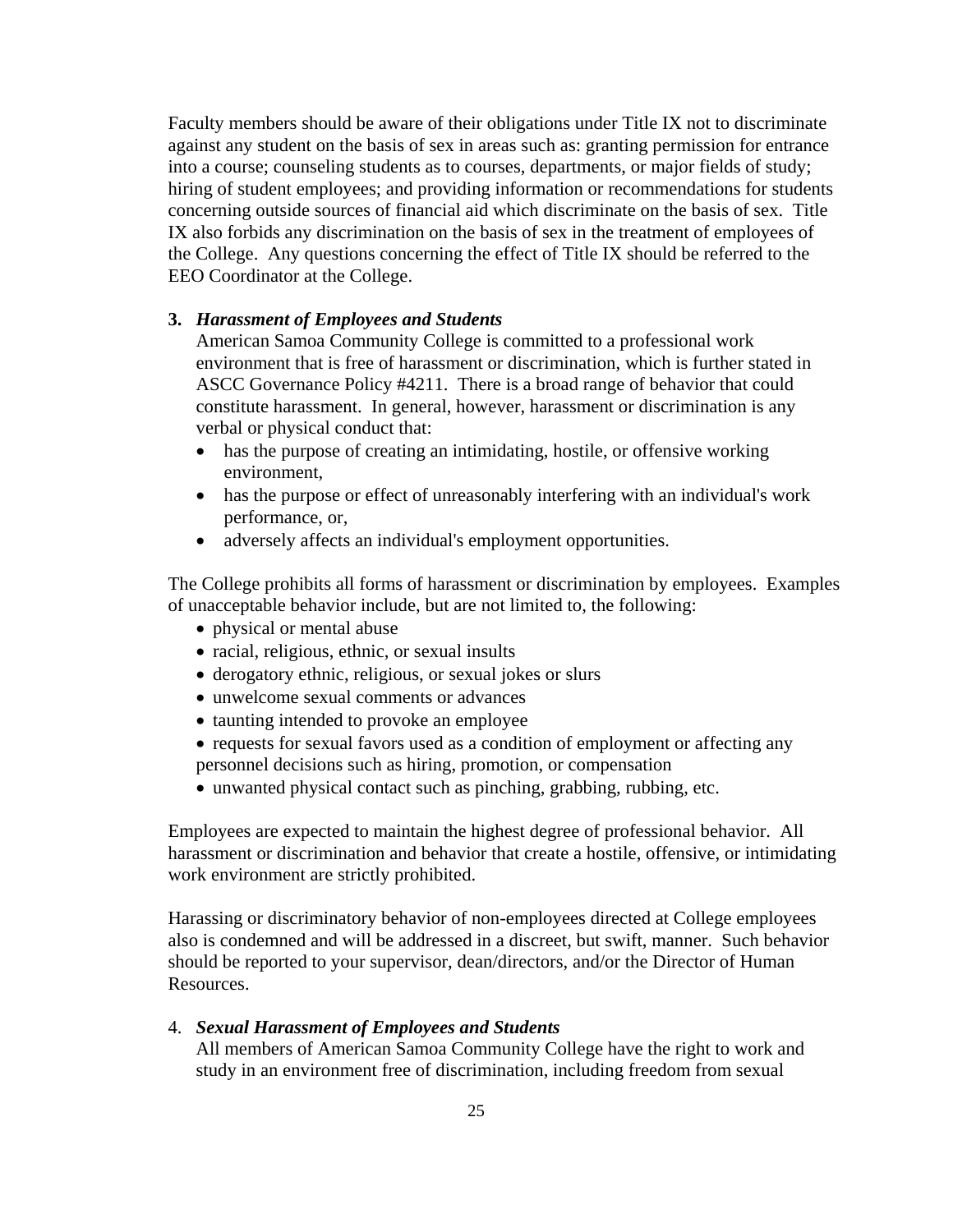harassment. Thus, American Samoa Community College strongly disapproves of and forbids the sexual harassment of employees or students, and will not tolerate sexual assault in any form. The intent of this policy is to foster responsible behavior in a working and academic environment free from discrimination. In general, sexual harassment consists of unwelcome sexual advances, requests for sexual favors, and other unwelcome verbal or physical conduct of a sexual nature. It is further defined below as it pertains to different interpersonal relationships.

- a) Sexual harassment of an employee by another employee can include unwelcome sexual advances, requests for sexual favors, or other verbal or physical conduct of a sexual nature when:
	- submission to such conduct is made either explicitly or implicitly a term or condition of an individual's employment,
	- submission to or rejection of such conduct by an individual is used as the basis for employment decisions affecting such an individual, or
	- such conduct has the purpose or effect of unreasonably interfering with an individual's work performance or creating an intimidating, hostile, or offensive working environment.
- b) Sexual harassment of a student by an employee or visa versa can include unwelcome sexual advances, requests for sexual favors, or other verbal or physical conduct of a sexual nature when:
	- submission to such conduct is made either explicitly or implicitly a factor or condition of the employee's evaluation of the student or of any decision by the employee concerning the student's academic, co-curricular, or residential status at the College or
	- such conduct has the purpose or effect of unreasonably interfering with the student's performance or participation in the academic, co-curricular, or residential programs of the College further noted in ASCC Governance Policies #5200, 5200.1 and 5200.2.
- c) Harassment/Discrimination Reporting

Individuals who believe that they have been victims of harassment or discrimination in any form by an employee or visitor of the College should bring the matter to the attention of the Director of Human Resources. Alleged victims of sexual harassment may also bring the matter to the attention of deans/directors; members of the faculty, administration, staff, and student body (SGA) have volunteered to act as liaisons in an effort to assist the Director of Human Resources. For a complete listing of the College's sexual harassment liaisons, please contact the Human Resources Office Staff.

Supervisors or other appropriate College officials shall immediately deal with any act of harassment or discrimination of which they become aware. Working in collaboration with the Director of Human Resources, they shall inform the alleged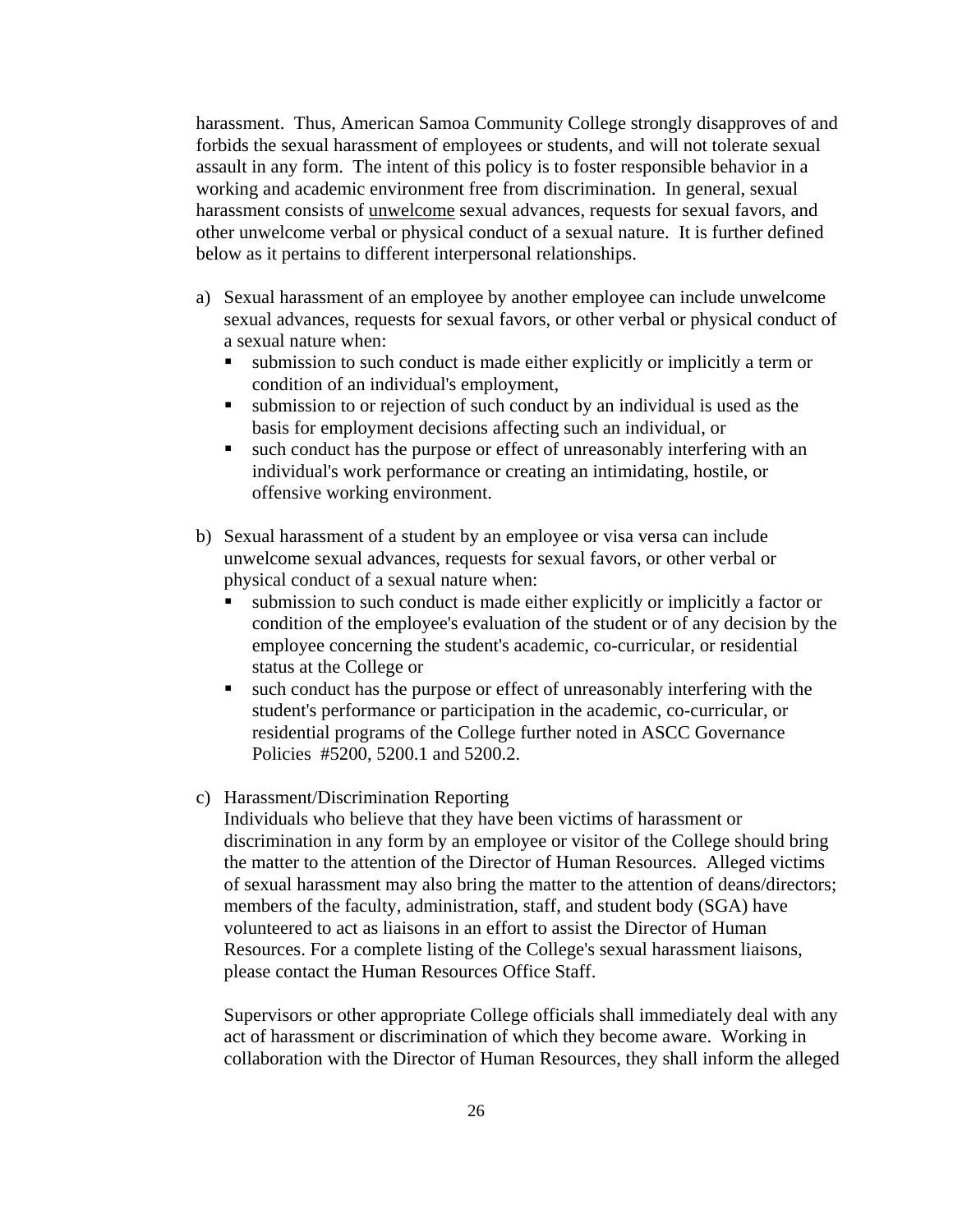perpetrator about the College's policy regarding such behavior and, if appropriate, apply disciplinary action.

Federal and local anti-discrimination laws also prohibit retaliation for the reporting of behavior that may constitute sexual harassment or sexual assault.

d. Violation of Harassment/Discrimination Policy

Violation or misapplication of the College's policy against harassment or discrimination may result in disciplinary action being taken against the offender, up to and including termination. The College's commitment to eliminate harassment or discrimination from the workplace should not be viewed as a license for employees to engage in unfounded, frivolous, or vindictive actions in violation of the intent of this policy. In dealing with the complaints, the rights of all parties will be protected.

### **J. Grievance and Appeal** *(Policy #4212)*

- a. Appeal ASCC provides an opportunity for an employee to appeal decisions made about their performance resulting in suspension, involuntary demotion, or removal. It is the right of employee to file an appeal to the Board of Higher Education, if an employee believes that the President's decision was inappropriately executed.
- 2. Grievance Any employee who has a complaint concerning disciplinary action, denial of promotion, layoff, or discrimination based on a category (i.e., race, age, disability) recognized by local and federal civil rights laws has the right to file grievance per procedures outlined per this policy.
- 3. No employee of ASCC will be discriminated against, harassed, intimidated, or suffer any reprisal as a result of filing an appeal/grievance or participating in the investigation. If an employee feels that he/she is being subjected to any of the above, that employee has the right to appeal directly to the Board of Higher Education in writing.
- 4. ASCC should attempt to resolve the problem informally with their supervisor as soon as possible. If a solution cannot be reached, employee with assistance from the EEO Coordinator may present a formal grievance in writing, to the President.
- e. All requirements of a grievance must be exhausted including a final decision by the President before an employee may appeal his/her case directly to the Board of Higher Education. In the event of an appeal, the employee must provide a copy of his/her appeal to the President of the College and the Equal Employment Opportunity Coordinator.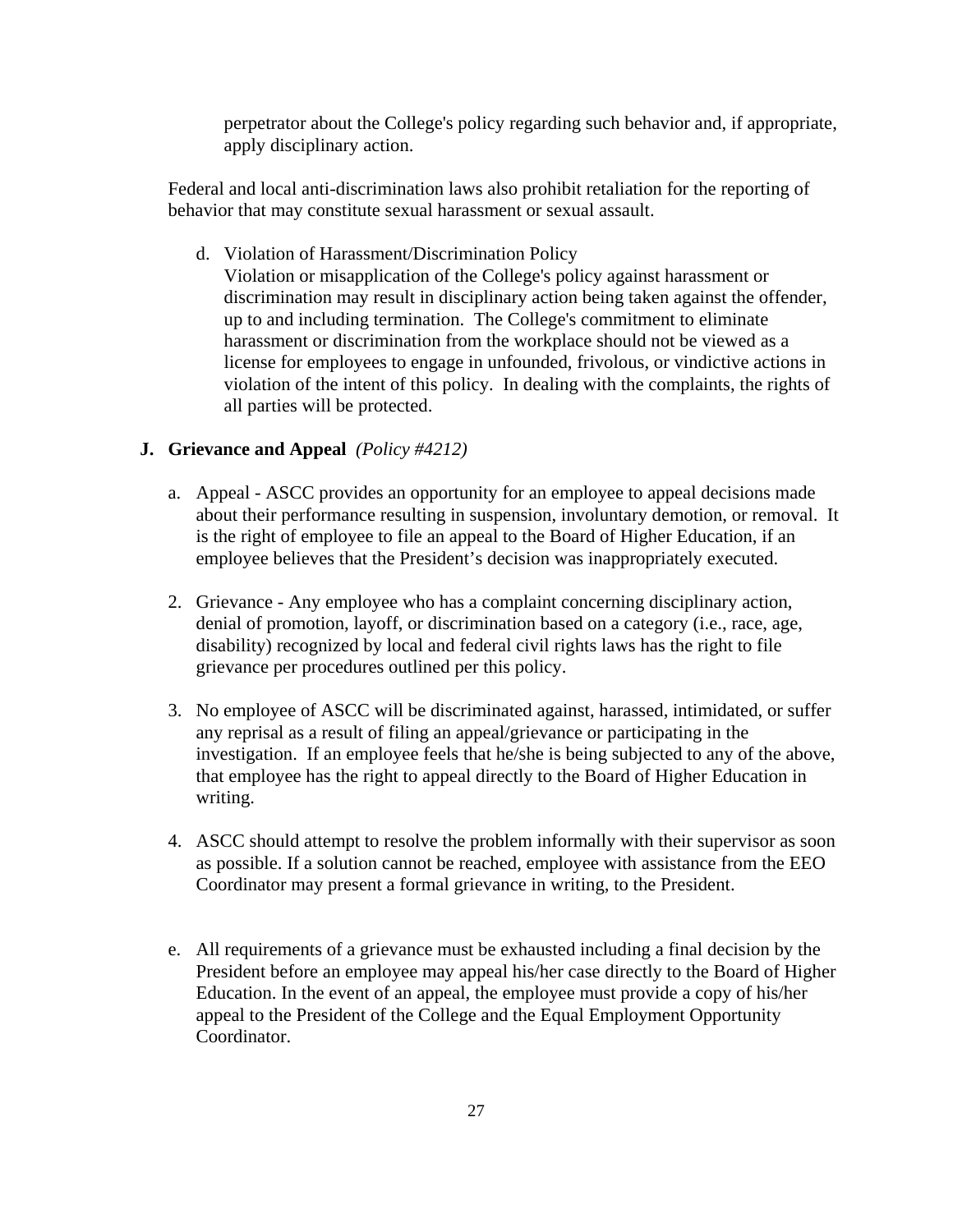5. No employee of ASCC shall breach the grievance/appeal procedures as set forth in this policy, if an employee does not follow the grievance/appeal procedures, they may face disciplinary action up to and possible termination.

### **K. Disciplinary** *(Policy #4301)*

ASCC uses progressive discipline to ensure staff compliance with performance standards, ethics, and conduct. Except in cases of repeated willful or flagrant violations of these standards, a supervisor will not resort to formal disciplinary measures until informal attempts to correct the problem have failed. If a supervisor finds it necessary to use formal disciplinary measures, it is intended that the discipline be administered fairly, without prejudice and only for cause.

Disciplinary actions are of several levels, including oral and written warnings, disciplinary probation, suspension, and termination. The frequency and/or severity of misconduct determine which level of disciplinary action is required.

Progressive discipline is not required for all offenses. ASCC reserves the right to terminate staff for commission of serious infractions or crime, regardless of progressive discipline guidelines or counseling.

In addition, ASCC will ensure that employees whose performance of their duties or conduct is not satisfactory are removed from their position promptly disciplined, that voluntary and involuntary separations be handled in an expeditious and orderly manner, and that employees be protected against arbitrary or capricious action. Removal be effected for any of the reasons but not limited to those referred to in these regulations and in the American Samoa Code Annotated: 7.0801 through 7.0807.

#### **L. Progressive Discipline** *(Policy #4301.2)*

ASCC shall conduct progressive discipline allowing the employee the opportunity to correct performance conduct or behavior before action is imposed for violation. Usually, but not always, less serious problems, such as chronic tardiness, are the types of situations progressive disciplined is designed to address. This can be found in the standard schedule of disciplinary offense and penalties, Policy #4303.

#### **M. Disciplinary Action, Suspension and Dismissal** *(Policy #4303.1)*

The President, or his/her designee, has the authority to warn, reprimand, suspend, or dismiss any employee of the ASCC regardless of occupation, classification, or profession. Disciplinary action may be taken for causes relating to performance of duties or personal conduct. For more detail information, please refer to the ASCC Governance Policy Manual.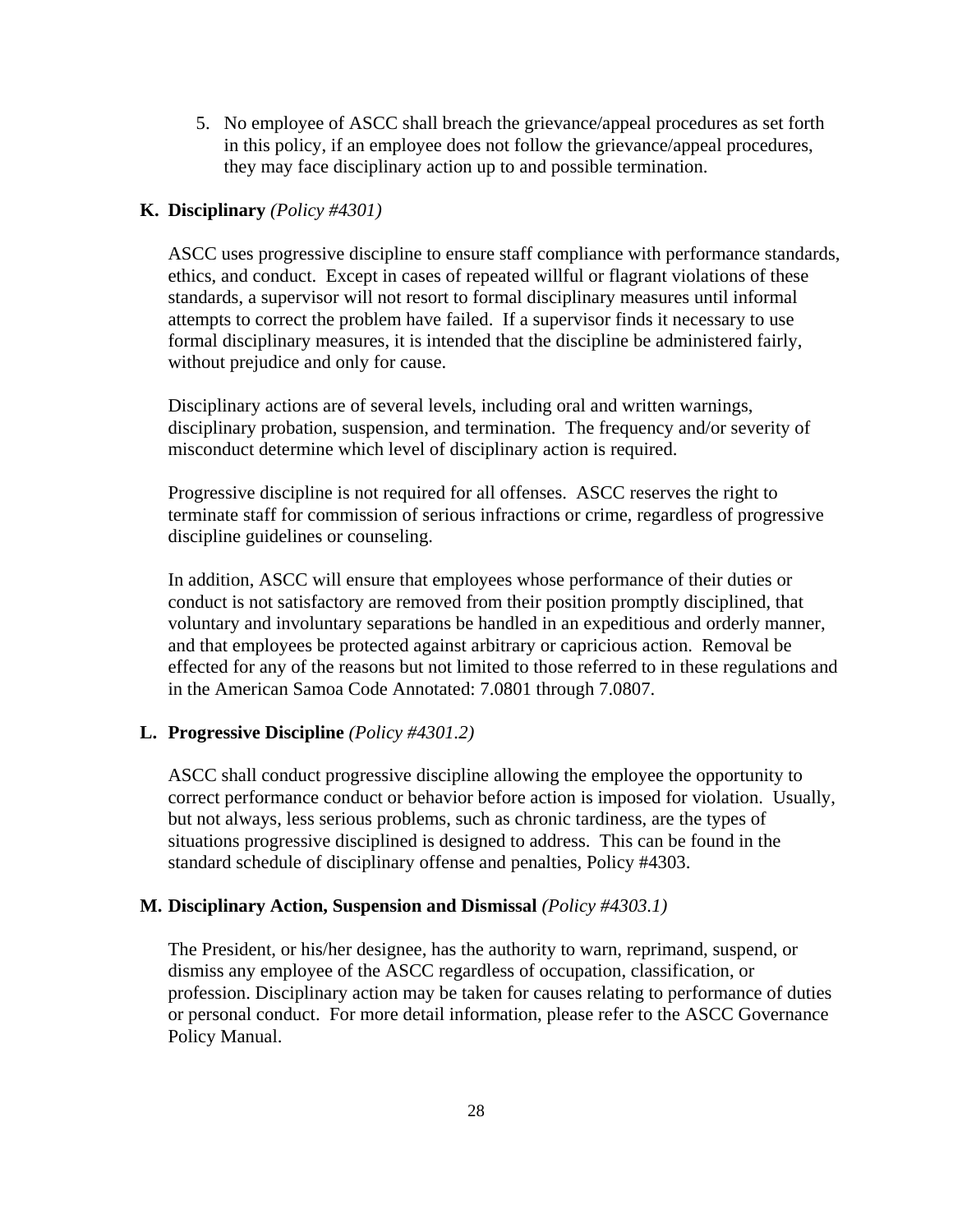#### **N. Removal of Faculty From Teaching** *(Policy #5114)*

Removal of the faculty member from a current teaching assignment may result in partial or non-payment of the salary/or class contract at the course rate. This will occur when faculty member fails to comply with the expectations, requirements, standard of conduct, and policies of ASCC to the extent that he/she must be removed, ASCC may not be obligated to pay the faculty member per his/her contract.

#### **O. Resignation** *(Policy #4304)*

Changes in the personnel of an educational institution, especially the resignation of a faculty member, may require important adjustments on the part of colleagues, administrative officials, and even students in a particular department. Clear standards of practice with respect to resignation of faculty members are important, therefore, to the best interests of all concerned.

Faculty member must give due consideration and timely notice to his or her institution when resignation is imminent. If the college is deprived of the services of faculty members too late in the academic year to permit their replacement by securing the members of other faculties in conformity to these standards, and prevents the college from taking timely action to recruit from other faculties should accept the necessity of making temporary arrangements.

Except by agreement with his or her employer, a faculty member should not leave or be solicited to leave his or her position during an academic year for which he or she holds an appointment.

### **P. Annual Leave** *(Policy #4500.1)*

Annual leave is granted to personnel on 12-month contracts or career service personnel. Two year contract employees are granted annual leave. Instructors do not receive annual leave because they have the vacation period.

#### **Q. Sick Leave** *(Policy #4501).*

Faculty members who are unable to perform their duties because of illness may receive sick leave with pay. Paid sick leave will not be counted towards the 16 weeks of Family and Medical Leave described in this section.

When unable to work during duty periods, the employee is required to inform the security office before 7:30 am who will inform the Department Chairperson. An employee may be absent for two (2) days if ill without a doctor's permit; any absence in excess of 3 consecutive days requires a doctor's permit, or the time is counted as leave without pay. A sick leave request must be filed with the supervisor upon return and must accompany the time sheets prepared by the supervisor each pay period. Employees accrue four hours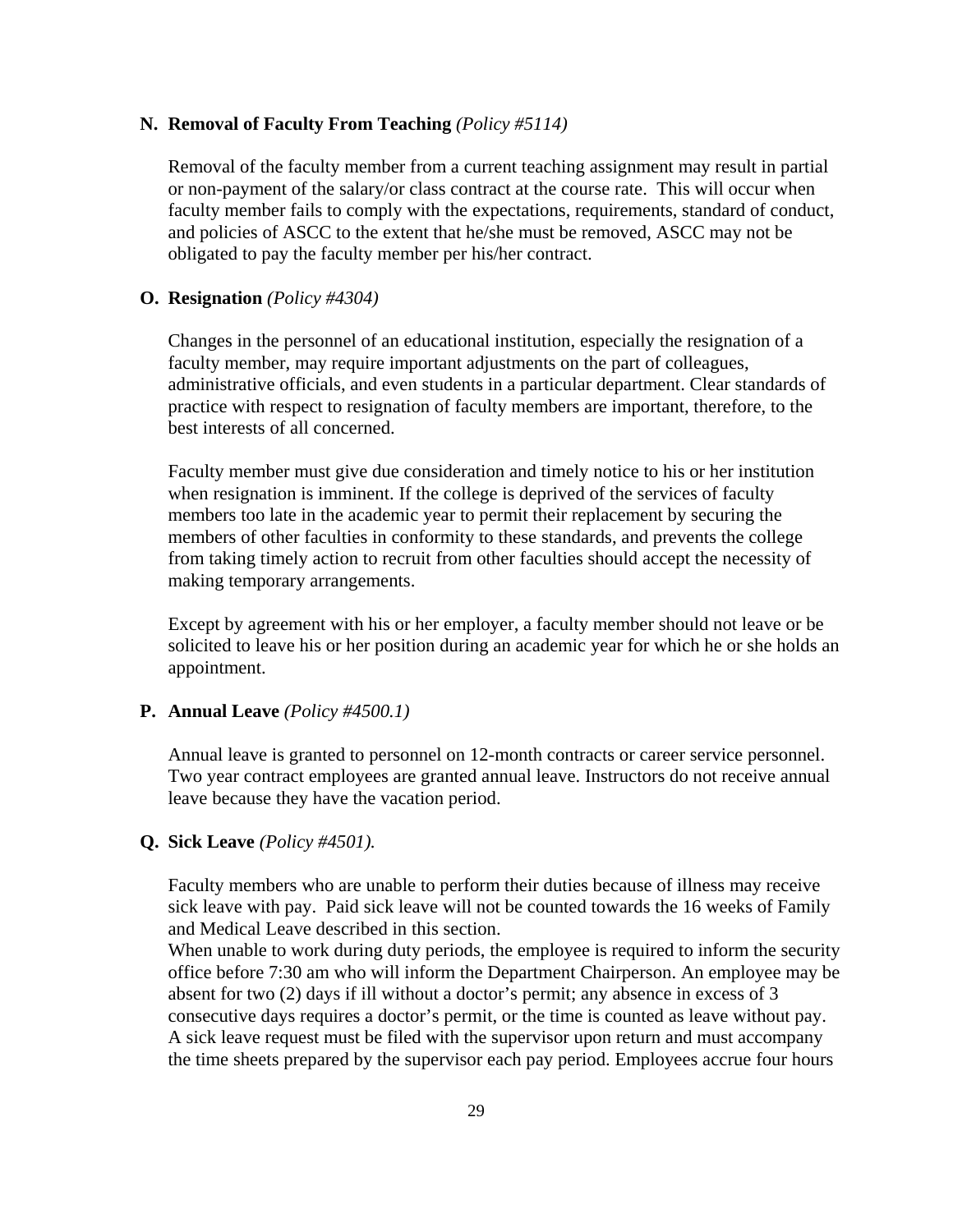sick leave per pay period. Unused sick leave is not credited as entitlement to compensation at contract termination. Sick leave is taken for sickness, hospital or dental appointments and is not to be used as vacation time, and if misused, will result in leave without pay.

## **R. Maternity Leave** *(Policy #4501.3)*

Full-time faculty members who have been actively working for one full year are eligible maternity leave. The leave may be taken in relation to the timing of academic semesters and as agreed upon by the faculty member, her department chair, and the Dean/Director. The faculty member should make a request in writing to her department chair and the Dean/Director as soon as possible after learning of the expected birth. The Dean/Director will notify Human Resource Department of the effective dates of the maternity/parental leave.

The leave is composed of six (6) weeks of paid maternity leave in a two (2) year period (starting with the initial date of the leave). This time will not be counted towards the employee's allotted 16 weeks of family and medical leave.

#### **S. Bereavement Leave** *(Policy #4507)*

Upon the death of a family member or spouse's family member, bereavement leave may be granted for up to five days for faculty members. A family member may be a spouse, child, parent, spouse's/partner's parent, brother, sister, or grandparent. Additional time off without pay may be granted when justified.

#### **T. Family and Medical Leave of Absence** *(Policy #4502, #4502.2)*

Employees who have been employed by the College for at least 12 months, and who have completed at least 1,250 hours of service during the 12-month period immediately preceding the commencement of the leave may be eligible for an unpaid family or medical leave pursuant to this policy. Eligible employees are entitled to a total of up to 16 work weeks of unpaid leave during any 12-month period in the following situations:

1. Family Leave - A child is born, adopted or taken into the employee's immediate family for foster care and leave is needed for the employee to care for the child;

2. Personal Medical Leave - The employee becomes unable to perform his or her job functions due to a serious health condition; or

3. Medical Leave for Family Care - The employee is needed to care for a spouse, child or parent of the employee who has a serious health condition.

Any employee who fails to return to work upon completion of a family or medical leave shall be required to reimburse the College for all benefit premiums paid by it on the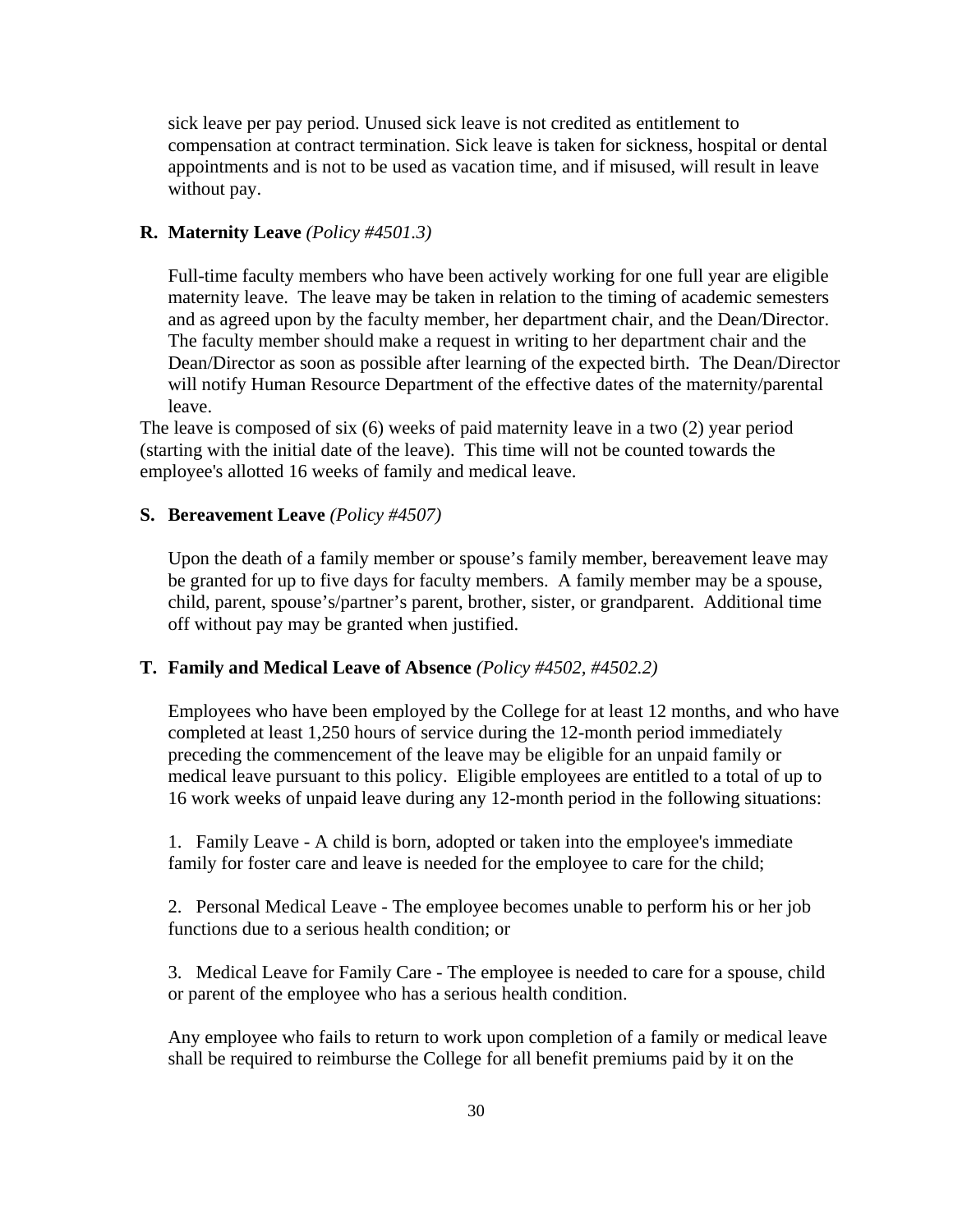employee's behalf during such leave provided the employee's failure to return is not due to circumstances beyond the employee's control.

For purposes of this policy, "serious health condition" means an illness, injury, impairment or physical or mental condition that involves:

- a. inpatient care (i.e., an overnight stay) in a hospital, hospice or residential medical care facility, including any period of incapacity or any subsequent treatment in connection with inpatient care; or
- b. continuing treatment by a health care provider. A serious health condition involving continuing treatment by a health care provider may include:
	- i. a period of incapacity of more than three consecutive calendar days and any subsequent treatment or period of incapacity relating to the same condition which also involves:

(1) treatment on at least two occasions by a health care provider; or (2) treatment on one occasion by a health care provider which results in a continuing regimen of treatment;

c. any period of incapacity due to pregnancy or for prenatal care;

d. any period of incapacity or treatment for such incapacity due to a chronic serious health condition;

e. a period of incapacity which is permanent or long-term due to a condition for which treatment may not be effective;

f. any period of absence to receive multiple treatments by a health care provider either for restorative surgery after an accident or other injury or for a condition that would likely result in a period of incapacity of more than three consecutive calendar days in the absence of treatment.

In cases where the College employs both spouses, family leave may be limited to a combined total of 16 weeks between them.

Eligible employees are limited to a total of 16 work weeks of leave during a 12-month period. The College will calculate this 12-month period by measuring backward from the date an employee uses FMLA leave (i.e. leave is limited to the balance of 16 weeks not used during the past 12 months). All employees may substitute any accrued vacation, sick leave, personal days or other accrued paid leave as part of a family or medical leave of absence (example: an employee with one week of accrued vacation at the time leave is requested may use that week as part of the 16-week family or medical leave period). Employees eligible for Workers Compensation will exhaust FMLA leave concurrently. Requests for a family or medical leave must be submitted to your supervisor. An employee who can anticipate the need for a family or medical leave of absence must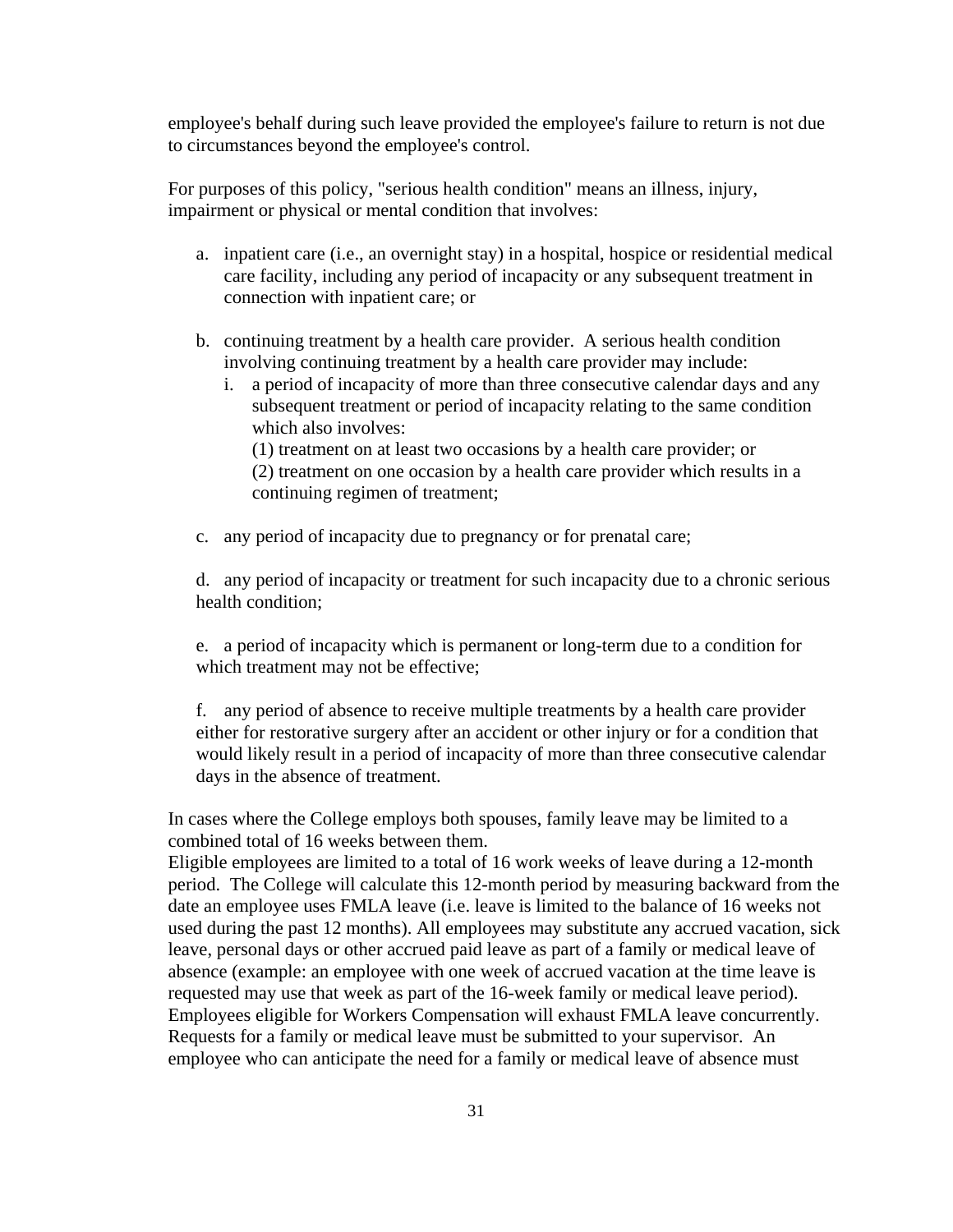provide the College with at least thirty days notice if practicable or as early as possible thereafter. Employees requesting leave for treatment of a serious health condition must make reasonable efforts to schedule the treatment so as not to disrupt the College's operations.

Intermittent leave may be taken for a serious health condition that requires periodic rather than continuous treatment and may include leave periods ranging from one hour to several weeks.

Employees who are on leave pursuant to this policy shall be restored to the same position the employee held when leave commenced, or to an equivalent position with equivalent benefits, pay and other terms and conditions of employment. Highly salaried "key" employees may have limited reinstatement rights. Any "key" employees shall be notified of their specific rights and obligations prior to beginning a family or medical leave. An employee requesting a medical leave for personal or family care under this policy must submit a certification by his or her health care provider regarding the need for such leave. Certification forms may be obtained from the Human Resource Department. The College reserves the right to require second and third opinions at its own expense relating to an employee's medical certification. Any employee returning to work from a personal medical leave shall be required to submit a fitness-for-duty certification from his or her health care provider, stating that he or she is able to resume work. The College also reserves the right to require an employee on family or medical leave to report periodically on the employee's status and intent to return to work.

This policy shall be administered in a manner consistent with the terms of the Family and Medical Leave Act of 1993. The College reserves the right to impose any conditions or limitations upon any leave of absence as may be deemed consistent with the provisions of the Act. Any questions concerning this policy should be directed to the Human Resource Services Staff.

#### **U. Jury Duty Leave**

Regular full-time and part-time faculty members will receive time off with full pay when they are required to perform jury duty. Faculty members who receive an early release from jury duty are expected to return to work.

#### **V. Military Leave**

Military leave without pay is provided for service in the armed forces of the United States in accordance with applicable requirements of state and federal laws.

#### **W. General Leave of Absence** *(Policy #4504)*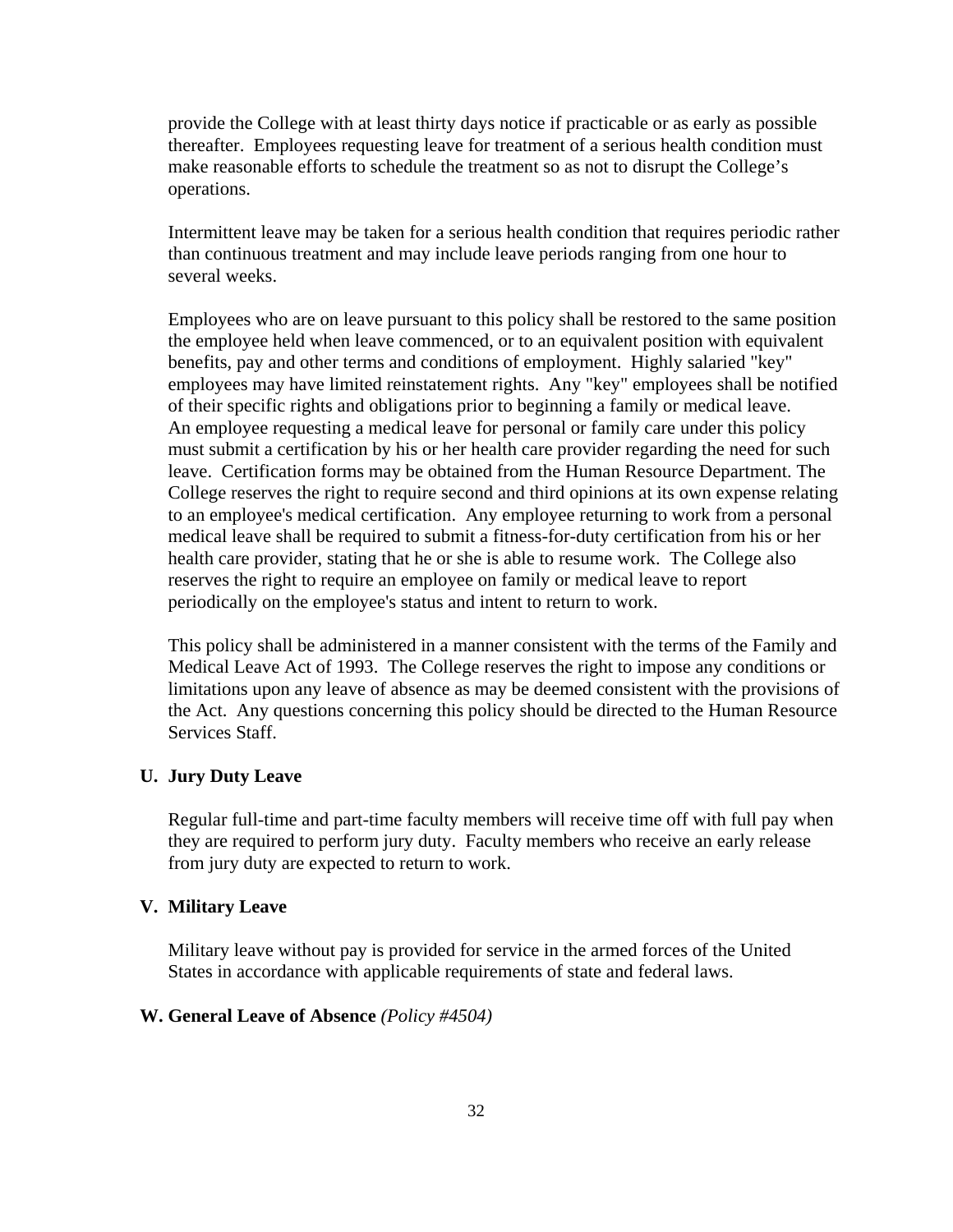All faculty members are expected to be present for duty throughout the academic year. Arrangements for leaves of absence for no more than a week should be made with the chairperson of the department. Applications for any leave of absence for more than a week should be made to the President after consultation with the department chairperson.

#### **X. Records Management** *(Policy #3011 and 3013)*

The Human Resource Department maintains all pertinent information relative to employees, and it is important that the information be kept current.

#### **1.** *Employee Records*

Employees, therefore, are requested to notify the HRO office staff of any change in the following information:

- Name
- Address
- Telephone Number
- Person to notify in case of accident or illness
- Marital Status
- Number of dependents

#### **2.** *Review of Personnel Records*

Employees are permitted to review and add corrective addenda to their official personnel file that is maintained in the Human Resource Department. Employees may review their file by contacting the Human Resource staff for an appointment.

Except where required by law, information contained in an employee's personnel file will not be released to external sources unless clear, written permission to release specific information is obtained from the employee while employed by the College.

#### **3.** *Confidentiality of Information*

All employees must be aware that they are not to divulge confidential College or student information. Violation of confidentiality may result in disciplinary action, up to and including termination.

### **Y. Outside Employment** *(Policy #4206)*

The College assumes that each employee will devote full time to his/her assigned duties. Accordingly, no employee is permitted to engage in any pursuit or occupation, with or without compensation, which interferes with the faithful discharge of College obligations. Before entering into any outside pursuit or occupation, an employee should discuss such plans with his/her supervisor.

## **Z. Employee Code of Conduct** *(Policy #4205)*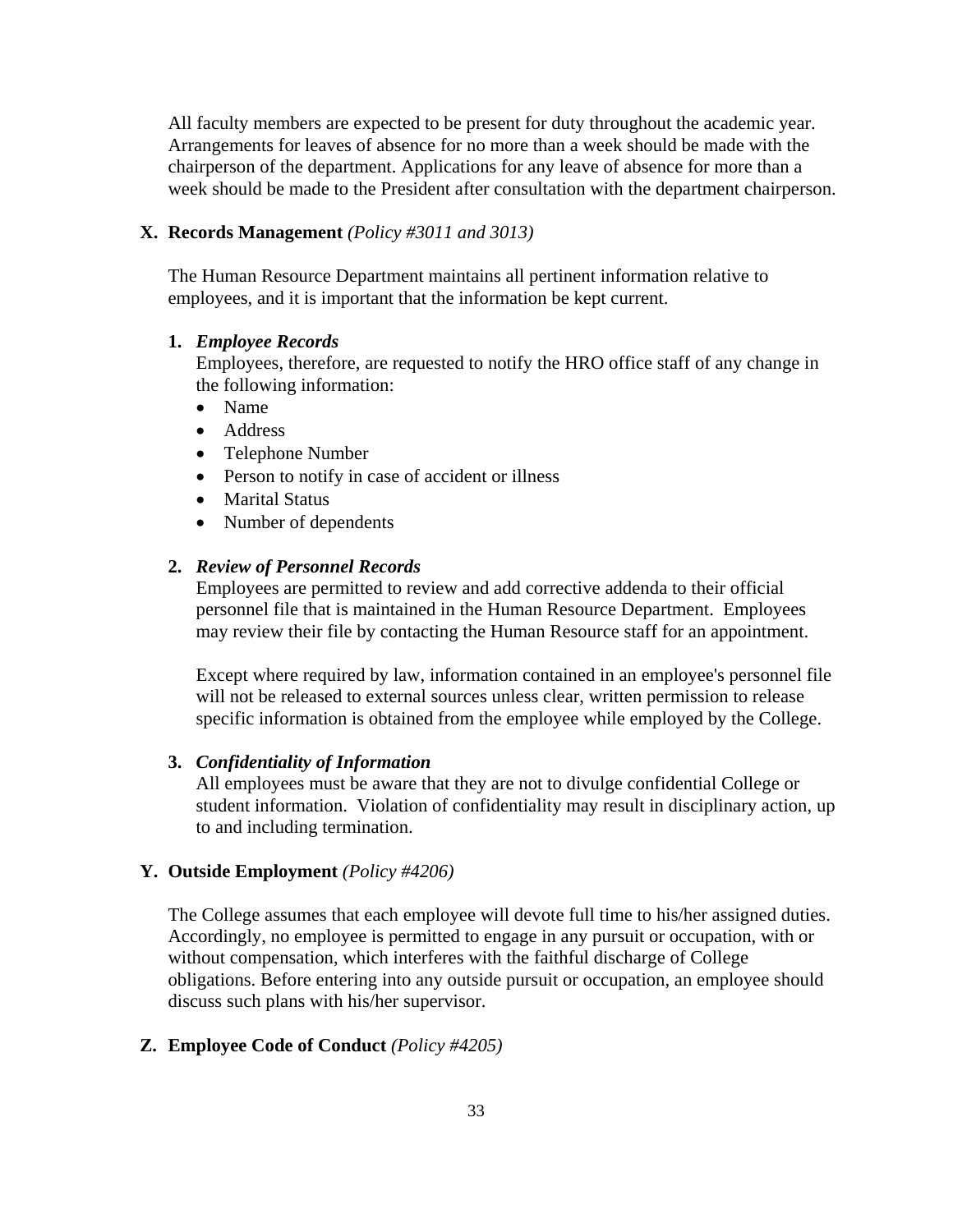*The American Samoa Community College expects that its employees will meet ethical and professional standards for personal conduct and work performance. All students and employees have the right to learn and work in a positive learning environment which is free of harassment, threats, intimidation, violence or any other misconduct. Any violent, intimidating, threatening or harassing behavior, or other misconduct, in any form, will not be tolerated in the classroom, workplace, or in any college location.* 

Certain conduct is of such serious nature that immediate dismissal may be warranted without prior warning or discipline. Examples of such conduct are as follows: dishonesty; gambling; stealing property or merchandise belonging to the College, its suppliers, students, or other employees; private financial relations with customers or suppliers; deliberate damage to College property; failure or refusal to carry out a work assignment; fighting; falsifying or causing to be falsified information on an employment application, time card, or other College documents; intoxication; the illegal use, sale, manufacture, or distribution of drugs or narcotics; sexual or other illegal harassment; the use of firearms or other weapons on College premises; or the use or threat of violence.

 The specific conduct described in this section does not include all the grounds for discipline or discharge. These descriptions are intended as illustrations of the type of conduct that must be avoided for the good of our employees, our students, visitors, and the College.

 Because these rules are essential to our most important function -- high quality service to our students -- and the efficient operation of our business, the provisions of this section will be promptly and uniformly enforced. We appreciate the cooperation of every employee in the careful observance of these standards of conduct.

#### **AA. Drug and Alcohol Policy** *(Policy #4215)*

In compliance with the Federal Drug-Free Workplace Act, it is the policy of American Samoa Community College to provide a work environment that is free from the use, sale, possession, or distribution of illegal drugs or the improper or abusive use of legal drugs or alcohol on American Samoa Community College premises, and to require College or contract employees to perform all college-related job duties, either on or off the College premises, without the presence of illegal drugs or inappropriate legal drugs in their systems.

The objective of this policy is to ensure a safe, healthy, and work-efficient environment for American Samoa Community College employees and the surrounding community. We are concerned about the well-being of employees whose drug or alcohol use, abuse, or dependency may affect their job performance as well as the safety and well-being of co-workers. American Samoa Community College will utilize every reasonable measure to maintain a drug and alcohol-free work environment.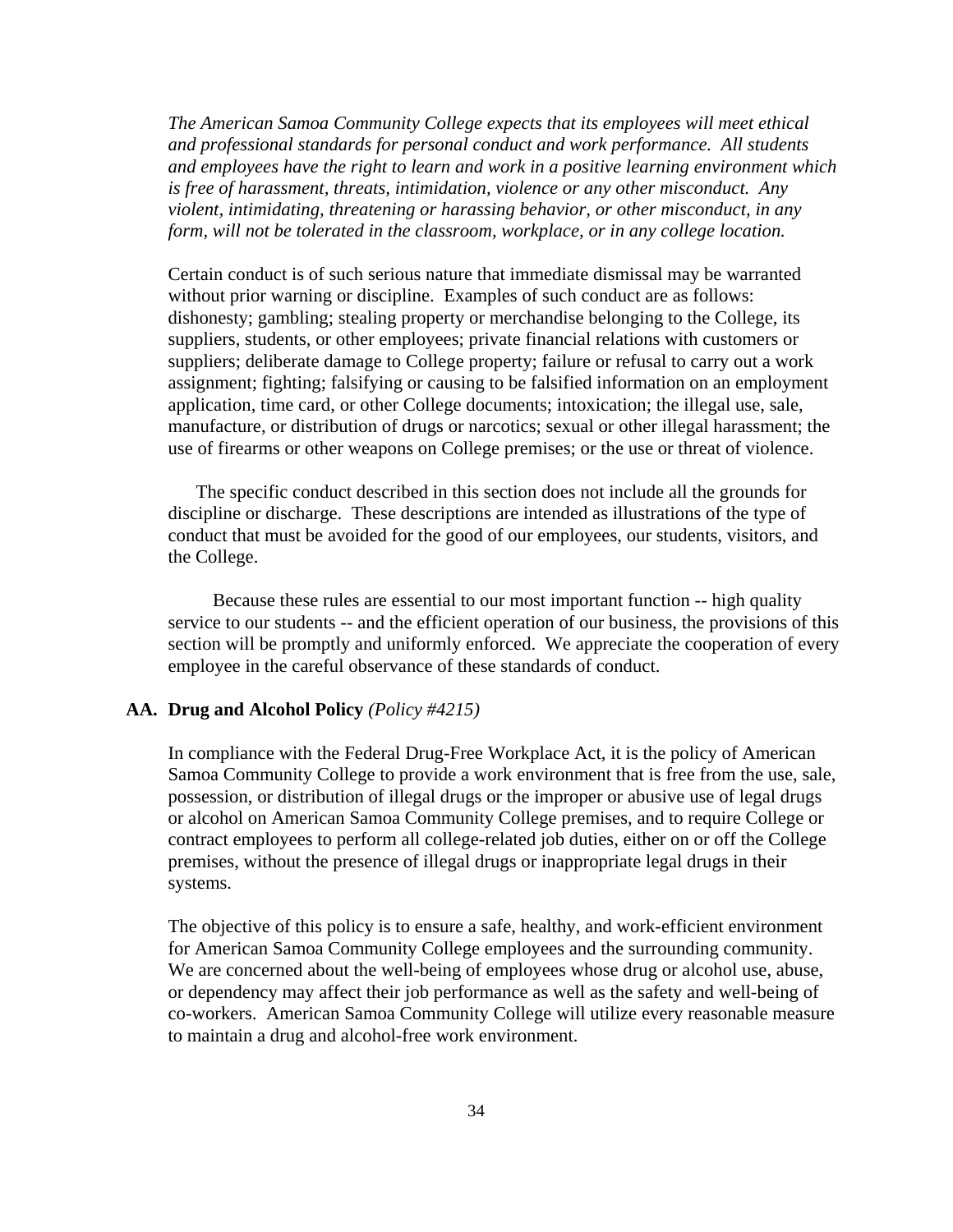#### **BB. Campus Smoking Policy**

In an effort to promote a healthy, comfortable and productive work environment for the employees of American Samoa Community College, the College has become a smokefree workplace. Smoking in any form is prohibited inside all college-owned buildings including both residential and non-residential buildings. In addition, smoking is prohibited in any college-owned or rented vehicles. Individuals who choose to smoke must smoke outside and must stand at least 15 feet away from any campus building. For employees, the enforcement of this policy will rest with the individual supervisor. For students, enforcement of this policy will rest with the department of Student Services. Violations of this policy will result in disciplinary action for employees and students.

Information about smoking cessation is available through the Human Resource Department.

### **CC. Scientific Misconduct**

All faculty members in science areas funded by the National Institutes of Health (NIH) and the National Science Foundation (NSF) should be familiar with "Procedures for Dealing with and Reporting Possible Misconduct in Science". These procedures cover cases of fabrication, falsification, plagiarism, and other serious deviation from accepted practices of proposing, carrying out, or reporting results for research. They also cover material failure to comply with federal requirements for protection of researchers, human subjects, or the public; for ensuring the welfare of laboratory animals; or failure to meet other material legal requirements governing research.

## **XIII. FACULTY POLICIES**

#### **A. Faculty Orientation and Commencement Exercises** *(Policy #5102)*

#### *d) Orientation*

All faculty members, including adjunct faculty, are required to participate in faculty orientation. Adjunct faculty will be required to participate in an orientation workshop for new faculty members.

#### *e) Commencement Exercises*

All faculty members are required to participate in ASCC commencement exercises. For graduation regalia, please see the Dean of Academic Affairs secretary.

#### **B. Registration and Academic Advising**

Registration for new students is conducted during the week prior to the beginning of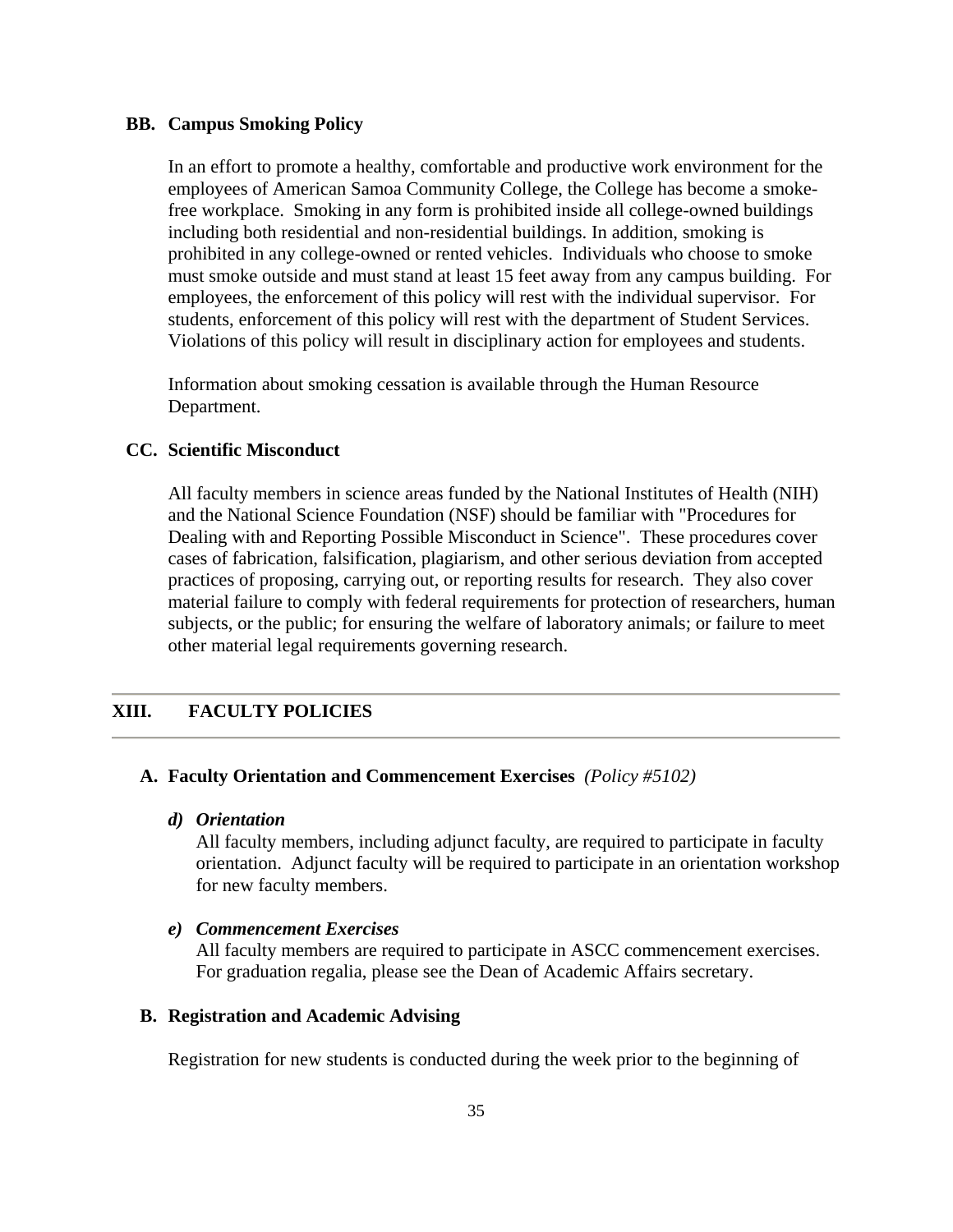instruction. Priority registration often occurs a month towards the end of the semester (please refer to current academic calendar located in the general catalog). The entire ASCC Faculty is committed to helping each student pursue a course of study to fulfill his/her Individual Education Plan (IEP) for the future. During registration, instructors are required to participate in registration and academic advising. Specific requirements for each academic and vocational programs are discussed during registration. Please refer to the current ASCC catalog regarding current graduation requirements for accurate academic advising. Academic advising includes:

- d) Assisting students in clarifying, articulating, and attaining academic and life goals;
- e) Facilitating each student's academic adjustment to the campus;
- f) Educating students to assess academic progress and to develop educational plans;
- g) Explaining and clarifying college core courses, graduation requirements, and academic rules and regulations;
- h) Advise students on issues as they relate to academic progress, which may include referral to appropriate College programs and community agencies; and,
- i) Serving as advocates and mediator for students.

 When advising, students being advised must complete prerequisite requirements before enrolling into courses where applicable. Please refer to current general catalog for prerequisites when advising.

#### **C. Course Syllabi** *(Policy #5104)*

Course syllabi are reviewed and up-dated each semester and kept on file in the offices of the Dean of Academic Affairs and the respective Department Chairperson. All instructors are required to have their course syllabi submitted to their Department Chairperson by the end of the 1<sup>st</sup> week of instruction. Department Chairperson submits all syllabi to the Dean of Academic Affairs or Dean of ITT when appropriate. The following information is required on the course syllabi:

- Course/Alpha Number & Section
- Course Title
- Instructor
- Office Hour & Location
- Email address
- Semester/Year
- Days/Time of class
- Department name
- Classroom location
- Contact phone number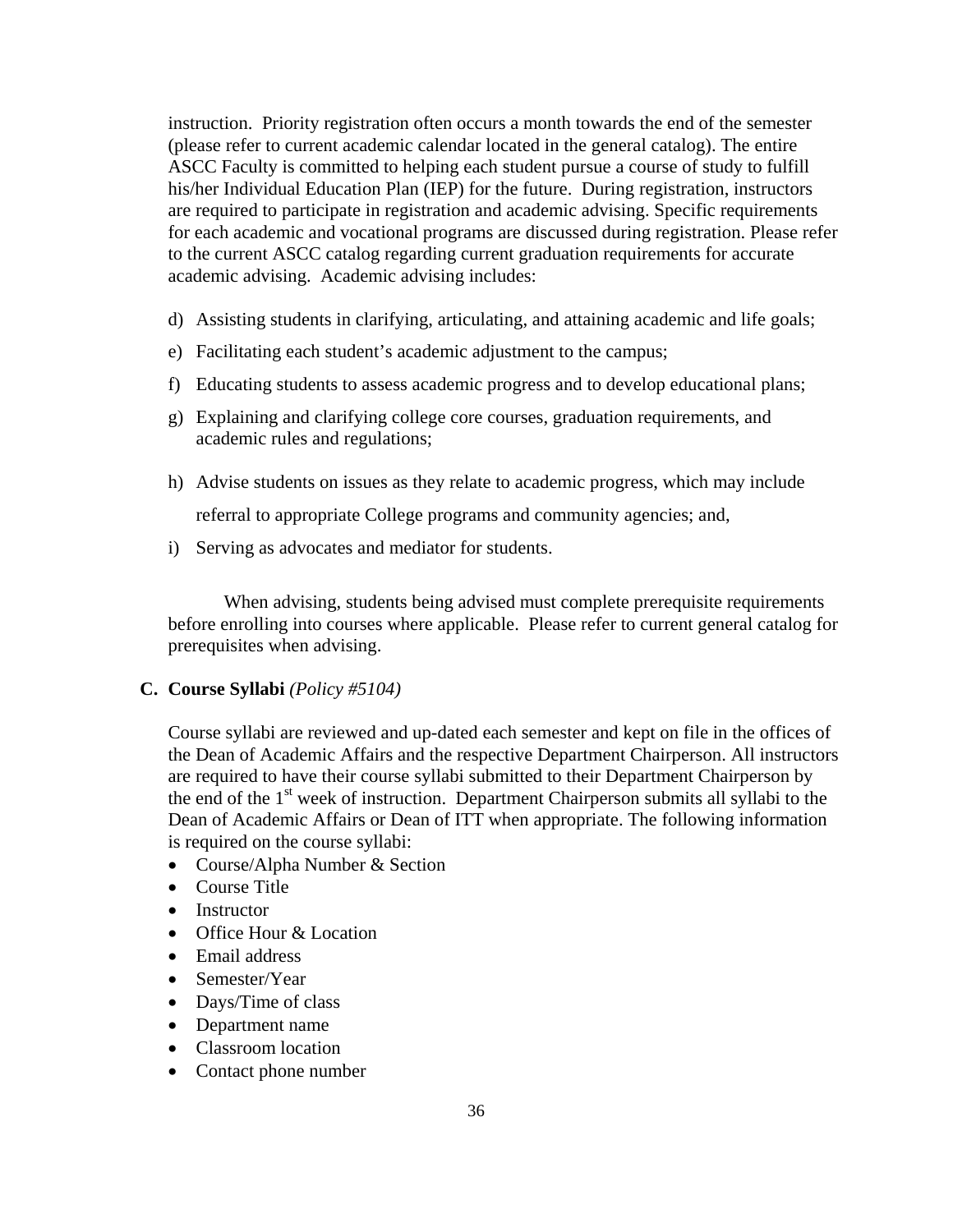- Required textbook identified
	- Author
	- **ISBN** number identified
	- $\blacksquare$  Publisher identified & edition
	- Additional supplemental reading or course material (optional)
- Course description: must reflect the same in current catalog
- Pre-requisite $(s)$
- Course rationale
- Learning objectives (LO)
- Student Learning Outcomes (SLO): (see institutional Student Learning Outcome located in this handbook)
- Align course requirement to LO and SLO's
- Methods of instructions
- Grading:
- Last day to completely withdraw from the course identified
- Attendance policy
- Tentative topical course outline
- Rubrics identified (see appendices for samples).

### **D. Faculty Time Allocation on Campus** *(Policy #5107)*

All employees of the College are expected to devote 40 hours of work per week to the College. In addition to time spent in classrooms and laboratories, instructors are required to have a minimum of five  $(5)$  hours per week in office hours, a minimum of  $six(6)$  hours each day on campus (not including a one hour lunch break), and two hours of prep time, each of which is to be reflected in the instructor schedule. The schedule is to be approved by the Department Chair and by the Dean of Academic Affairs. Time not spent in instructions, office hours or campus duties may be spent off campus in the performance of instructional chores. A copy instructor schedule should be sent to HRO. (*Board of Higher Education approved – 12/2/80).* 

All office hours must be posted outside of office by  $1<sup>st</sup>$  week of instruction. A copy of office hours must be submitted to Department Chairperson.

Adjunct faculty is required to serve 1 office hour prior to schedule class time or 1 office hour after.

### **E. Faculty Absences From Class** *(Policy #5115, September 2, 2008)*

It is expected that colleagues under the direction of the Department Chairperson will cover legitimate absences from instructional responsibilities of short duration, when possible. Extended absences are covered by outside instructors or by instructors within the department, either of which is to be paid by prorating the pay per credit given third term instructors. *(Board of Higher Education approved -12/2/80)*. The Dean of Academic Affairs must approve substitute instructors in advance. Instructor's absences or class cancellations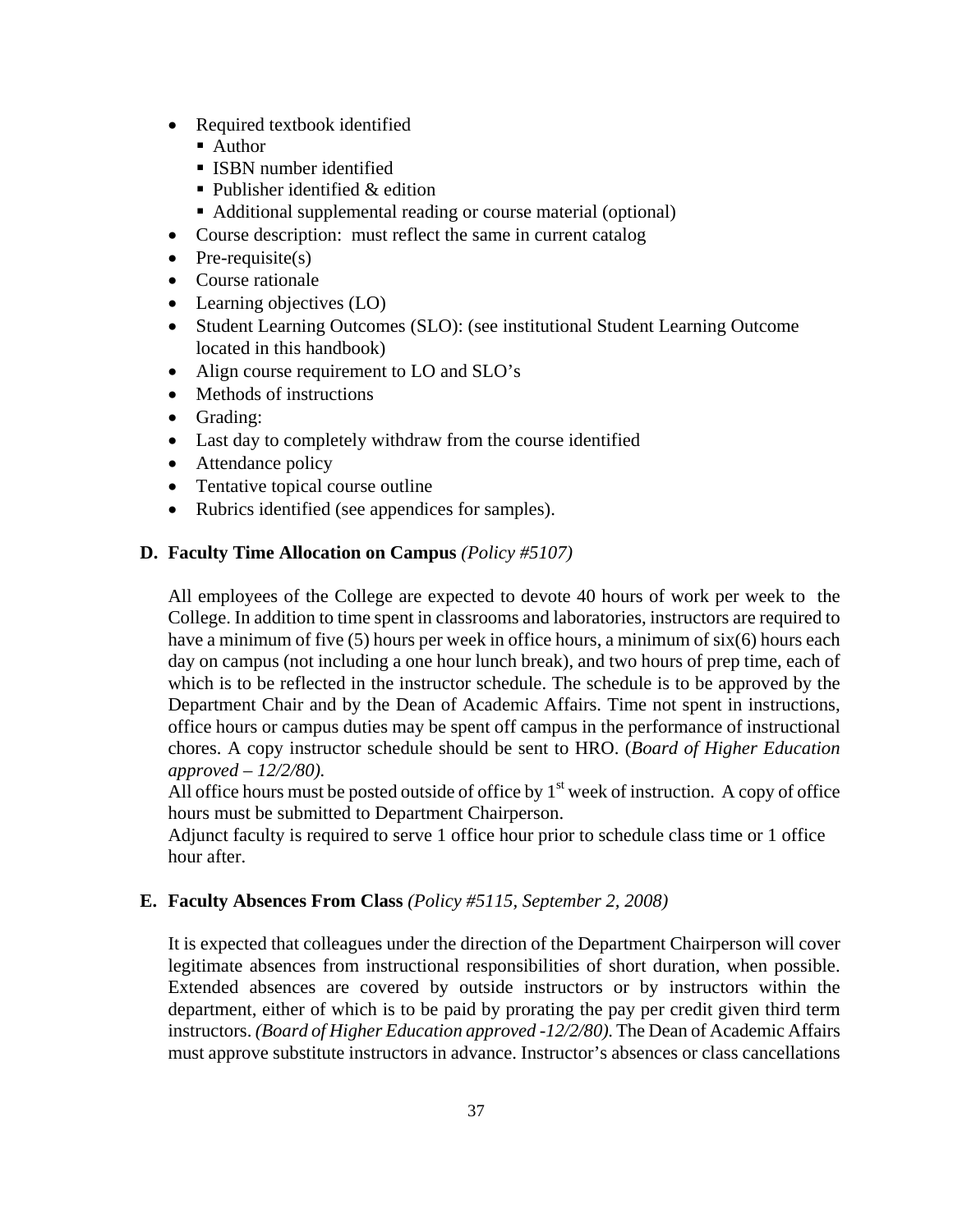shall be reported (in advance when possible) to HRO who will inform the Chairperson and/or Dean as appropriate. *(Dean's memo, January 8, 2002)*  The same absences policy applies to adjunct faculty.

#### **F. Instructor Teaching Load-** *(Policy #5108)*

The Teaching load per instructor is 15 credit hours or 22.5 contact hours per semester. Leads, however, may vary between 14 and 16 credit hours (or 21 to 24 contact hours) per semester or an average of 28 to 32 credit hours (or 42 to 48 contact hours) per academic year. An instructor's load must be computed either by credit hours or by contact hours but not a combination of both. *(Board of Higher Education approved 12/2/80).* 

An instructor or department chairperson who has less than a full load (30) credit hours or 450 contact hours per academic year) may assigned special projects relevant to the institutional needs of the college to complete the load.

Instructors whose teaching loads exceed 32 credits hours or 480 hours per academic year are entitled to overload payments at the same rate per credit as is paid for third term instruction. *(Board of Higher Education approved 12/2/80).* 

#### **G. Instructor Class Size** *(Policy #5109)*

The class size limit is 25 students. However, some classes may, upon the request of the instructor and approval by the Dean of Academic Affairs, be of a lesser number, and, depending upon the subject matter and mode of instruction, some classes may exceed the twenty-five number norms. *(Board of Higher Education approved 12/2/80).* Over-enrollment can only be approved by the instructor of that course. Enrollment exceeding 30 must be approved by the Dean of Academic Affairs or when appropriate, ITT.

#### **H. Instructors Class Size** *(Policy#5109)*

Minimum class size for ASCC is ten students. In those in which enrollment does not exceed 10 students, the Department Chairperson and the Dean of Academic Affairs will review the situation. Several alternatives may be taken:

- d) Discontinue the class if it is not essential to majors within subject area.
- e) Combine the section with another. (Depending on courses).
- f) Continue the class if it is essential to a particular major.
- g) Faculty members are not authorized to discontinue a class.

The instructors must, during add/drop period, immediately notify the Department Chair of low enrollment. The Dean of Instruction makes final decision on class cancellation. *(Board of Higher Education approved 12/2/80).* 

### **I. Policy for Teaching Load of Part-Time Faculty**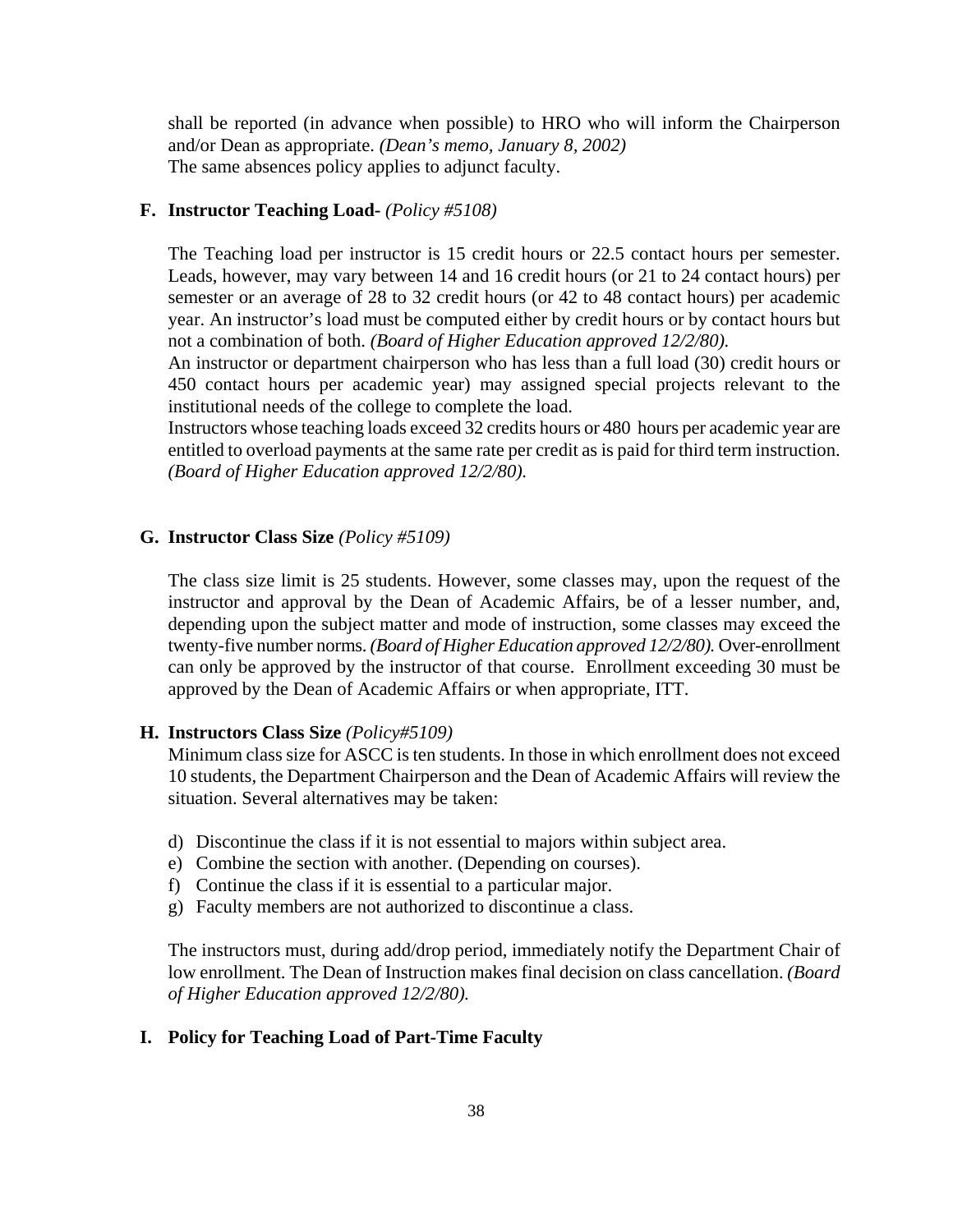Under certain extraordinary circumstances, temporary faculty members hired to teach one-two courses in one semester might be hired with full-time status, but these circumstances are rare. Such circumstances might include, but are not limited to, emergency situations, market factors, or the presence of duties above and beyond traditional course instruction.

The following clause will be inserted into the appointment letter for a person appointed as a part-time faculty member regardless of how many part-time sections the person is scheduled to teach:

"It is understood that this appointment is a part-time appointment and no governance responsibilities, scholarship, supervision of independent studies or advising duties (except for those which occur as part of course instruction) are expected. Therefore, the time of this appointment does not count toward service time for American Samoa Community College even if at some point in the future you are appointed to a permanent position."

#### **J. Policy on Compensation for Independent Studies** *(Policy #5315).*

Independent study is optional, and it is upon the discretion of the instructor, if schedule permits the instructor will develop a contract with the student, with modifications only to meeting times, dates and topical outline. Students are limited to no more than two contracts per semester, and the contract can only be approved for courses in the current school catalog. Independent study is not valid for courses offered during the summer, requiring labs, ASTEP, Service Learning and Distance Learning. A fee will be charged, and the cost of independent study is not covered by Financial Aid.

#### **K. Policy for Administrators not Faculty Who Wish to Teach**

A full-time administrator that is not a faculty who wishes to teach courses should submit his/her application including course description and *curriculum vitae* to the appropriate Deans and the academic department involved. He/she should also submit a statement about his/her accessibility to students in the classes taught and indicate how he/she will maintain "office hours." The academic department shall determine whether or not the administrator may teach. If there is a positive decision, the department will forward the course proposal to the Vice President per established procedures. An administrator who is teaching will be listed as a lecturer in the relevant department.

The administrator should submit to the appropriate Dean a statement from his/her direct supervisor indicating support for the administrator's involvement in teaching. This statement should take into consideration the intensive time commitment required of faculty's including class time, office hours, and preparation time. It is essential that the supervisor indicate his/her willingness to release the administrator to teach without asking for additional help for his/her administrative unit.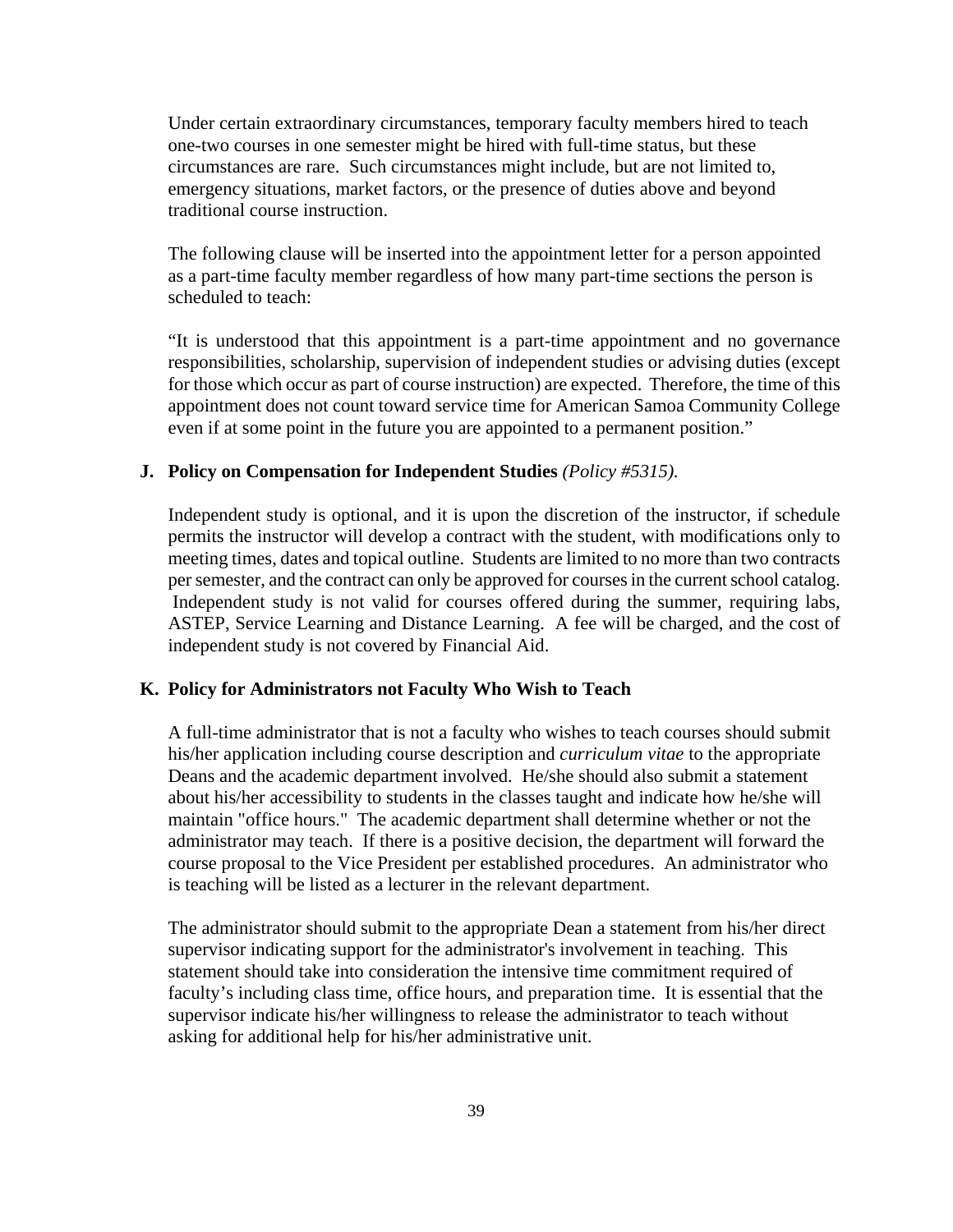Administrators shall submit their leave requests to cover the period of teaching as part of their class contract in order to be compensated.

#### **L. Accommodation for Students with disabilities**

The American Samoa Community College and the student must meet their respective obligation in order for the accommodation process to be successful. Under Section 504 of the Rehabilitation Act, "a student is not required to provide information to a postsecondary education (institution) concerning a disability, and a (institution) is not required to seek out students with disabilities. Thus the responsibility is with the student to identify his/her disability, to document the disability and to request academic adjustments. The (institution) then has the obligation to provide academic adjustments that are necessary to enable persons with disabilities to effectively participate in its programs and activities."

Students with disabilities must provide adequate notice for special accommodation at the Student Services Division before or during the  $1<sup>st</sup>$  week of instruction. When requesting for special accommodation, students must provide necessary medical and diagnostic information to support their requests in order to give rise to ASCC's obligation to accommodate. ASCC is not obligated to take action absent a specific request from the student. Parental requests can not substitute for full participation of the student. Instructors will be notified officially in writing from the Dean of Student Services if academic adjustment is required. Some examples of reasonable accommodation are:

- Extended time on exams and assignments;
- Use of auxiliary equipment (tape recorders, lap top, computers, calculators);
- Modified examination formats and/or oral examination;
- Notetaker
- Reader

Academic Advising will assist students with disabilities with their request for accommodation.

#### **M. Evaluation** *(Policy #5112 and #5113)*

Faculty members are evaluated under the following conditions:

#### *d) Course Evaluations.*

The faculty course is evaluated by the students. The course will be evaluated at least once annually approximately a month before the end of instructions. The courses are often selected by the Institutional Effectiveness.

Courses taught by adjunct faculty and faculty currently on probationary period are required to be evaluated.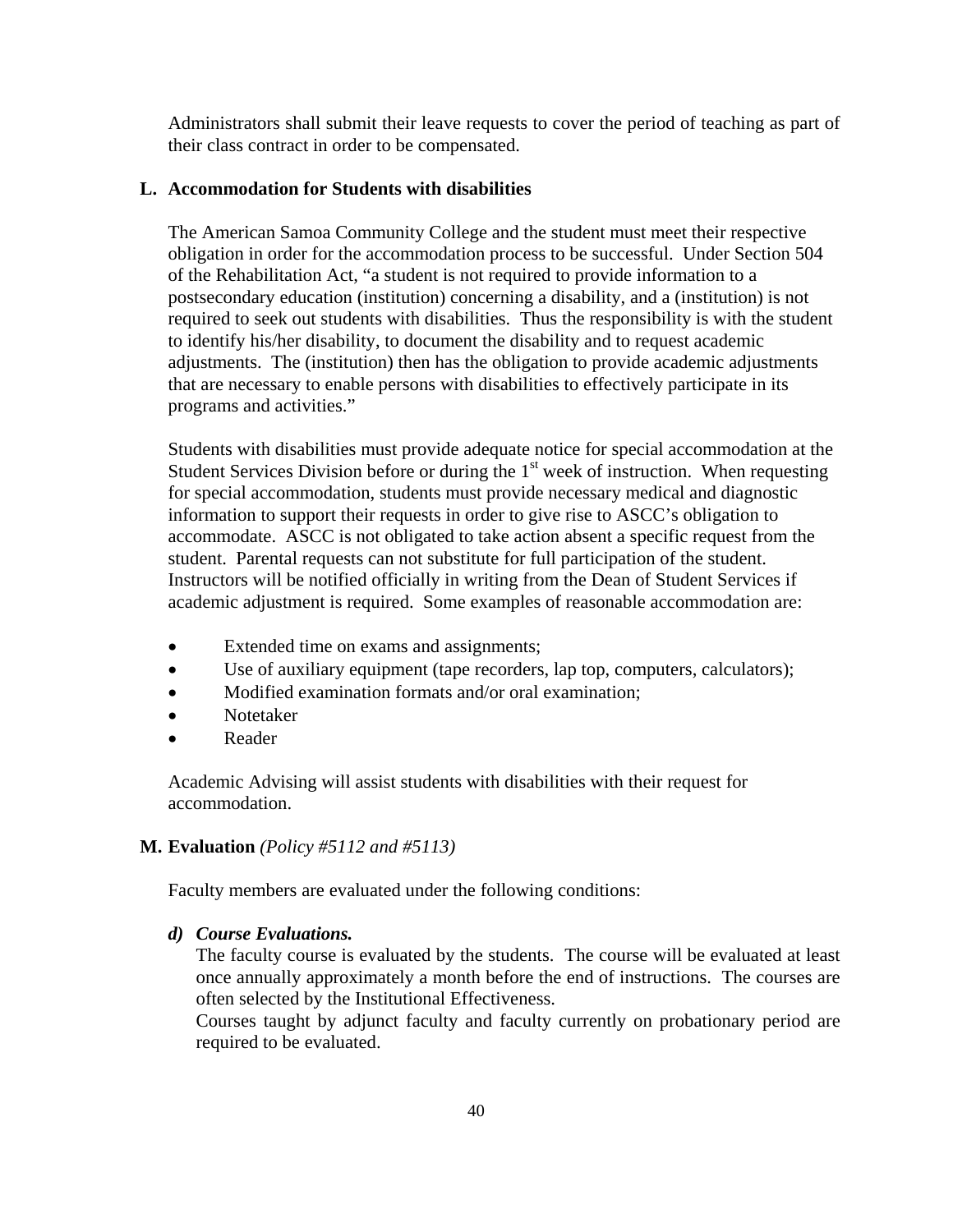#### *e) Performance Evaluations.*

The Faculty Performance Evaluation Form, passed by the faculty on May 17, 2002 is currently under revision to address student learning outcomes within the evaluation. *ASCC retains the prerogative to monitor, review and assess the faculty member's teaching performance and adherence to ASCC's policies, including written terms and conditions.* Faculty performance is evaluated by their immediate supervisor or department chairperson. *(Please refer to the Personnel section for policy statement more detail information of this portion).* 

#### **N. Faculty Checkout Procedures**

Prior to receipt of final payment for the semester, year, or summer, of before leaving the Territory at the end of a term of contract, each faculty member must complete the ASCC Checkout Sheet. (See the Dean of Academic Affairs secretary). Checkout forms are processed no later than after commencement exercise each semester.

#### **O. Confidentiality of Student Records**

Information about the College's policy on the release of official and unofficial student records to persons outside of the College is available in the Office of the Dean of Student Services. This policy is also in the *Student Handbook. Facul*ty members from whom students request a letter of recommendation should feel free to discuss the student's performance in class and other publicly known information about the student such as his or her class, campus activities, etc. Faculty members should not, however, without a specific waiver from the student, release official information about the student such as items in his or her transcript or items in the student's file in the Office of Admissions. This is in compliance with ASCC Governance Policies #5002, Academic Integrity and Policy #5004, Family Education Rights Privacy Act.

## **P. Identification Card**

All employees are required to have an employee identification card. This card is obtained from the Department of Student Services. Contact this department for a schedule of available hours. Your ID card can be used for entrance into the campus.

### **Q. Copyright Law** *(Policy #5105)*

Faculty use of Copyrighted Materials, below are guidelines for photocopying for classroom use that were worked out by representatives of authors, publishers, and educational institutions and which are followed by the College as interpretations of the copyright law. Faculty should be aware that publishers are making spot checks of college stores and are actively looking for copyright violations. As the cited publication asserts, "One thing is certain...when in doubt, request permission!"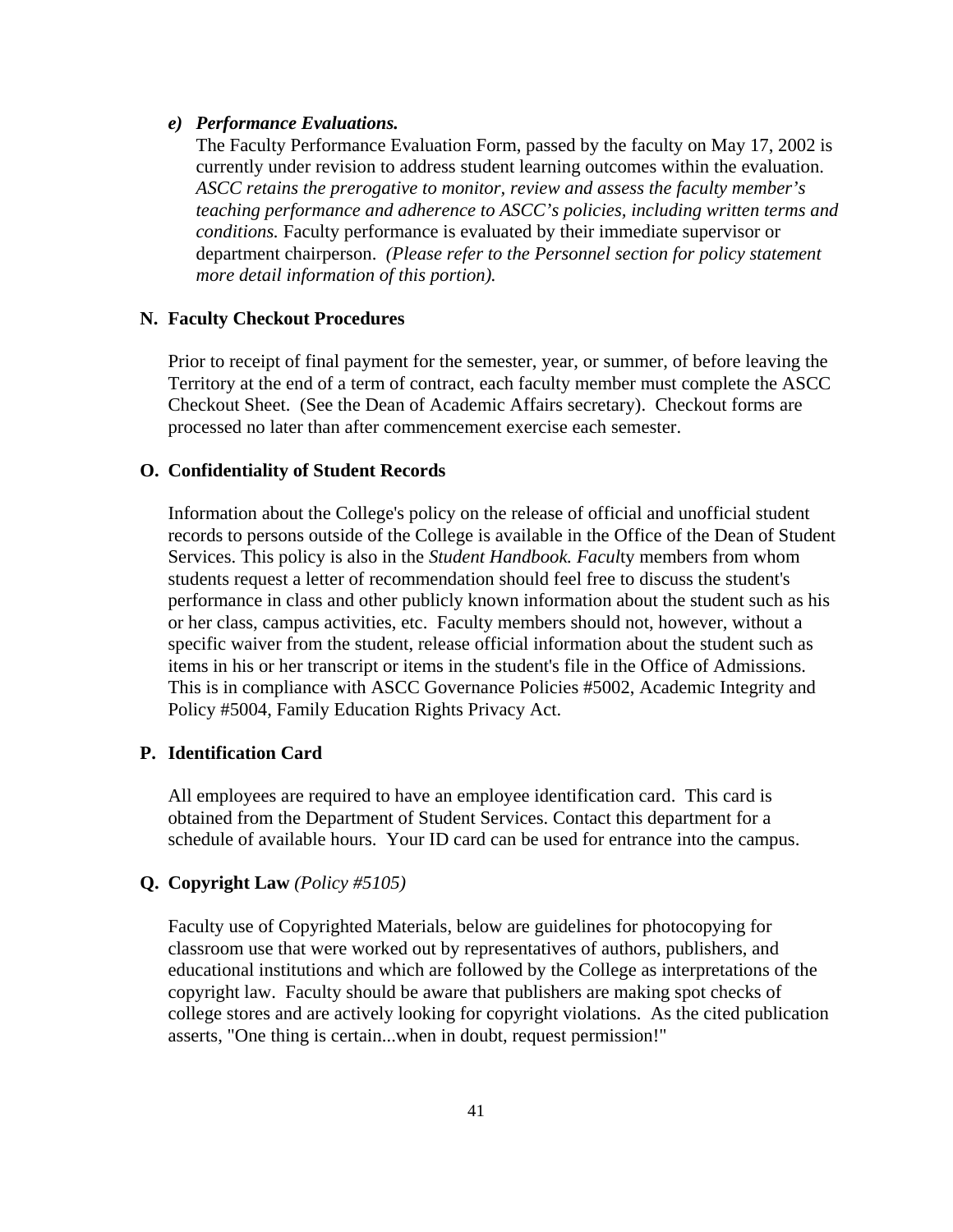#### **1***. Photocopying of Single Copies for Faculty Own Use*

Faculty may make or have made a *single copy* of any of the following for scholarly or teaching purposes:

- a) A chapter from a book;
- b) An article from a periodical or newspaper;
- c) A short story, short essay or short poem, whether or not from a collective work;
- d) A chart, graph, diagram, drawing, cartoon, or picture from a book, periodical, or newspaper.

### **2***. Multiple Copies for Classroom Use*

Multiple copies can be made in the following circumstances (spontaneity factor): The time of the decision to make the copies must be so close to the time of their use in the classroom that it would be unreasonable to expect the faculty to receive a timely reply to a request for permission to copy.

How much can be copied from given works (brevity factor):

- a) If the work is prose,
	- A complete article, story, or essay if less than 2,500 words.
	- An excerpt from a longer work which does not exceed 1,000 words or 10% of the work (whichever is less) but such excerpt can always be at least 500 words.
- b) If the work is poetry,
	- A complete poem if less than 250 words and if printed on not more than two pages.
	- From a longer poem, an excerpt of not more than 250 words.

Any copying under the rules above may be expanded to complete an unfinished line of a poem or unfinished prose paragraph.

- c) If the work is an illustration,
	- one chart, graph, diagram drawing, cartoon, or picture per book or periodical issue.
- d) In the case of "Special" works, defined as
	- under 2,500 words in their entirety;
	- can be in poetry, prose, or in "poetic prose";
	- often combine language with illustration;
	- often intended for children and at other times for a general audience, may not be reproduced in their entirety.
	- all that may be reproduced is an excerpt of not more than 2 published pages and containing not more than 10% of the work.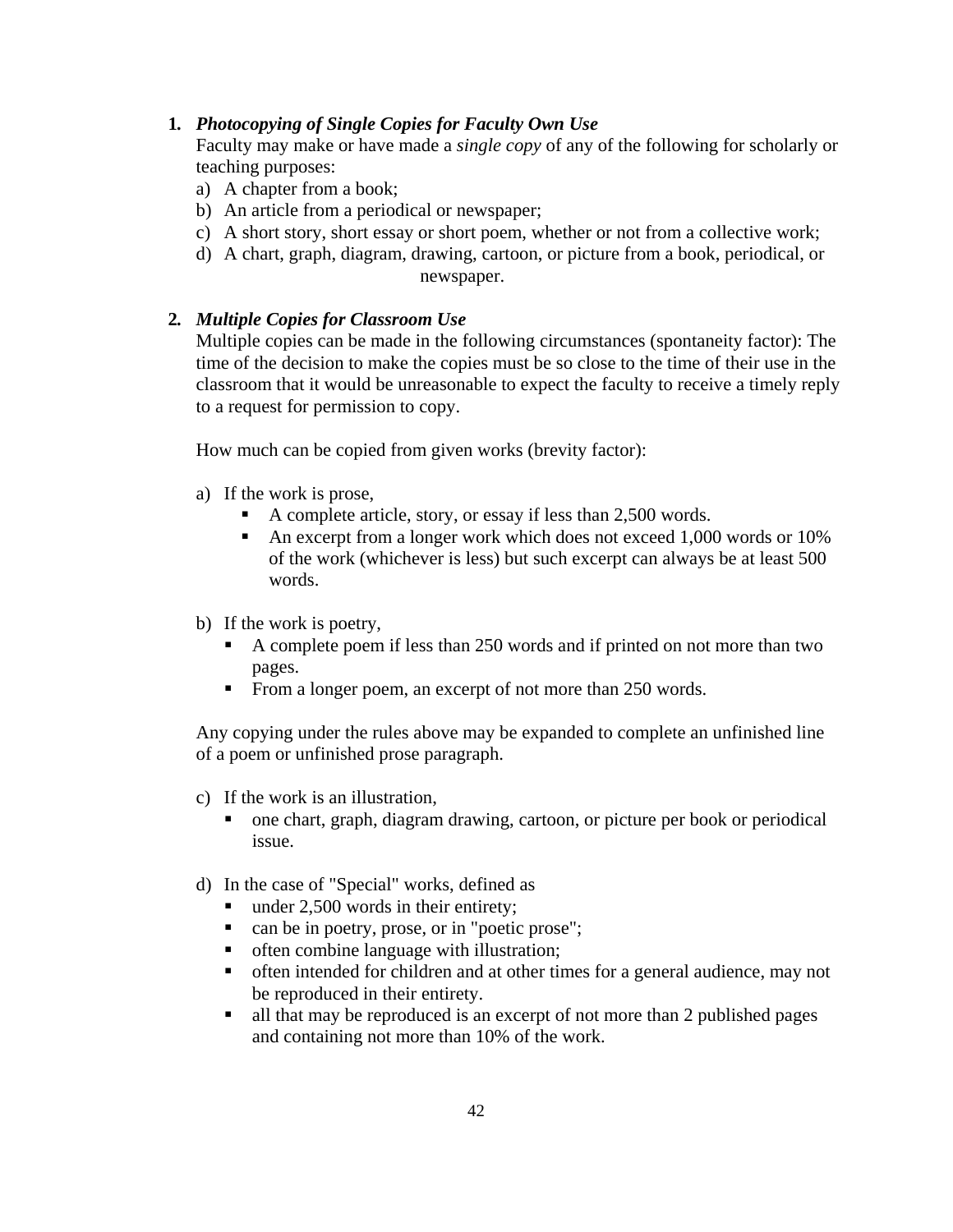How often photocopied materials can be used for which no permission has been granted (cumulative effect): Material can be copied only for one course, i.e., the same article cannot be copied for use in two courses.

General prohibitions applying to all multiple copying:

- a) Each copy **must** include a notice of copyright.
- b) No charge shall be made to the student beyond the actual cost of the photocopying.
- c) Copying shall not be used to create or to replace or substitute for a textbook authorized for use in class, and no copying shall be made from works intended to be "consumable" in the course of study or teaching such as workbooks, exercises, standardized tests, test booklets, and answer sheets.

#### **3.** *Obtaining Permission to Photocopy Copyrighted Material*

If you wish to copy material either for your own use or for classroom use in a manner that does not qualify under the guidelines above, then you must obtain permission for such copying from the copyright owner.

#### *4. Copying of Computer Software*

Copying of software without the permission of the developer of that software is theft of intellectual property, and American Samoa Community College does not condone it. In addition to being in violation of the code of the academic community, copying of software that is protected by copyright or trade secret law is illegal and may be punishable under the law. It also may be in violation of the Federal Copyright Act and the purchaser's sales agreement. Violations of federal laws may be prosecuted by local, state, or federal law enforcement agencies. In light of the above, American Samoa Community College does not condone and takes the strongest stand against the unauthorized duplication of copyrighted software.

## **5.** *Photo-duplication at the Library and Placement of Photo-duplicated Items on Library Reserve*

It is the responsibility of faculty members to provide any photocopies that they wish to place on reserve, regardless of whether the originals are owned by the library or the faculty member. The library staff will make photocopies only under special circumstances (such as from microfilms and some materials from the Special Collections Library).

The library reserves the right to refuse to accept photocopies of copyrighted materials if there is a question of copyright compliance.

The current copyright law does not provide clear and specific guidelines covering the making of copies to be placed on reserve in the library. Rules for interlibrary loan copying and copying for classroom use have emerged, and to some extent the limits on library copying are understood. It remains unclear whether copying for reserve purposes is to be considered more closely related to "library copying" or copying "for classroom purposes." The following opinions are relevant however: In accepting a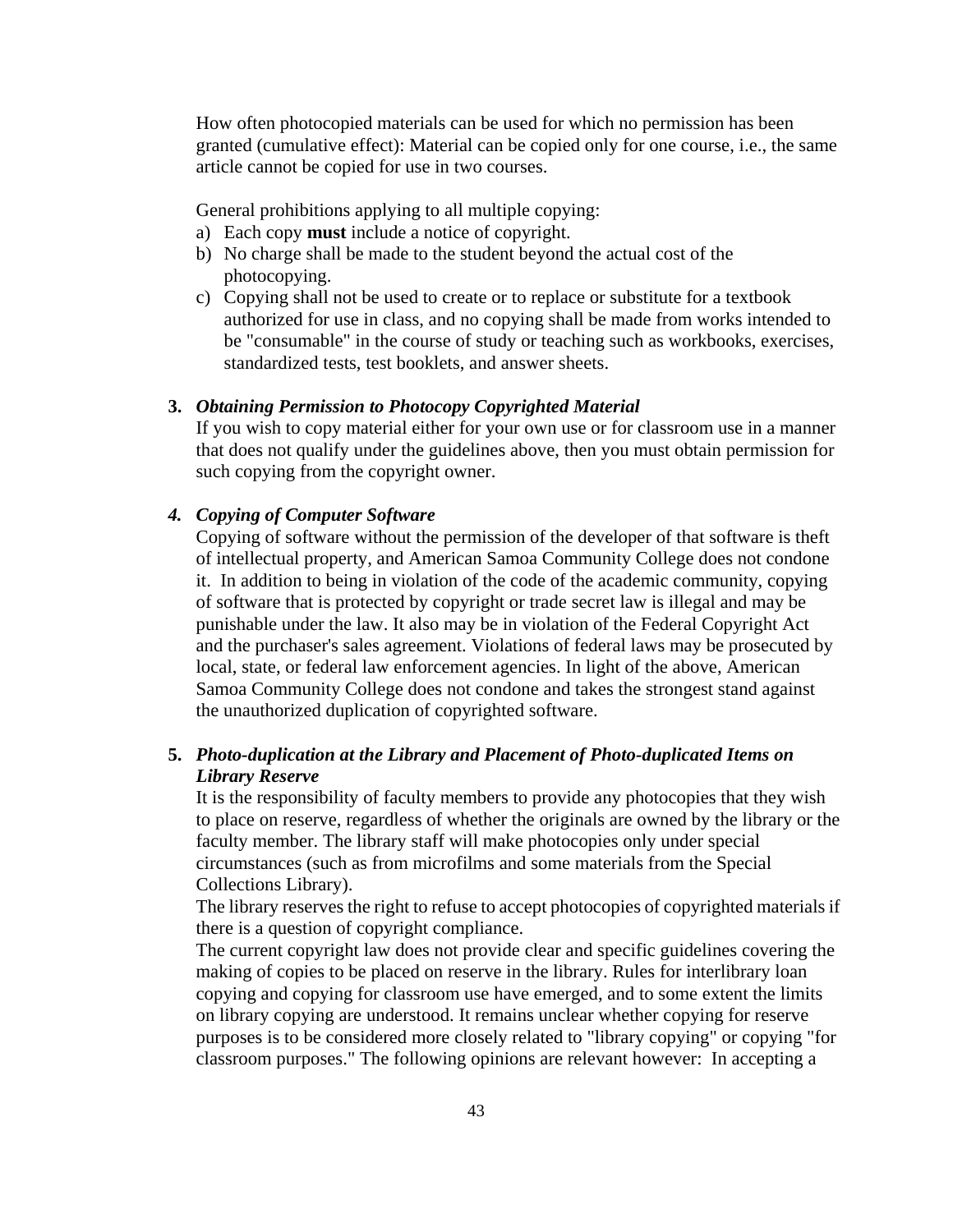copy or copies, the library **must** have a clear record of the source of those copies, so as not to be made liable for an infringement merely because of possession of unauthorized copies. Furthermore, libraries cannot, under the current law, make multiple copies for reserve use, and should ask faculty members to inform them well in advance of the need for multiple copies so that they have sufficient time to get the required permission or acquire additional copies.

For the protection of all parties, including the College, therefore, the library policy with respect to the making and placing of copies on reserve for courses shall be this:

- a) The library will make only one copy of any journal article or brief segment of a book for any purpose, be it reserve, interlibrary borrower, or individual student or faculty member.
- b) Any copies of copyrighted materials made elsewhere and deposited with the library for reserve use *must* bear the name of the person making or causing to be made the copy, and the date when the copy was made, *or* be accompanied by evidence of permission to copy given by the copyright owner.

# **6.** *Use of Copyrighted Films, Pre-recorded Video Cassettes, and Other Audio-Visual Materials*

Copyright law permits college-purchased films and videos intended for home use to be used also in face-to-face classroom instruction. For closed circuit TV or campus performances, the College must purchase or negotiate additional rights from the film or video's producer or distributor. Privately held copies of films and videos and offair tapings used in the classroom or in campus performance must also adhere to copyright law.

The library has purchased performance rights for a number of our video holdings. Faculty should contact Instructional Media Services located in the library for assistance and information about permission for classroom, small group, and campus performance use of audio-visual materials.

#### **R. Textbooks Policy and Order** *(Policy#5216)*

#### **1.** *Policy*

Students are required to purchase textbooks, workbooks, and other instructional materials designed for course(s) they are enrolled. The student must have the required materials identified in the current syllabus of courses in which they are officially enrolled in by the end of the first week of instruction. Instructors are required to enforce textbook policy.

### **2.** *Order*

Department Chairperson is responsible for the collection and approval of all book orders from each instructor within Department, whether for examination copies or new textbook adoptions or orders for additional copies of old adoption, and for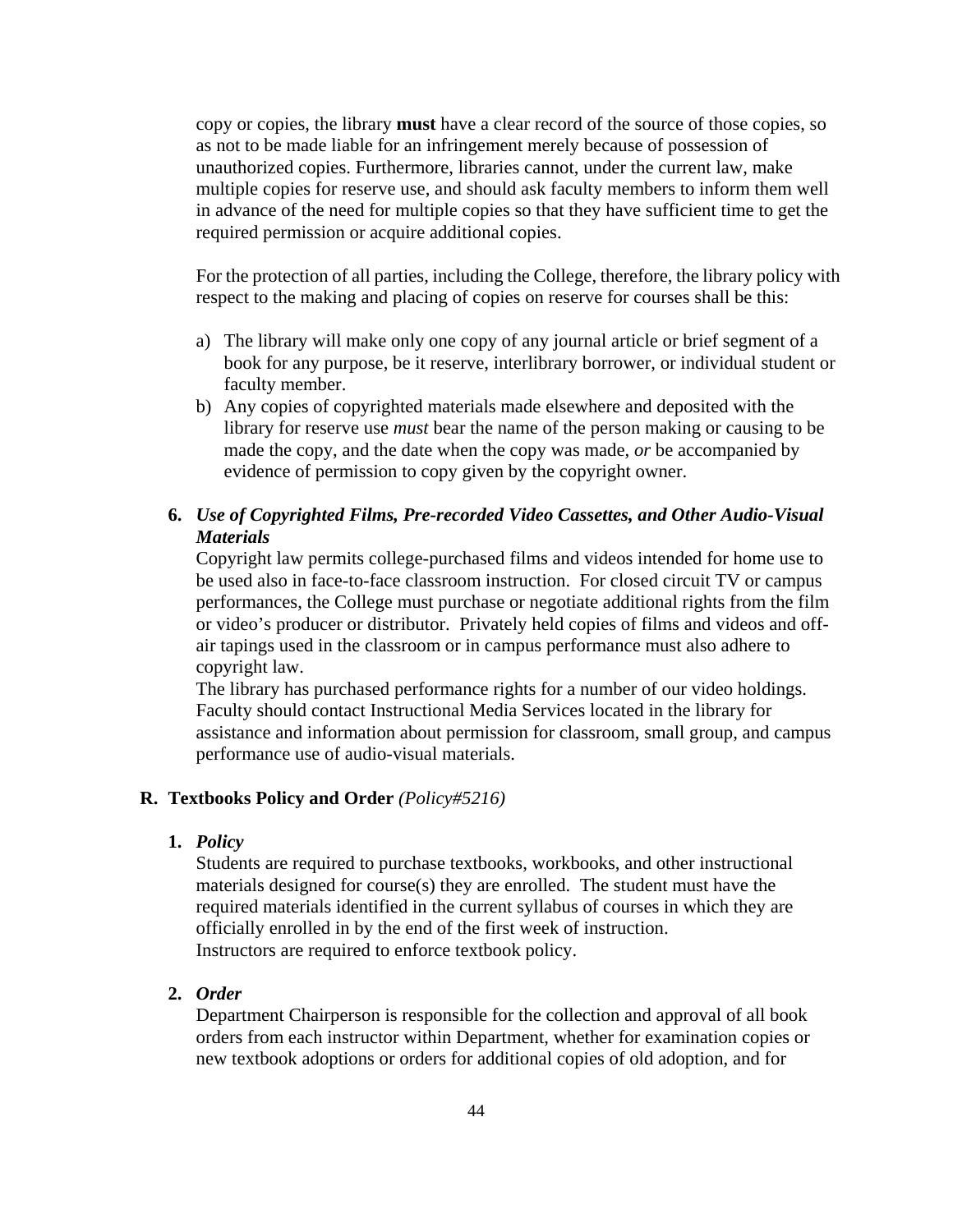submitting a composite list of book orders from the Department to the appropriate Dean and then to the Bookstore Manager. Department Chairpersons submits the request to the appropriate Dean for approval. The submission of request is concurrent with submission of scheduled classes for the next term.

Deadline dates for submission are:

- Spring Semester First Friday of September
- Summer/Fall Semester First Friday of February

Faculty must check with the Bookstore Manager on textbook inventory to order sufficient amount of textbooks.

### **3.** *Buy Back Policy*

The bookstore has adopted the "Buy Back" policy as a service to our students. This is an opportunity for students to collect a refund on pre-qualified textbooks by selling them back to the ASCC Book Store.

Books must be in satisfactory condition in order to qualify as a "buy back" item. Therefore, textbooks will be inspected thoroughly prior to any "buy back" becomes final.

The "buy back" process will take place at the end of each semester. Flyers or notification of the "buy back" will be posted throughout the college before the end of each semester.

- a) If the textbook qualifies as a "buy back" item the Book Store staff will purchase the book at the current specified value; and
- b) A payout voucher will be issued by the Book Store staff to redeem the value of the book within the same day.

### **XIV. ACADEMIC POLICIES AND PROCEDURES**

#### **A. Grading System**

The instructor, based on the student's assignments, examinations, class attendance and other criteria outlined in the course syllabus, evaluates the student's scholastic achievement and awards a letter grade. The Grade Point Average (GPA) is computed based upon rules associated with the letter grade as listed in the chart below. The letter grade rules determine whether credits attempted and credits earned are counted in the GPA and the value of the points per credit.

| <b>Letter Grade</b> | <b>Description</b><br>Quality | <b>Points</b> |
|---------------------|-------------------------------|---------------|
|                     | Exceptional<br>Achievement    |               |
|                     |                               |               |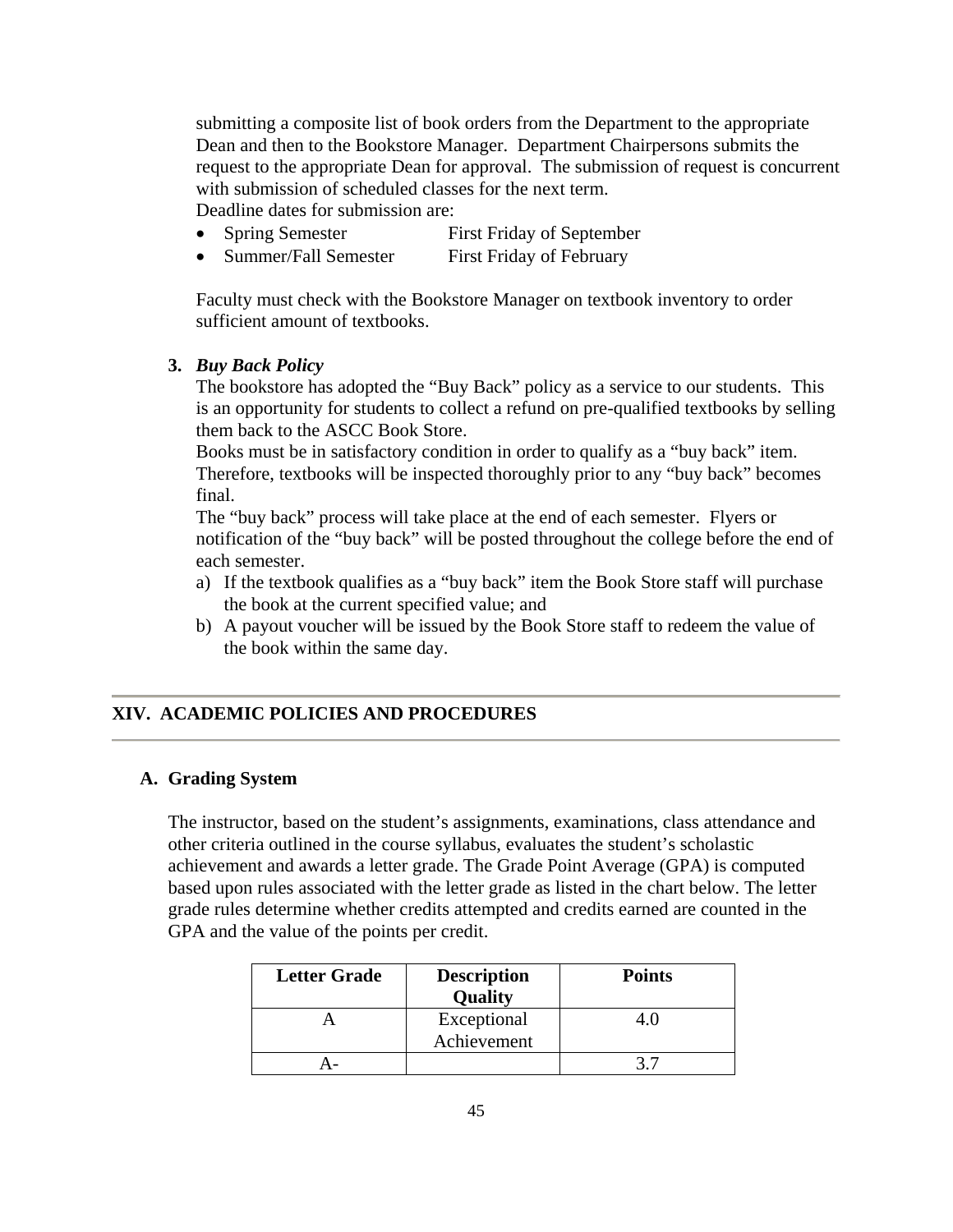| $B+$         |                  | 3.3 |
|--------------|------------------|-----|
| B            | Above Average    | 3.0 |
|              | Quality          |     |
| $B -$        |                  | 2.7 |
| $C+$         |                  | 2.3 |
| $\mathsf{C}$ | Acceptable Work  | 2.0 |
| $C-$         |                  | 1.7 |
| $D+$         |                  | 1.3 |
| D            | Not Fully        | 1.0 |
|              | Satisfactory     |     |
| D-           |                  | 0.7 |
| F            | Fail (No Credit) | 0.0 |
| W/F          | Withdrawal/Fail  | 0.0 |
|              | (No Credit)      |     |
| UW           | Unofficial       | 0.0 |
|              | Withdrawal       |     |

 The following grades have no point value; the credits attempted are not counted in the GPA calculation.

| <b>LETTER</b><br><b>GRADE</b> | <b>DESCRIPTION</b><br><b>QUALITY</b> | <b>COMMENTS</b>                                      |
|-------------------------------|--------------------------------------|------------------------------------------------------|
| W                             | Withdraw                             | Does not affect GPA                                  |
| W/NP                          | Withdraw/No Pass                     | Does not affect GPA                                  |
| P                             | Pass                                 | Does not affect GPA                                  |
| <b>NP</b>                     | Not Pass                             | Does not affect GPA                                  |
| E                             | Credit by Exam                       | Does not affect GPA,                                 |
|                               |                                      | But the credits are<br>counted towards credit earned |
| I                             | Incomplete                           | Does not affect GPA                                  |
|                               |                                      | until Instructor submits a final grade for           |
|                               |                                      | the course                                           |
| X                             | No Show                              | Does not affect GPA                                  |
| R                             | Repeat                               | Does not affect GPA                                  |
| AU                            | Audit                                | Does not affect GPA                                  |
| AR                            | Academic Renewal                     | Does not affect GPA                                  |
|                               |                                      |                                                      |

# **B. Grade Point Average (GPA)**

The semester GPA is calculated as follows:

a. Find the points per credit value for each letter grade.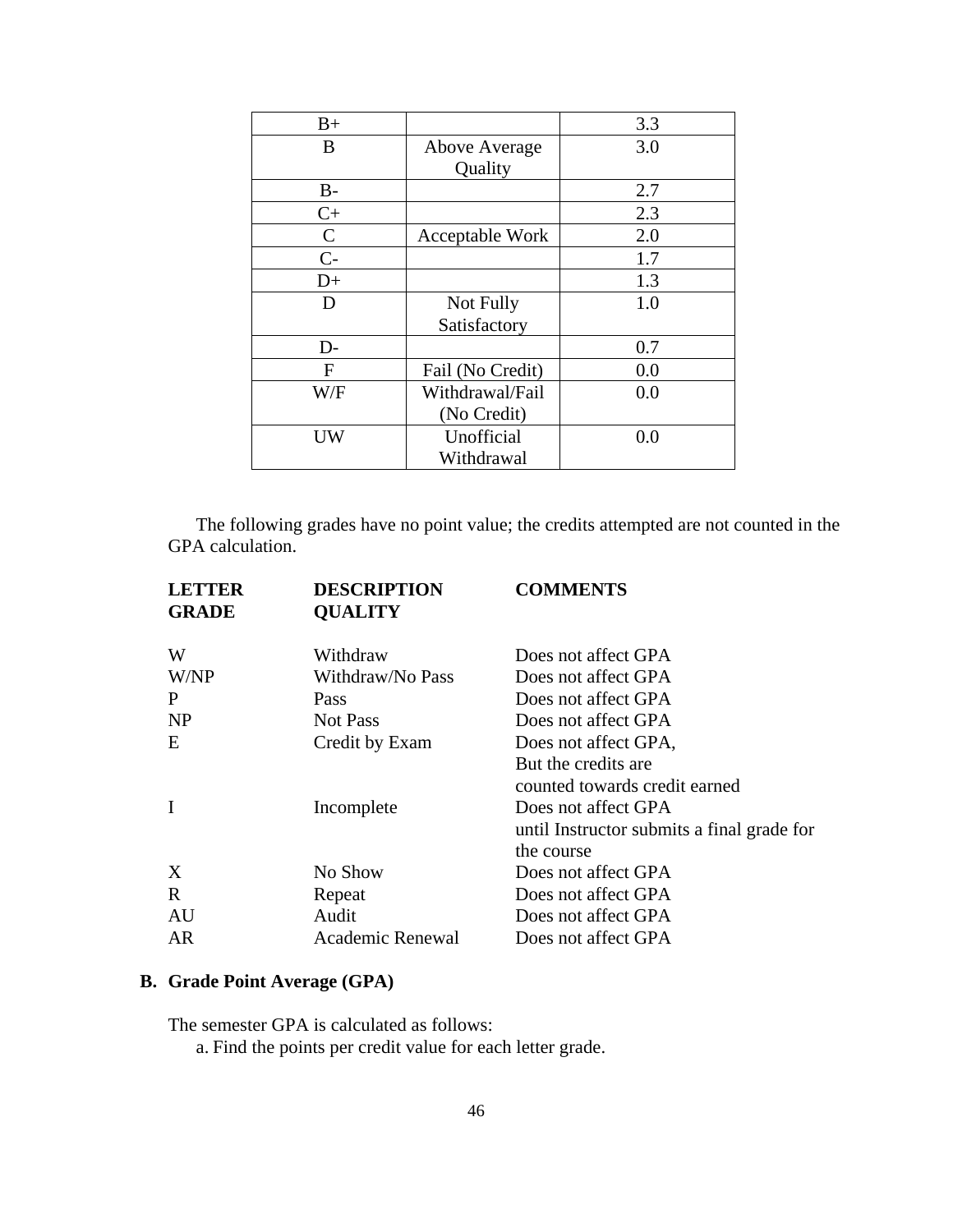b. Multiply the points per credit value by the Credits Attempted (CA) for each class to equal Quality Points.

c. Total all the Quality Points (QP)

d.Total all the Credits Attempted (CA)

e. Divide the total Quantity points (QA) by the total Credits Attempted (CA) to equal the GPA.

| Example |
|---------|
|---------|

| <b>Letter</b><br>Grade | <b>Points</b><br><b>Credits</b> | <b>Credits</b><br><b>Attempted</b> | Qualit<br><b>Points</b> |
|------------------------|---------------------------------|------------------------------------|-------------------------|
| A                      | 4.0                             |                                    | 12.0                    |
| $_{\rm B+}$            | 3.3                             |                                    | 13.0                    |
| В                      | 3.0                             |                                    | 9.0                     |
| W/F                    | $0.0\,$                         |                                    |                         |

1. Total  $OP = 12.0 + 13.0 + 9.0 + 0.0 = 34.2$ 

2. Total CA =  $3 + 4 + 3 + 3 = 13.0$ 

3. QP / CA =  $34.2$  /  $13 = 2.63$ 

4. GPA =  $2.63$ 

The Cumulative Grade Point Average (CGPA) is calculated the same way, taking ALL letter grades and ALL Credits Attempted (CA) from the first semester through the last semester and calculating as above.

### **C. Incomplete** *(Policy #5318,)*

An incomplete grade may be reported only if the student is unable to successfully complete all course requirements by the end of the semester. An "I" grade is given when extenuating circumstances beyond the student's control make it impossible to complete the required work within the prescribed time. Arrangements must be made between the instructor and the student before the end of the semester.

When submitting an "I" for a student, the instructor must obtain a "Report of Incomplete" form from the Admissions and Records Office. This form must be signed by the instructor AND the student and submitted by the instructor along with the student's other grades by the end of the semester. It is the student's responsibility to submit the make up work with enough time for the instructor to grade the work before the agreed deadline date.

The Instructor must submit the Change of Grade Form before the deadline (please see Change of Grade policy).

#### **D. Course Withdrawal** *(Policy #5309)*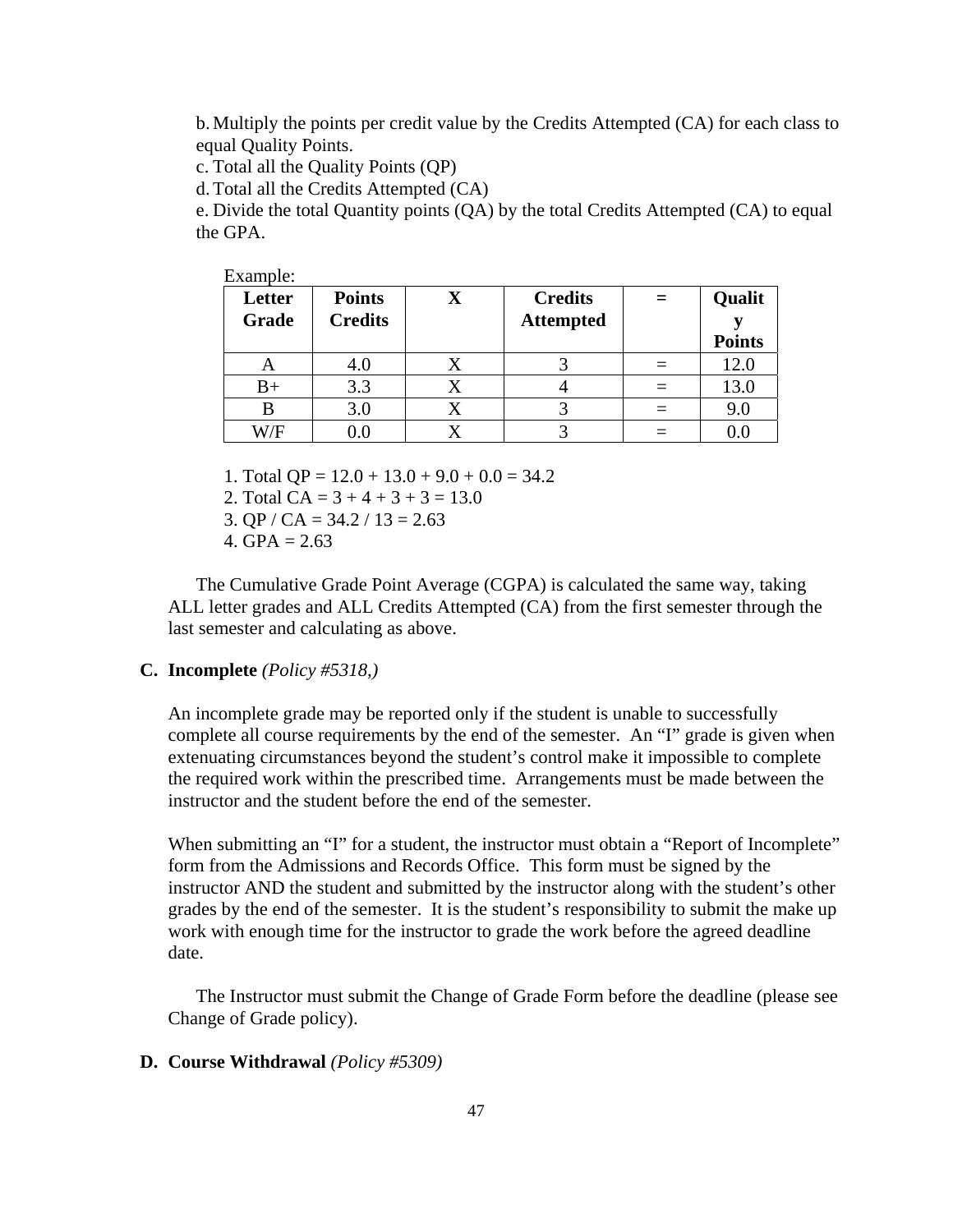There are three (3) types of withdrawals:

#### **1.** *Class Withdrawal*

Student must obtain the instructor(s) and advisor's signatures and submit the completed withdrawal form to the Admissions and Records Office for posting. In order to withdraw officially from a class, a student must first pay the appropriate withdrawal fee to the Business and Finance Office and then pick up the form from the Admissions and Records office (please refer to the current Academic Calendar located in the general catalog for approved withdrawal period). Students may withdraw from a class without academic penalty during the first 60% of that course's term and receive a grade of "W". After this date, the student who withdraws will receive a grade of "W/F" or "W/NP for developmental course(s).

#### **2.** *Complete Withdrawal*

Students who wish to withdraw completely from ASCC should obtain the appropriate form from the Admissions and Records Office and follow official procedures. The procedures for complete withdrawal follow the same as a class withdrawal.

#### **3.** *Unofficial Withdrawal*

It is the responsibility of the student to complete the process of withdrawing from class or to completely withdraw from ASCC. If a student fails to file the withdrawal form with the Admissions and Records Office, a "UW" Unofficial Withdrawal will be recorded. The "UW" will be calculated in the GPA in the same way as an "F"/"NP".

#### **E. Course Audit** *(Policy #5312,)*

Auditors must complete all admission and registration requirements and procedures, including payment of tuition and fees. Students are permitted to audit classes with the written approval of the instructor. Students who audit a course may attend classes, take part in class discussion and activities, and take quizzes examinations on a voluntary bases. An "AU" grade will be entered on the transcript with no credit given. Audited courses cannot be changed to a credit course without the approval of the instructor. Schedule changes to audit a course or to receive credit for a course cannot be made after six weeks of instructions.

#### **F. Add and Drop**

A student must first pay the required fee to the Business and Finance Office and then pick up the form from the Admission and Records Office. The student must obtain the advisor's signature and then submit the completed Add/Drop Form to the Admissions and Records Office for posting. Classes dropped during the Add/Drop period are not reflected in the student's transcript or permanent record. Following the Add/Drop Period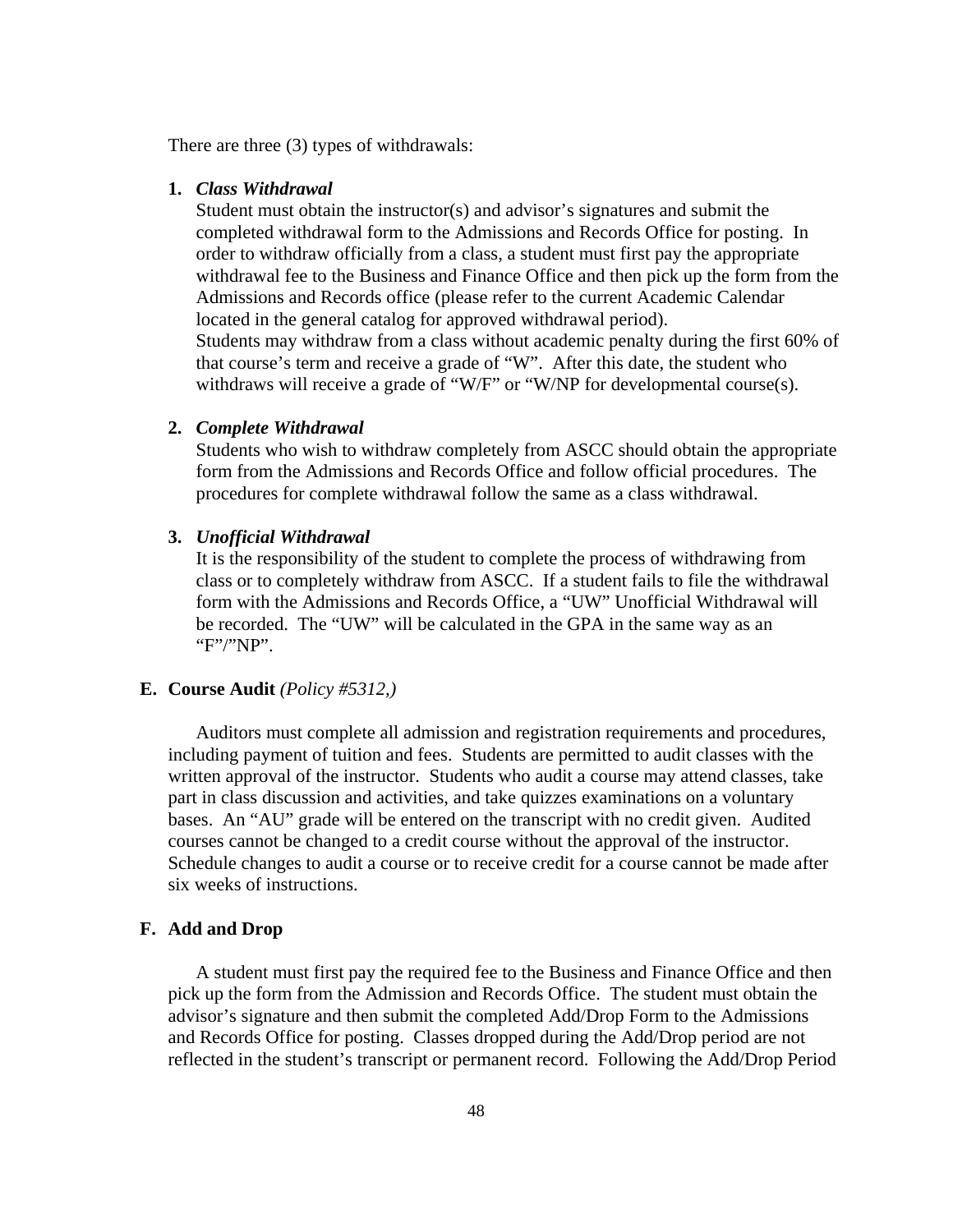is the Drop only period. Students may only drop classes at this time.

At the end of priority registration period for continuing students there is a scheduled Early Add and Drop Period. There is no fee for Early Add and Drop (please refer to the current ASCC general catalog for add/drop dates).

If an 'added' course exceeds its maximum seats allowed an approval from the course instructor is required. If the course exceeds 5 seats of over enrollment an approval from the appropriate Dean is required.

#### **G. Administrative Drop** *(Policy #5308,)*

An administrative drop is a drop from a class that is not intitated by the student and is not reflected in the student's transcript or permanent record. An administrative drop is initiated for one of the following conditions:

a. Students with excessive absences during the first two weeks of instructions.

b. Initiated by the Admissions & Records Office in consultation with and approval of the instructor.

If a student fails to follow attendance, pre-requisite, or textbook policies the instructor may initiate an administrative drop (please refer to attendance and textbook policies). Instructors should refer to the current ASCC general catalog for administrative drop period.

#### **H. Attendance** *(Policy #5302,)*

All students attending ASCC are expected to attend all of their scheduled classes. Students with excessive absences during the first two weeks of instruction will be administratively dropped. Instructors are required to include in their course syllabi the College's attendance policy and have it distributed to students during the first week of instruction. A student cannot exceed six (6) absences for Monday, Wednesday, and Friday classes, four (4) absences for Tuesday and Thursday classes; and three (3) absences for summer sessions. Please refer to the current ASCC general catalog for more information.

Students can be excused from classes at the discretion or upon verification by the instructor, for the following reasons: medical reasons, family emergency, special curricular activities, military obligations, jury duty, and related official College sponsored activities. Students are responsible to make arrangements with the instructor for work to be made up for absences due to legitimate reasons.

Instructors are required to maintain record of student attendance.

### **I. Course Prerequisites** *(Policy#5311)*

Prerequisites are required courses to be taken before entry into more advanced courses. Course prerequisites are specifically identified in the course description section of the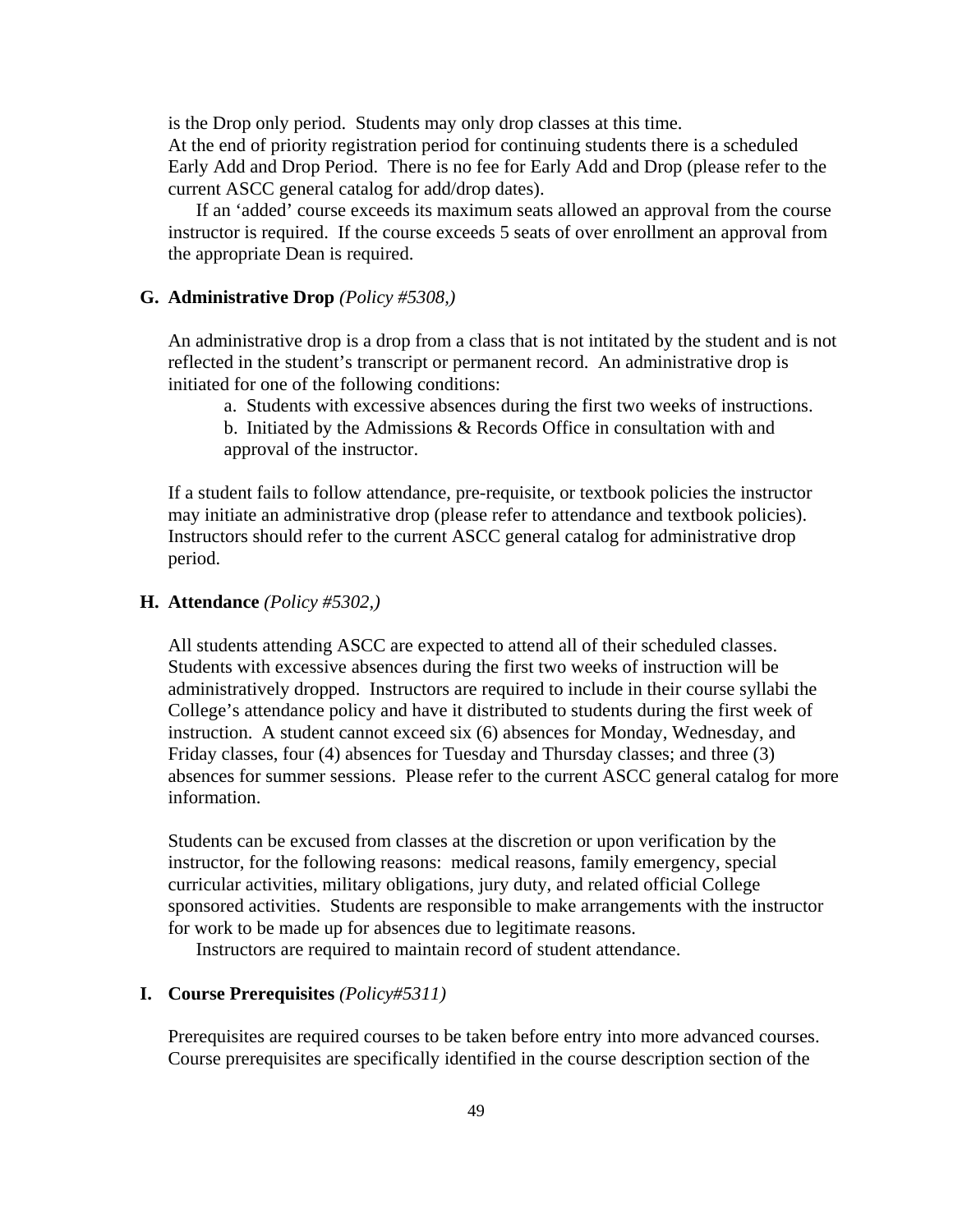catalog. If a student enrolls in a class and does not meet the course prerequisite, they will be administratively dropped from the class (refer to administrative drop policy).

When advising, students being advised must complete prerequisite requirements before enrolling into courses where applicable. Please refer to current general catalog for prerequisites when advising.

### **J. Course Substitution** *(Policy #5313,)*

Courses may be substituted with another course that is similar in scope and content with general education course requirements for degree or program requirements (please see memo in appendix). All program course requirements needed for a certificate or degree may not be substituted. All course substitution must be approved by the Dean of Academic Affairs. A limit of two courses may be substituted. A course substitution form is available from the Admissions and Records Office.

#### **K. Course Repetition** *(Policy #5314,)*

Students may repeat a course(s) with an earned grade of "C-", "D", "F", or "W/F" (Nursing courses may be repeated with an earned grade of "C") twice. All grades will be retained on record after all attempts made to repeat a course. The highest earned grade will be used to compute semester and cumulative grade point averages.

#### **L. Course Expiration**

The normal duration of time to complete coursework for an approved degree or certificate program of study is ten years. Students may be asked to repeat courses taken more than ten years before graduation, due to the change and currency of subject matter specific to a program of study. Evaluation and approval of coursework will be conducted by each Academic department and signed by the Department Chairperson.

A student whose enrollment is interrupted for two consecutive semesters (excluding summer sessions) must complete the requirements in effect at the time the student is readmitted or the requirements in effect at the time of his/her graduation. Any exceptions must be petitioned to the Dean of Academic Affairs.

#### **M. Credit for Transfer Courses** *(Policy #5316)*

A request to accept credits earned at other colleges or universities, or military or life experience credits must be made to the Admissions and Records Office. The transfer of credit process takes approximately six weeks. An official transcript must be submitted directly from the institution to the Admissions and Records office. Military transfer requests must include the ACE evaluation. Transfer credit is awarded on a course by course basis, based on the following conditions: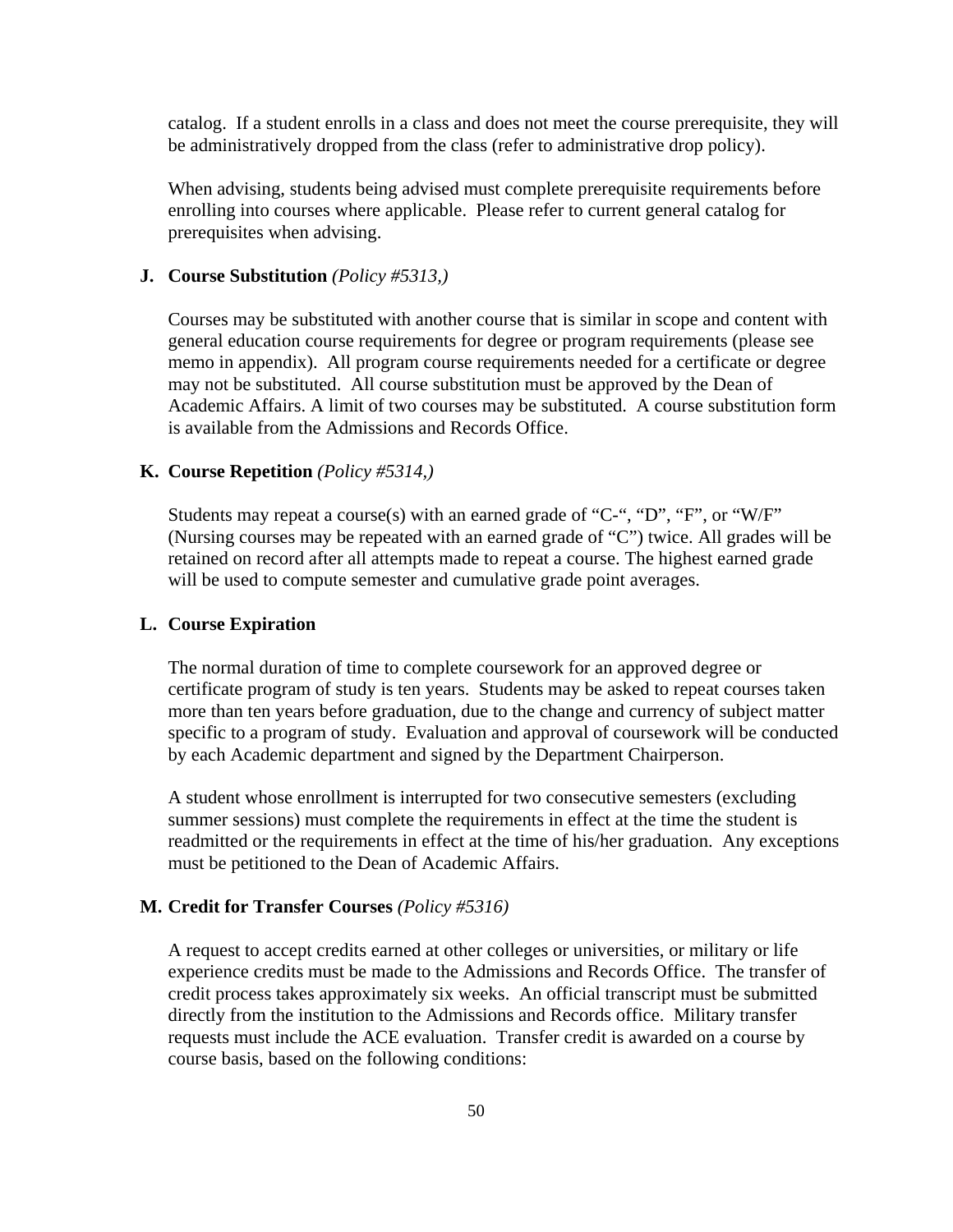- 1. The transcript used is an official copy received directly by ASCC from the institution where the credit was earned.
- 2. The transferred courses must be similar in scope, content, and institutional format to an ASCC course.
- 3. The transfer credits must be a "C" grade or better.
- 4. The transfer credits must be approved by the instructional Department Chairperson and the Dean of Academic Affairs and when appropriate the Dean of Institute of Trades & Technology (ITT).
- **N. Academic Standards** *(Policy #5301,)*

Academic standing is based upon the students' cumulative grade point average (CGPA). The academic standing designations are:

- 1. *Good Standing:* A student is in good academic standing when his or her CGPA is 2.00 or above.
- 2. *Academic Probation:* A student whose CGPA is less then 2.00 will be placed on academic probation. A student on academic probation can only enroll in up to 6 credits or up to 9 credits with the recommendation of his/her advisor and the approval of the Dean of Academic Affairs and when appropriate the Dean of Institute of Trades & Technology (ITT). Students on academic probation can enroll in only one course for summer session. A student who achieves at least a semester GPA of 2.00 while on academic probation may continue to enroll at the college. A student is removed from academic probation when a CGPA of 2.00 or higher is reached. Students who are placed on probation are often advised from the Student Services counselor until probation status is removed.
- 3. *1st Suspension:* A student will be placed on 1st suspension if, while on probation, he/she fails to maintain a semester GPA of at least 2.00. This is equivalent to two consecutive probationary semesters. The student may not be suspended as a result of academic performance during the summer session. The student may re-enroll after one semester, not including the summer session.
- 4. *2nd Suspension:* A student, who re-enrolls at the college after returning from 1st suspension, can enroll up to 6 credits (or up to 9 credits with the Dean of Academic Affairs and when appropriate the Dean of Institution of Trades & Technology (ITT) approval), must achieve at least a 2.00 semester GPA, and must meet the quantitative requirements for Satisfactory Academic Progress (SAP). Otherwise, the student will be placed on 2nd suspension. The 2nd suspension is for at least one calendar year.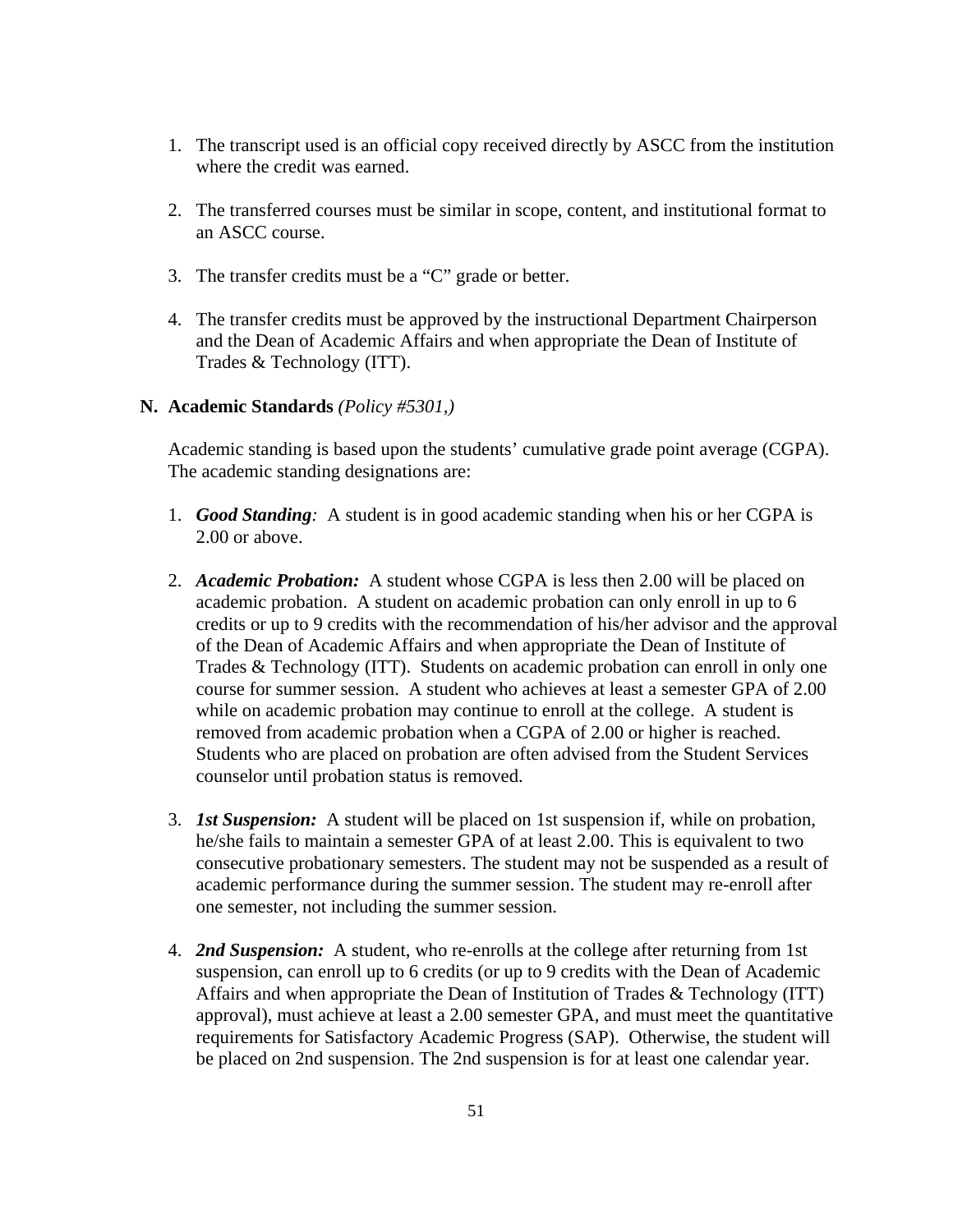After this period of time the student may apply for readmission under the same provision as those required of a suspended student.

## **O. Student Load**

- 1. *Semester Enrollment Status:* Students may carry a maximum of 16 credits per semester. A student who wishes to enroll in 17 credits or more must have a CGPA of 3.00 or higher and the approval of the Dean of Academic Affairs and/or Dean of Institute of Trades & Technology.
- 2. *Summer Session Enrollment Status:* A student who wishes to enroll in seven (7) or more credits must have a CGPA of 3.00 or higher and the approval of the Dean of Academic Affairs and/or the Dean of Institute of Trades & Technology when appropriate.

### **P. Course Classification System**

Course numbered below 100 are developmental or preparatory in nature, and are not counted toward a degree program of study. However, due to the unique content structure of some degree programs, specific courses in English and Math numbered below 100 will be required. Students are advised to check with their advisors about these degree programs. The following numbering system is used to classify course:

|  | <b>1.</b> Developmental/Preparatory Courses | 001-099 |
|--|---------------------------------------------|---------|
|--|---------------------------------------------|---------|

- **2.** Freshman Level Courses 100-199
- **3.** Sophomore Level Courses 200-299

### **Q. New or Revised Course Proposals**

When proposing a new or revised course the initiator must provide a proposal that consist of the following information:

- 1. *New or revised course:*
	- **Department:** Name of department requesting the new/revised course
	- **Instructor:** Instructor who will teach the course
	- **Course Alpha Number:** The alpha and course number of the proposed course (please refer to the Course Classification System for assistance in numbering).
	- **Course Title:** Course title of the proposed course. This title will be used when advertising the class schedules.
	- **Course Status:** Identify if the proposal is New or Revised course.
	- **Textbooks:** The originator must identify textbook to support the course. In cases where the course use supplemental readings, the originator must provide a binded copy of the supplemental readings to submit to the Curriculum Committee with the proposal.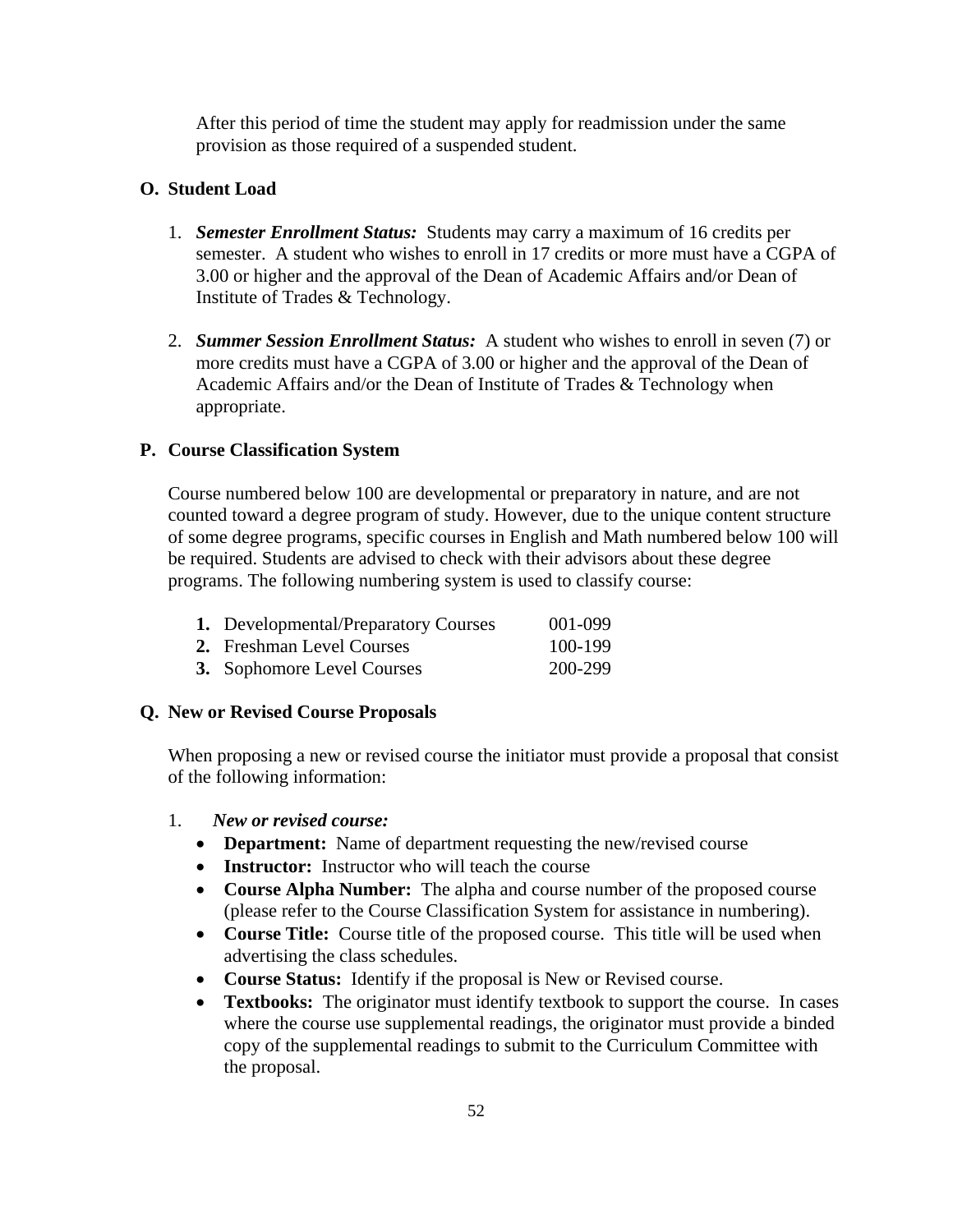- **Credits:** Identify credits for the course.
- **Prerequisites:** Identify courses that students must complete before taking the proposed course.
- **Class Size:** Maximum seat capacity for enrollment.
- **Catalog Description:** Provide a brief detail description of what the course is about. This will be used in the course description section of the general catalog.
- **Course Rationale:** Provide detail information on the importance of the new/revised course.
- **Student Learning Outcome:** Please refer to the institutional Student Learning Outcome in this handbook. The course proposal must be in alignment with its department and institutional learning outcome.
- **Teaching Methodology:** Identify all teaching methods used when delivering the proposed course.
- **Evaluation:** Grading system when evaluating students.
- **Topical Course Outline:** Provide information of what topics and/or activities will be covered weekly/daily.

When notified by the curriculum chairperson of scheduled date to present to curriculum committee, a copy of proposals must be provided from the initiator to each member of the curriculum. An electronic copy must be provided to the Dean of Academic Affairs secretary. It is recommended, but not required, for the initiator to do a powerpoint presentation so any necessary recommendations from the curriculum committee can be modified during the discussion.

# **R. New or Revised Academic Certificate/Degree Program**

When proposing a new or revised course, academic degree or certificate the originator must provide a proposal that consist of the following information:

### **1.** *New or revised degree/certificate program*

- **Background/History:** Provide relevant historical information, if any that supports the need statement.
- **Need Statement:** Indicate the need this course or program will address.
- **Goal Statement:** State the major purpose of the course or program.
- **Objectives:** Given the purpose, state the specific objectives of the course or program.
- **Description:** Describe how the course or program will function, list the prerequisite courses, required textbooks, and course descriptions and outlines.
- **Degree/Certificate outline:** Please see current catalog on minimum requirements for Associate of Arts, Associate of Science, and Certificate programs.
- **Department Learning Outcomes:** The proposed/revised certificate or degree program must be in aligned with the department learning outcome.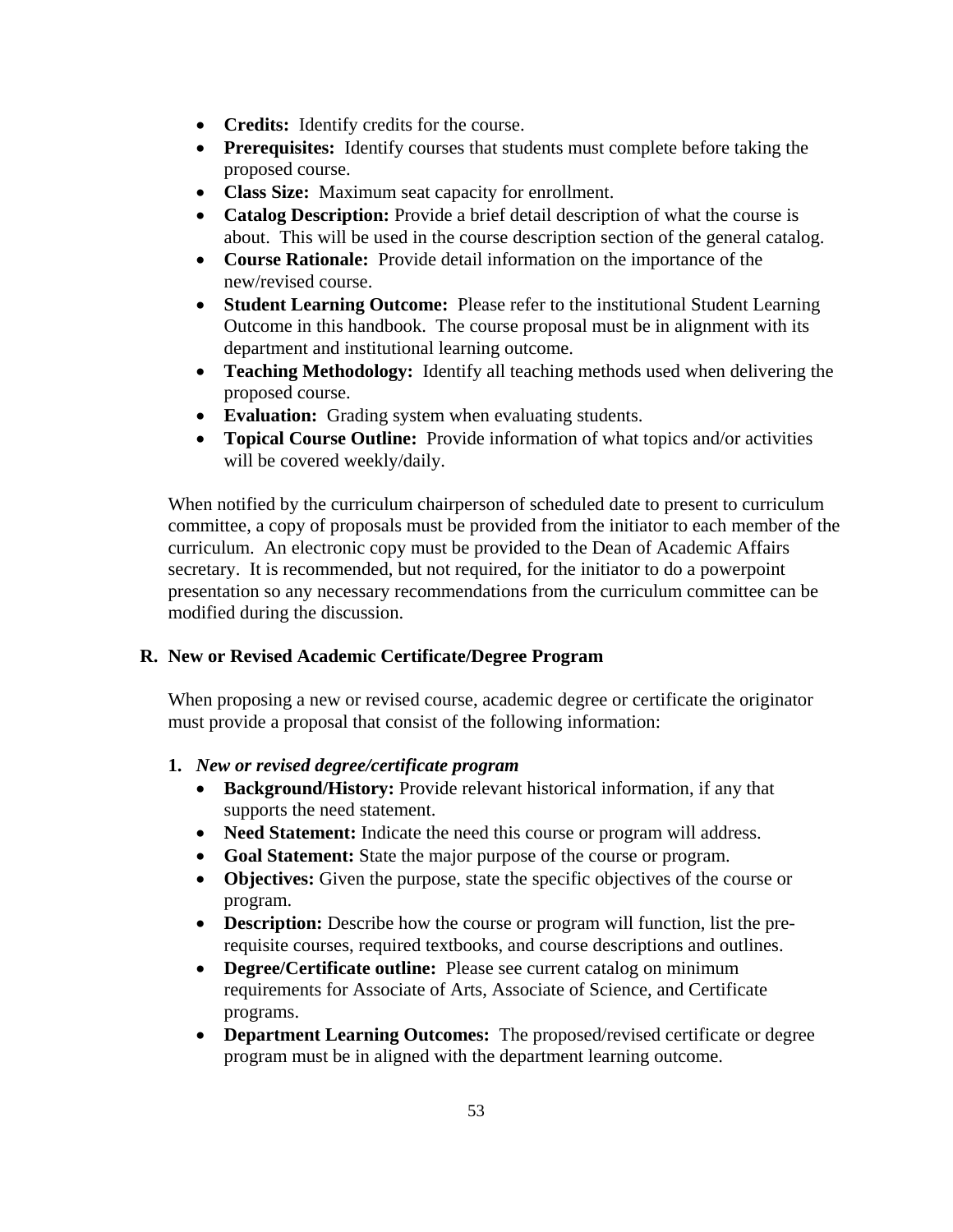- **Evaluation:** State how the effectiveness of the course will be evaluated.
- **Budget.** If appropriate, indicate additional professional staff, clerical, and resources that will be required for the course or program.

### **2.** *Signature Approval Of New Degree And Certificate Programs.*

It is recommended that all proposals are submitted 2 weeks before presenting to the curriculum committee for final approval. A Routing Signature Form is used as the cover sheet you can obtain this form at the Dean of Academic Affairs office (Appendices). The following procedures need to be followed for signature approval *before* the proposal is submitted for approval from curriculum committee:

- **Initiator**: Signature of the individual who is initiating the request.
- **Department Chair**: The Department Chairperson signs after reviewing that the proposal meets all the requirements.
- **Dean**: The Dean of Academic Affairs or ITT when appropriate, review and signs before forwarding the proposal to the curriculum chairperson. The curriculum chairperson will schedule a date of presentation to the curriculum committee.
- **Curriculum Chairperson:** The curriculum chairperson signs upon recommendation and/or approval from curriculum committee.
- **Dean:** The Dean of Academic Affairs or ITT signs followed by the Vice President of Academic & Student Affairs signature.

When notified by the curriculum chairperson of scheduled date to present to curriculum committee, a copy of proposals must be provided from the initiator to each member of the curriculum. An electronic copy must be provided to the Dean of Academic Affairs secretary. It is recommended, but not required, for the initiator to do a powerpoint presentation so any necessary recommendations from the curriculum committee can be modified during the discussion.

#### **S. New or Revised Lab Fees** *(Policy #5306)*

In cases where additional fees are necessary to cover additional costs of materials/resources for instruction a laboratory fee may be requested. The fees shall not exceed \$100 per course and shall be announced and published by the College prior to enrollment. The fees are calculated into the student's final costs.

The initiator must provide a written justification to the Department Chairperson before it is forward for approval to the Curriculum Committee before it is forward the Vice President of Academic & Student Affairs and then the President.

### **T. Credit by Examination** *(Policy #5318)*

All requests to challenge courses by examination must be approved by the Instructional Department Chairperson. Developmental courses numbered below 100, student must register for the class prior to challenging the courses. If the student succeeds in passing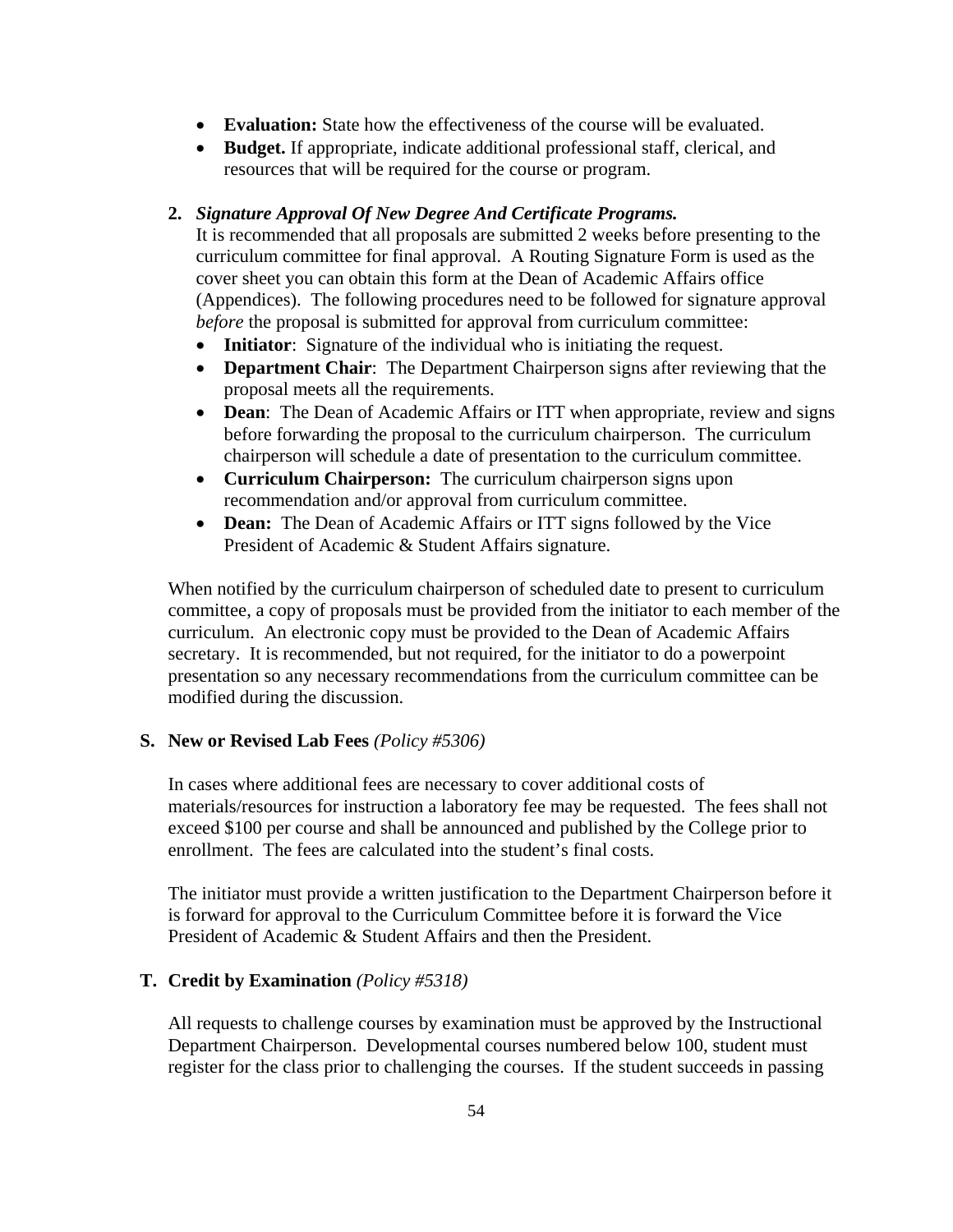the examination with a "C" grade or better, the student will be allowed to add the next level class and drop the challenged class. The challenged class will not appear on the student's transcript. An add/drop extension will be granted through the first week of classes.

Courses numbered 100 or above, the student must register for the class prior to challenging the class. If student succeeds in passing the examination with a "C" or better, the student will be awarded an "E" grade.

If the student fails the examination, no grade is entered and the student may continue with course. Examinations for course credit may be taken only once. An "E" grade for Credit by Examination will not be counted toward overall GPA and CGPA. Additionally credits earned by examination are not covered under federal financial aid. Please check with the Financial Aid Office for the information.

#### **XV. PROFESSIONAL & EDUCATION BENEFITS**

The American Samoa Community College Board of Higher Education is committed to providing quality instruction and services to the community. To this end the Board recognizes the importance of an on-going professional development program for instructional and administrative personnel. The purpose of such professional development is to enhance faculty and staff's ability to serve the clients of the College as it strives to meet its Mission. The American Samoa Community College will provide financial assistance for professional development and training upon availability of funds *(Appendices: BHE Memo, October 28, 1999).* 

The following guidelines and procedures have been developed to ensure a successful attainment of training and development.

#### **A. Professional Development Leave** *(Policy #4504)*

Professional development priority will be to assist career service faculty who have served the American Samoa Community College for over five years and have not been able to attain certification and/or the minimum of a Master's degree.

"Leave for Professional Development" may be granted upon review and recommendation of a Professional Development Leave committee appointed by the President. The committee will consist of the Dean of Instruction, a Department Chairperson, a Faculty Senate member and the Human Resource Office Manager. For formal education or other activities of professional merit, only the President can grant PDL. The following are requirements pertaining to leave for professional development.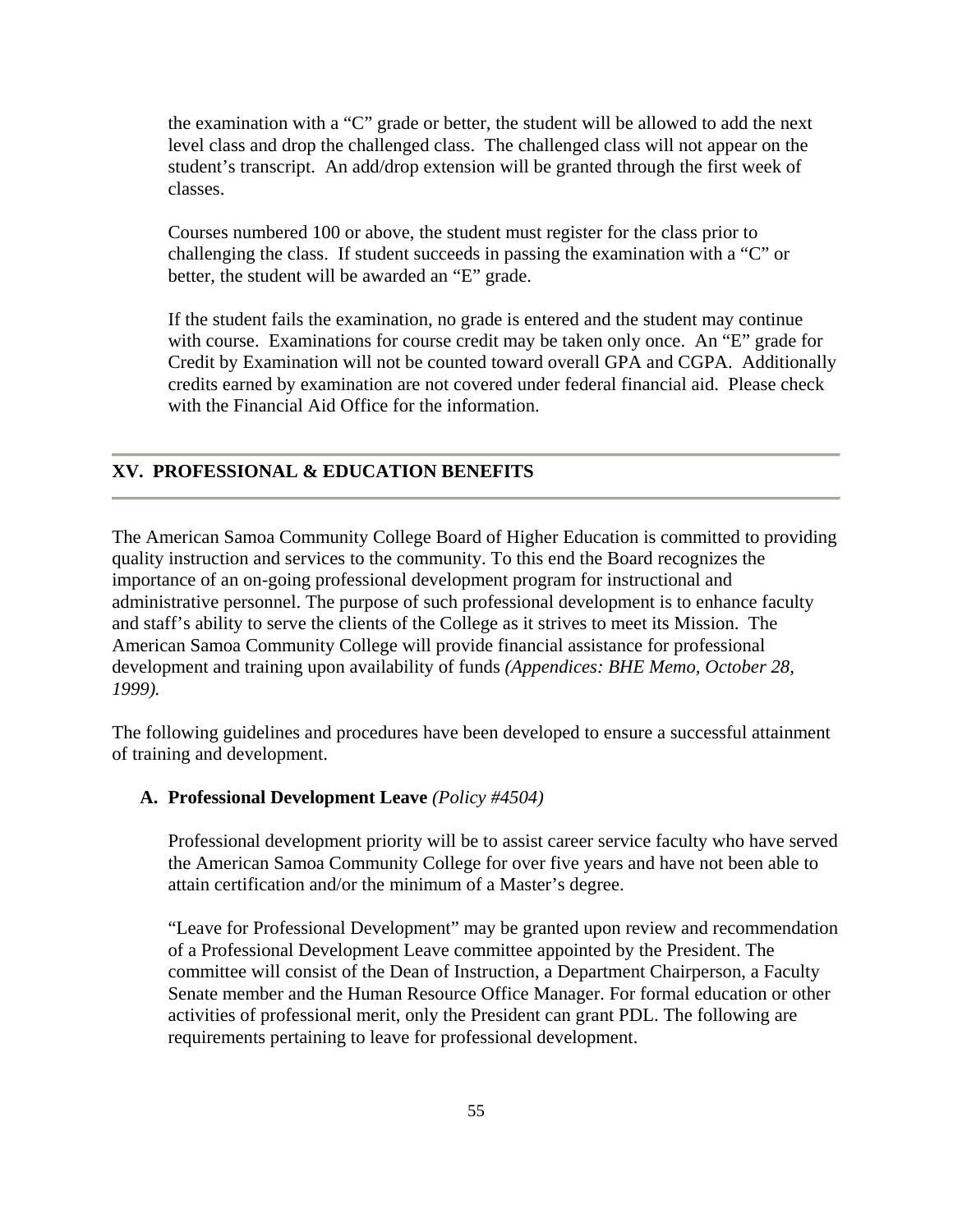- 1. Leave for professional development is recommended for approval by the President.
- 2. Preference will be given to faculty members who have not hey obtained a terminal or other graduate degree.
- 3. An awardee must normally have been a member of the faculty or administrative staff of the College for at least five (5) years.
- 4. Anyone previously granted a sabbatical or professional development leave must complete at least four (4) additional years of service at the College before again becoming eligible.
- 5. Leave for professional development shall normally be granted for a period not to exceed 2 full semesters.
- 6. Compensation for professional development leave shall normally be 100% of salary without increment or only tuition.
- 7. No more than 2 FTE faculty will be awarded PDL in any given year so a shortage in the teaching staff will not be created.

Awardees of professional development leave may, with prior approval of the President, accept fellowships, grants-in-aid, or other income for the purpose of accomplishing the objective of the leave. In such cases, the President may adjust the leave compensation to reflect such income to ensure that the awardees total income does not exceed the person's normal salary for that period of time. For every year of professional development leave granted, the recipient must work for the College one academic year after completing the leave.

An individual on professional development leave must maintain at least a 3.0 GPA in each semester.

During the course of a semester an individual on professional development leave will not receive any compensation until an official transcript has been received by American Samoa Community College showing the required GPA. If an individual fails to receive the necessary GPA, the individual may submit a written explanation to the President and request payment; the President's decision shall be final.

### **B. Sabbatical Leave**

The purpose of a sabbatical leave is to provide an occasion for scholarship, research, or creative activity which contributes to the professional competence and teaching ability of the recipient. The sabbatical leave policy provides 'leave without pay' of one full academic year.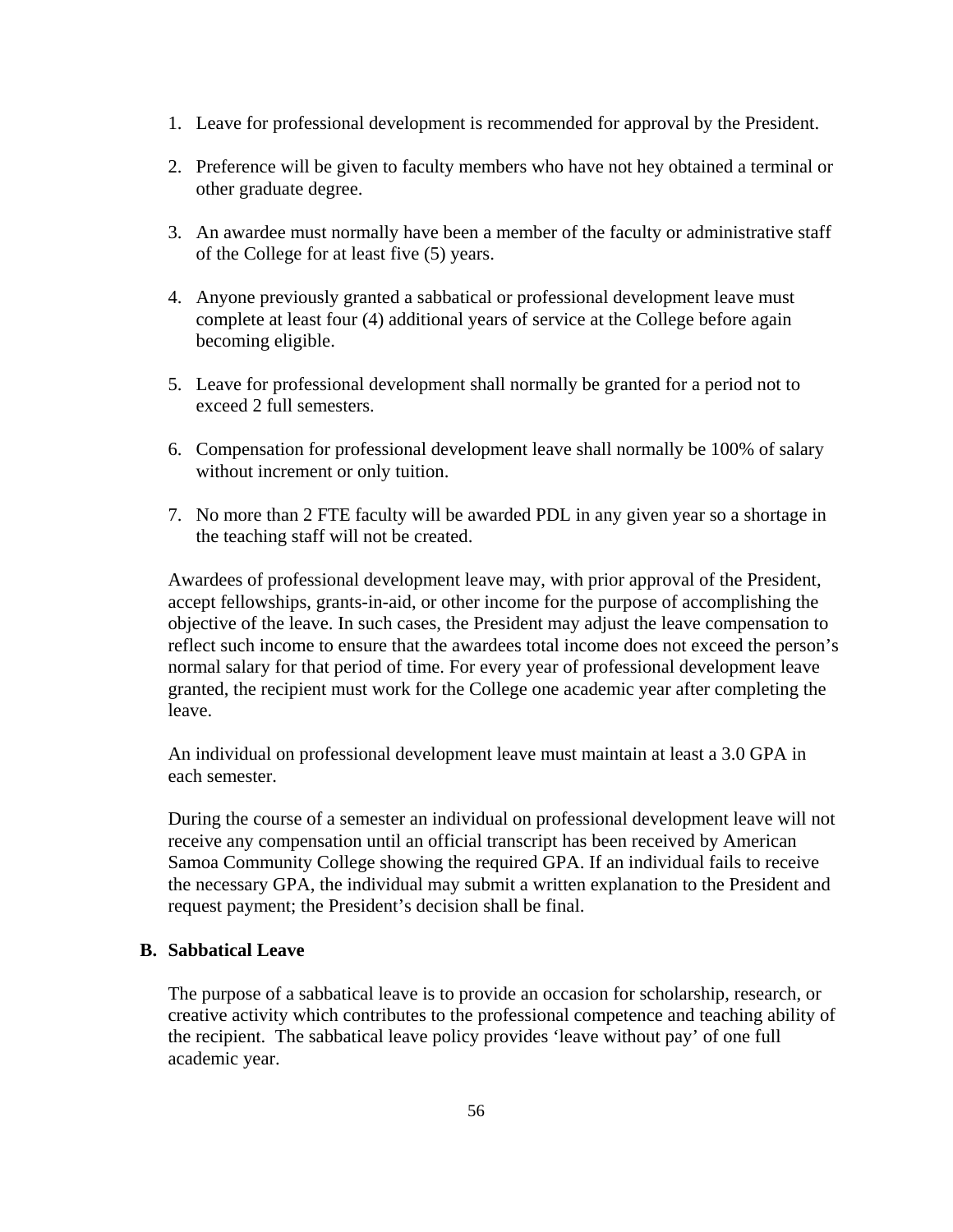Any person desiring a sabbatical leave should discuss the matter with their department chairperson. After proper arrangements have been made within the department, an application for such leave should be submitted to the appropriate Dean and Vice President of Academic & Student Affairs for review a semester in advance. The Deans and Directors under the Vice President of Academic and Student Affairs shall constitute the committee to review any submission for sabbatical leave. This committee must also receive a letter from the chairperson of the applicant's department expressing their analysis and opinion on the proposed request for sabbatical leave. The application should include detailed plans for the use of the time during the leave and indicate when the leave is desired. The Committee makes its recommendations to the President who grants the sabbatical leave.

#### *1. Procedures for Granting Sabbatical Leaves*

The granting of a sabbatical leave is not automatic. A leave is not granted primarily as a reward for past services or for purposes of health or rest. The granting of a sabbatical leave is based on the merit of a proposed project. Leave time should not be used for travel unless such travel serves the purpose of the sabbatical.

Members of the faculty who have completed six years of service to the College are eligible for a first sabbatical leave. They are eligible for subsequent leaves after the completion of six years of service following a sabbatical year. A sabbatical leave is not often granted to a faculty member within three years of retirement.

The number of faculty members who may be on sabbatical leave in any one year is 5 percent of the full-time faculty, rounded upward to the nearest unit. For example, based on a faculty of 56, was 1 who could be on sabbatical leave.

Within three months after his or her return from a sabbatical leave, the recipient should submit to the Committee a report of progress toward the objectives for which the sabbatical was granted.

The Department Chairs and the Committee may use the following Guidelines and Criterion to assist faculty in applying for a sabbatical leave.

### *2. Guidelines*

The application should describe the proposed project in detail in such a way as to reveal the *focus* of the project. There should be a clear indication of the relationship between the project and the likely benefits to the applicant and to the institution. Should there be a history of preparation for the project and progress made toward its goal, these should be summarized in the application. Finally, the Committee may find it useful to have a summary of those activities that in recent years have contributed to the applicant's professional growth.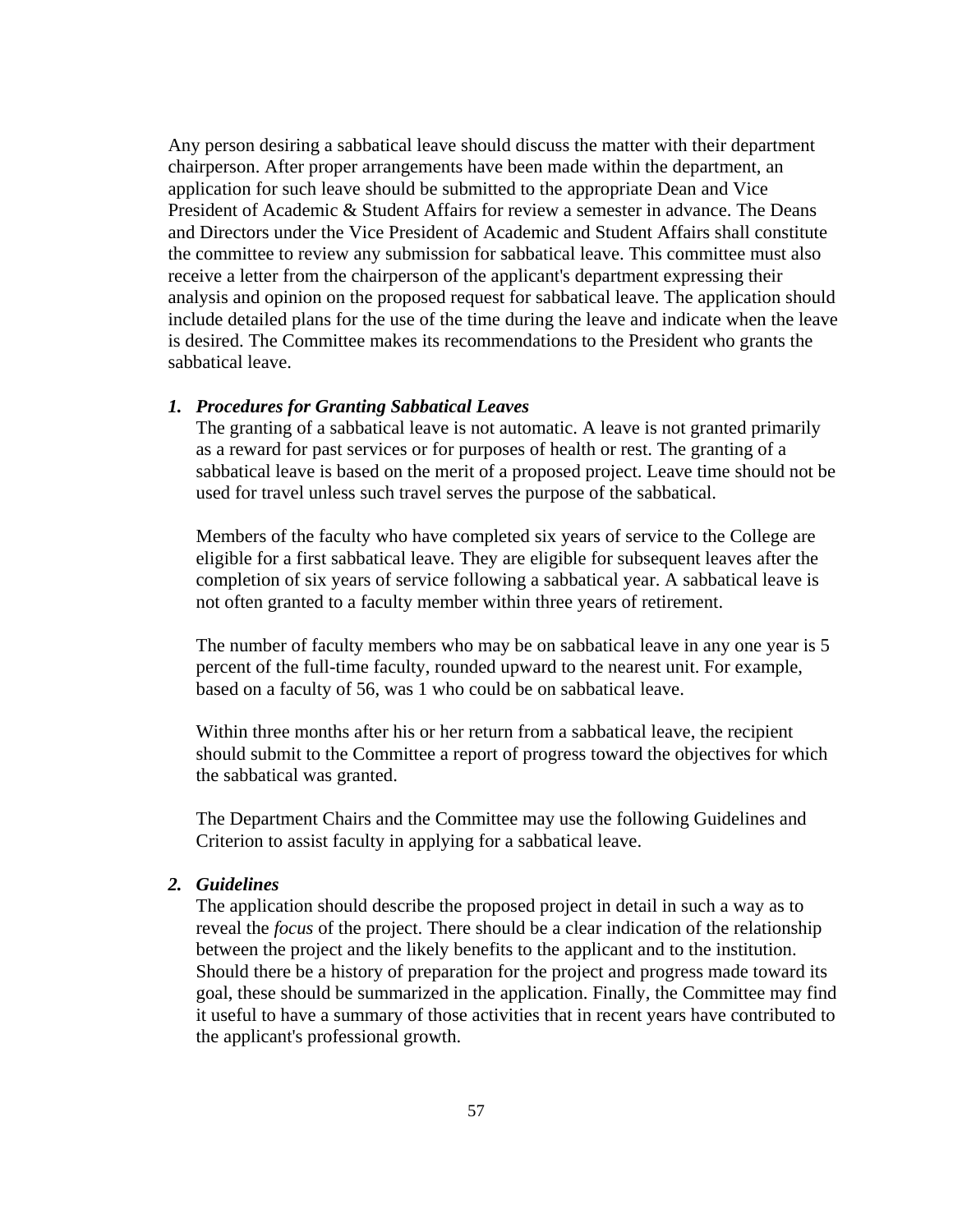#### *3. Criterion for Evaluating*

In considering proposals, the Committee feels that of paramount importance will be the answer to the question, "What is the promise of professional growth?" Involved in answering this question are the merits of the project for the individual and for the institution, the recent history of professional growth, the record of the success of previous sabbaticals, and recommendations of department chairpersons.

### **C. Contract or Part Time Employees**

Contract workers or part-time temporary employees are not eligible for the staff professional development benefits. This benefit is aimed in developing knowledge and skills for employees who will continue to work for the American Samoa Community College and serve its purpose. Applicants must be US Nationals, US Citizens or Permanent Residents of American Samoa.

#### **D. Employees on One-Year Probation**

Employees (support staff) who complete one year probationary period are eligible to take one three (3) credit course per semester. This is good for only one semester. It cannot be accumulated over a period of time.

#### **E. Educational Benefits**

Faculty and staff at the ASCC are encouraged to improve their professional competence by taking course work on campus during work hours, provided:

- 1. It is taken at the convenience of the College i.e. it does not interfere with the performance of the tasks for which the individual is hired for by the college, and assignments missed or incomplete, the time must be made up by the person taking a course.
- 2. It has the approval of the immediate supervisor is a must. Professional development and training approval forms can be picked up at the Human Resource Office (HRO).
- 3. It has the professional development form for registration. The HRO will be responsible in providing information on the years of service rendered and monitor academic performance.
- 4. ASCC pays for one (1) three (3) credit course per semester. If the course is not successfully completed with at least a final grade of "C" the employee will be asked to cover the cost of the (waiver) one three (3) credit course and future use of the professional development training policy may not be approved.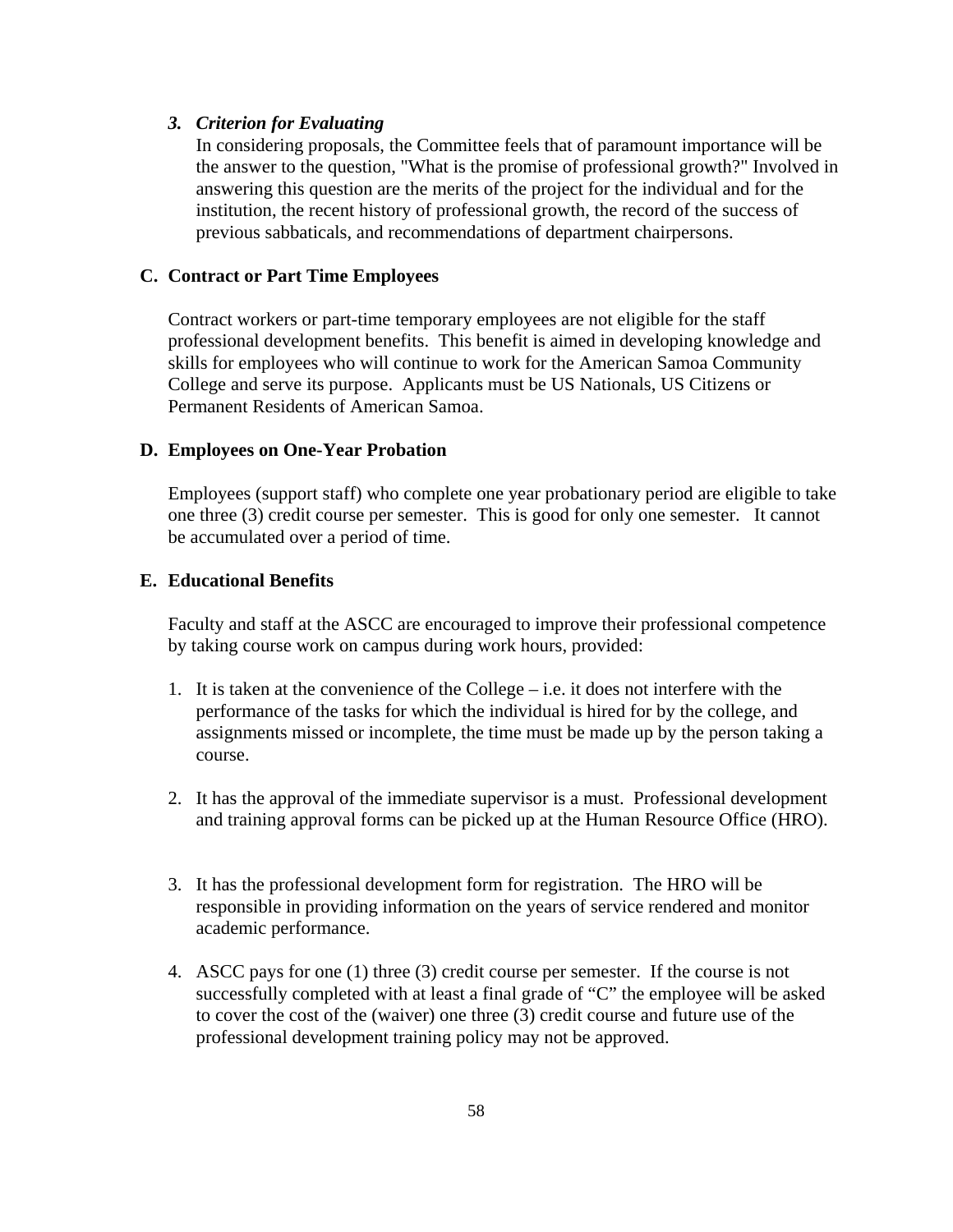- 5. A course taken must be job related and not more than one (1) course per semester during working hours (other courses can be taken after working hours).
- 6. This is not an entitlement but a benefit to meet a need of ASCC as approved by the supervisor.

It is NOT allowable to use the one (1) waiver course credits when applying for Financial Aid (Pell Grant) it is in violation of Federal Laws.

### **F. Educational Benefits for Dependents of Employees**

Dependents of those employees of American Samoa Community College who have met the eligibility rules listed below, shall have a percentage deducted from tuition as calculated by the Business Office. Eligibility for these benefits is as follows:

1. Dependent status.

A legal spouse or dependent children must be either naturally born or legally adopted children in order to qualify for tuition benefits.

2. Employee classification. To receive this benefit, the employee must be a full-time faculty member.

### **G. Travel for Presenting Papers at Professional Meetings**

Each department has a budget account to defray the expenses of attending professional meetings or other meetings closely related to the work of the department. Requests for travel advances and reimbursements should be made to the Finance Department through the department chairperson. It is understood that over a period of time funding is shared by all members of the department who wish to attend such meetings.

Faculty members who are presenting papers at professional meetings, acting as discussants on panels of professional meetings, or chairing such panels should contact the appropriate Dean if funds are unavailable to them through the departmental budget to attend. The Dean shall attempt to provide, when possible, additional support in such instances.

The faculty member requesting for financial assistance must provide the following information to the department chairperson when making a request for financial assistance for official travel authorization:

- 1. Letter of acceptance of presentation paper
- 2. Abstract of presentation
- 3. Conference detail information brochure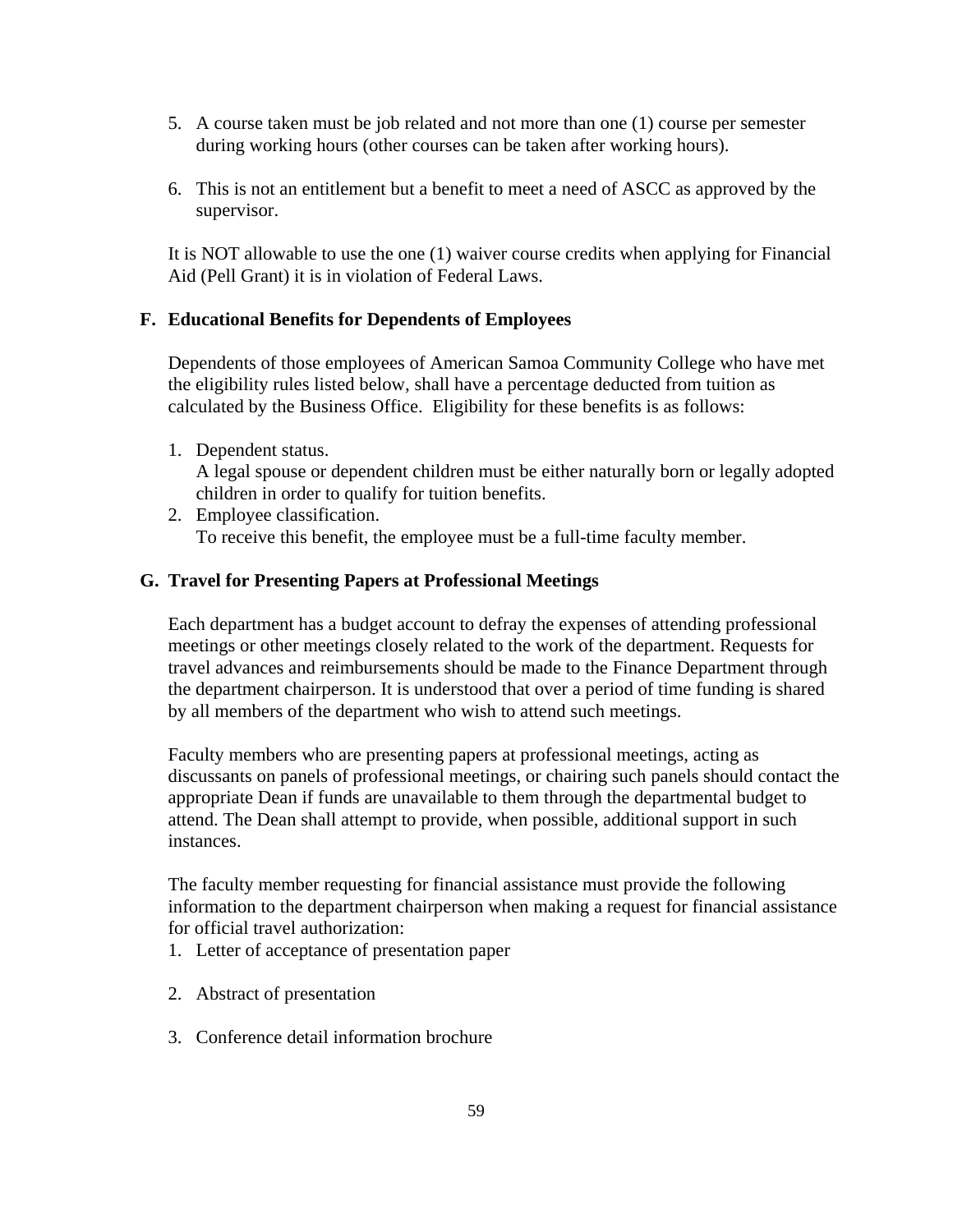### **XVI. COLLEGE COMMITTEES AND COUNCILS**

Committees' assignments are part of the professional responsibilities of the College faculty. Committee membership may be determined by position, appointment, or election, and becomes effective, usually, at the beginning of each academic year.

#### **A. Curriculum Committee**

The Curriculum Committee reviews, advises, and recommends course offerings in the College certificate and degree programs; new credit courses for certificates and degrees; and conducts periodic reviews of ongoing courses and programs for quality and relevancy. The committee consists of all Department Chairperson, the Dean of Instruction, ex-officio member; and a third College representative who is recommended by committee members. The procedures for curriculum recommendations are the Department chairperson sends curriculum recommendations to the Dean of Instruction, the Dean of Instruction refers the recommendations to the Curriculum Committee, and the Curriculum Committee forwards them to the President for final review. The procedures include provisions for open meetings and making minutes available. The Curriculum Committee meets every non-payweek Tuesdays or on special announced meetings.

#### **B. Faculty Senate**

The Faculty Senate is established to give the Faculty a formal and effective procedure in academic and professional policies, participating in governance that promotes diversity of ideas, shared responsibility, collaboration, collegiality, and institutional excellence. It is encouraged for all faculty members to participate in governance without fear of retaliation in subsequent decisions on promotion, salary, and conditions of employment. As selected representatives of the Faculty Senate, members make recommendations to the administration or through the administration to the Board of Higher Education. The Senate is composed of nine full time faculty members who serve staggered terms for two years. The procedures of the Senate allow it to call general and specific faculty meetings during the semester to inform, discuss concerns or to assist the administration in meeting with the faculty. The Faculty Senate meetings are open to the faculty and minutes are available upon request.

The President of the Senate is a member of the ASCC Presidents Advisory Council.

#### **C. President's Advisory Council**

Under the leadership of the President, the President's Advisory Council responds to policy issues on all phases of College operations. Members include representatives from the administration, the Faculty Senate, and the community.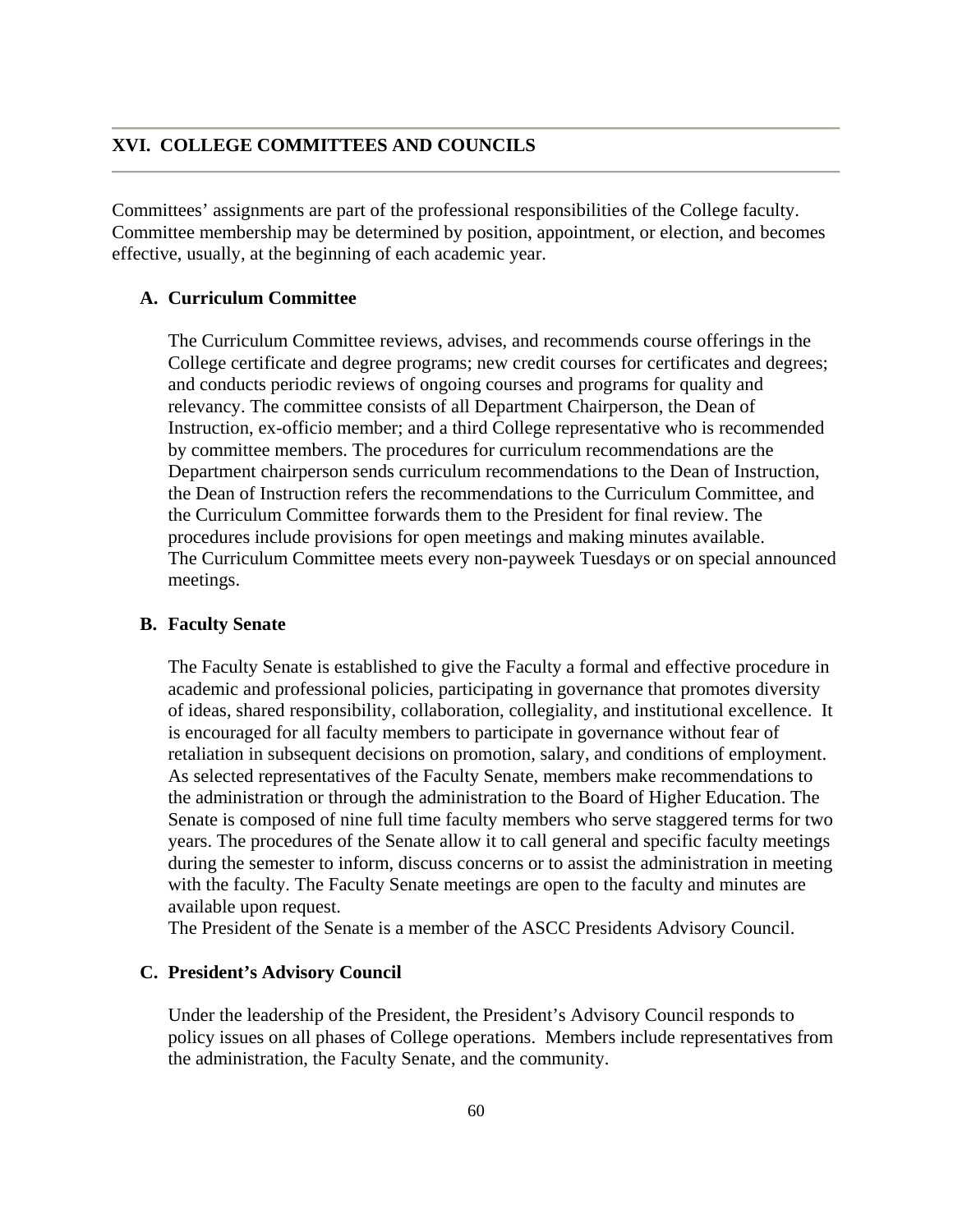#### **D. Department Advisory Council**

Each academic department are required to establish an Advisory Council that would include representatives from the government, private sector, and community that can advise the department on the needs of the workforce and community. The Advisory Council may also make recommendations on course content and certificate/degree programs. *Please refer to the section on Advisory Council for more detailed information.* 

#### **E. Faculty Grievance Committee**

The Faculty Grievance Committee shall be composed of administrators and faculty designated by the President of the College:

It shall be the duty of the Grievance Committed: (1) to serve as a reviewing body for all faculty grievances (2) to ensure grievance procedures are established and followed accordingly; (3) to prepare and hold grievance hearings (4) to make recommendations to the President of their findings; (5) to recommend policies and changes to policies and procedures pertaining to existing "Appeal and Grievances" of the college.

### **XVII. COMMUNITY ADVISORY COUNCIL**

#### **A. Advisory Councils at ASCC**

### *1. What is an Advisory Council?*

Advisory councils are an essential component to the continued success of the College's educational programs. Seeking the advice and cooperation of the community in working toward common goals will provide the best results in meeting the educational needs of the College's community interest.

The student learning outcome of the College's educational programs and needs of its students can be best met by the inclusion of individual members from the community.

### *2. What do Advisory Council members do?*

Advisory council members have three major roles: to advise, to assist, and to provide support and advocacy for quality education and services. The department or program advisory councils an advice-giving body assisting he program in meeting the needs of the community in a manner consistent with the College mission.

#### **B. Advisory Council Members**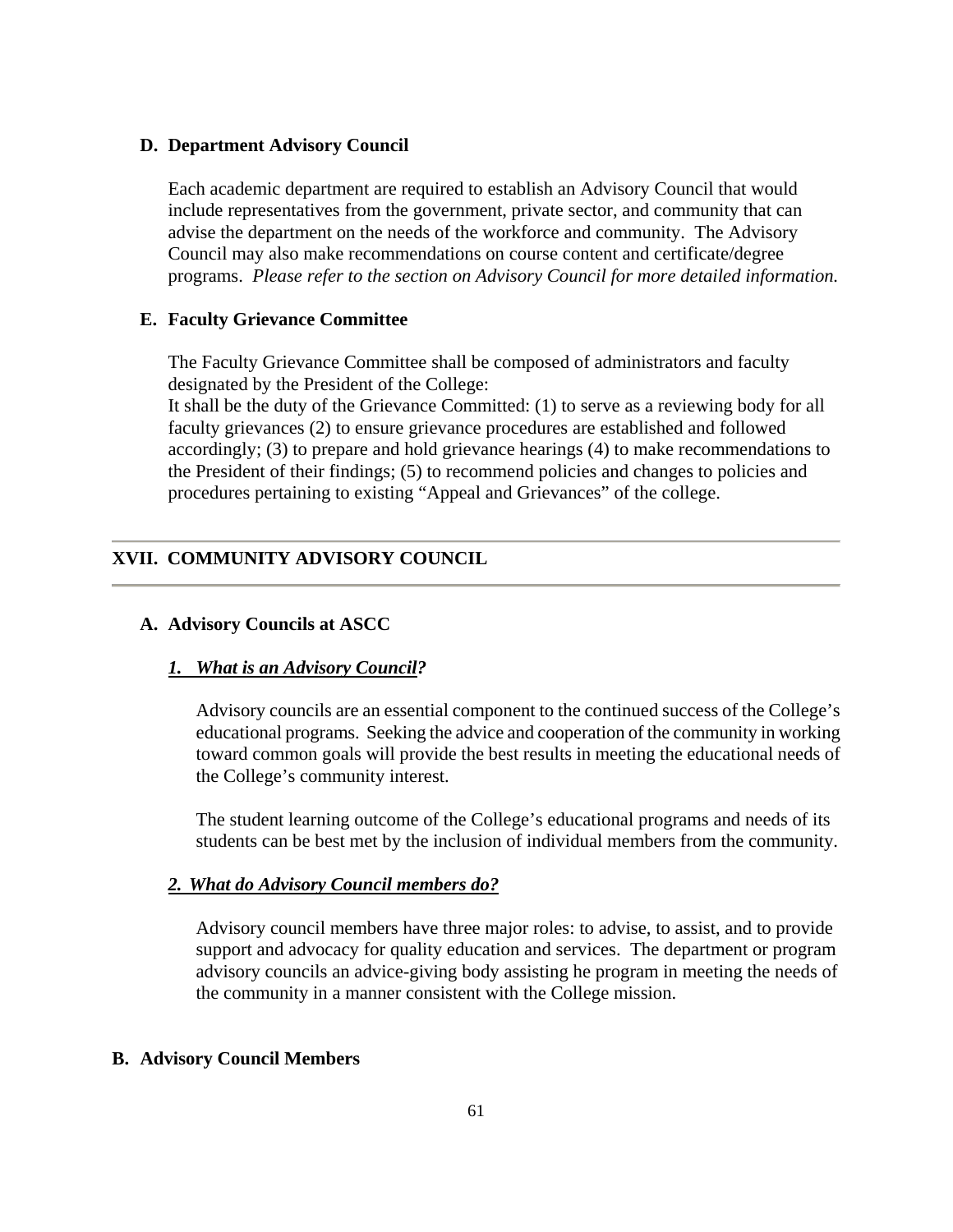# *1. Who should serve as Advisory Council members?*

An advisory council should consist of community members, an ASCC Student, and full-time faculty members (adjunct when appropriate) in the department or program. The committee should be small enough for each member to speak freely and have the opportunity to make contributions, yet large enough for representation of the College constituency in its area.

Generally, the program advisory council consists of a representative group of citizens selected for their knowledge, expertise, and ability to advise the College on the future direction of academic programming.

# *2. Who selects Advisory Council members?*

Advisory council members are composed mainly of private and public sector members, and a College student who have volunteered their time, talents, and knowledge to help strengthen College programs. Community members and the College student are appointed by recommendations from the full-time faculty members and the department chairperson in the department or program.

In making appointments of members to the council, the department chairperson should seek a balanced representation of citizens in the public and private sectors of the council.

## *3. How long is the term for an Advisory Council member?*

Membership is generally or two (2) years according to the new ASCC catalog cycle with reappointment by mutual agreement of he department/program. Systemic replacement due to lack of attendance and resignation will serve until the two (2) year catalog cycle is completed. The benefit of having some of the members change is that it provides for new ideas and smooth operation of the committee.

### *4. How might Advisory Council members be replaced?*

Membership can be replaced on the council based on the lack of attendance at regularly scheduled meetings, and resignation.

# *5. What roles and responsibilities do Advisory Council members have?*

The Program Advisory Council is strictly an advice-giving body assisting the department or program in meeting the needs of the community in a manner consistent with the College mission. No Advisory Council shall serve in an administrative or policy-making capacity. Since each Advisory Council member serves in a voluntary capacity, there is neither stipend nor monetary reward provided for serving on the council.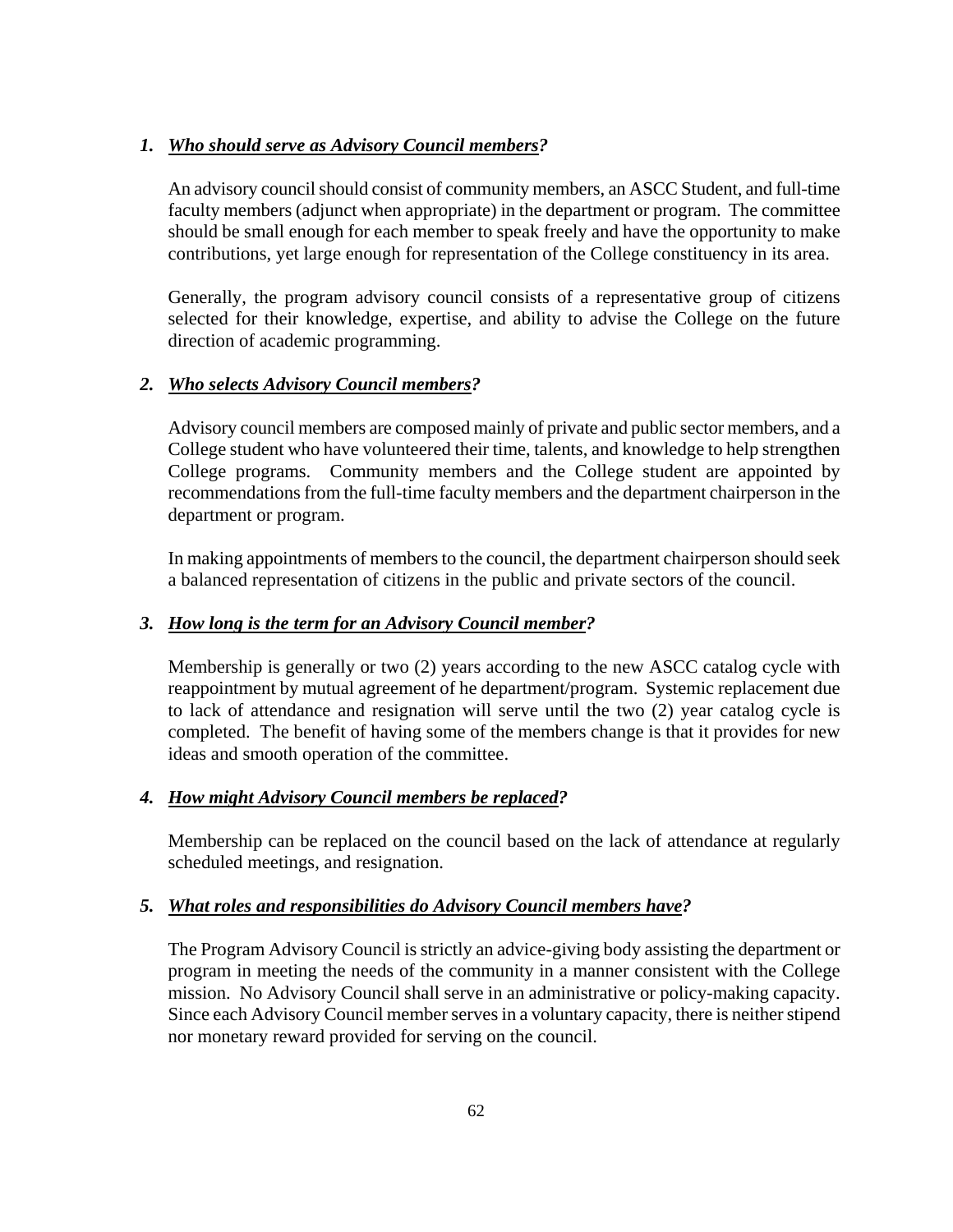# *6. General responsibilities of Advisory Council members*

- Attend and participate in all meetings
- Suggest and develop agenda items prior to meetings
- Help to determine council goals and objectives and ways to achieve them
- Become familiar with the College's educational system and how it fits into the
- overall educational structure
- Respect the rights and opinions of other Advisory Council members
- Accept Advisory Council responsibilities
- Decline participation when a conflict of interest is possible
- Assist with educational reform activities, including career pathways

The Advisory Council is directed by an annual written work-activity report, which reflects a consensus of the council members on the needs of the department or program and the community.

The Advisory Council work-activity plan can focus on activities that will improve the quality of the educational process and services.

The following focus areas can be used in planning department or program activities for improvement and effectiveness.

### *a) Curriculum Activities*

- Identify new technologies to include in the program
- Compare content of the program with learning outcomes required for entry into
- the job market, transferability, and cultural relevancy
- Review and assist in obtaining instructional materials
- Recommend basic skills curriculum content
- Recommend safety policies and procedures
- *b) Program Review Activities* 
	- Review program learning outcomes
	- Participate on program evaluation teams
	- Compare program accomplishments with program learning outcomes
	- Compare student performance standards to educational performance indicators
	- Make recommendations for program improvement

### *c) Job Placement Activities*

- Organize student/employer opportunities
- Notify instructors of job openings for students
- Provide students with cooperative work experiences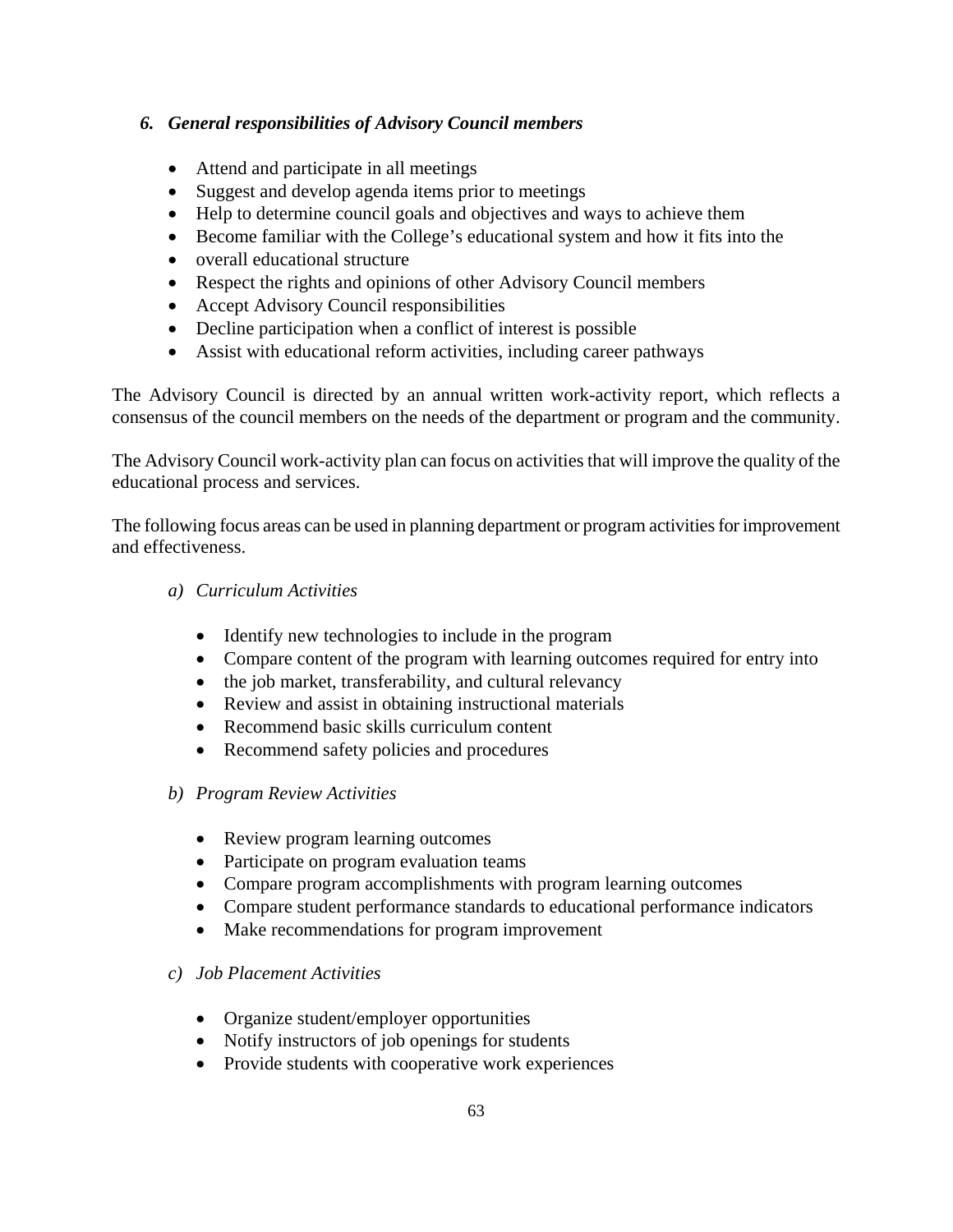- Promote potential cooperative work experience sites with other employers
- Conduct occupational surveys
- Hire graduates
- *d) Legislative Activities* 
	- Talk to legislators (local/national) regarding educational needs
	- Arrange tours of programs for legislators
	- Promote legislative support
	- Involve legislators in College recognition events
- *e) Staff Development Activities* 
	- Provide in-service activities on current methods and processes for instructors
	- Provide instructors with retraining opportunities
	- Recommend professional development actions
- *f) Community Relations Activities* 
	- Increase community awareness of ASCC educational programs through media
	- Present programs to civic and service groups
	- Establish awards programs to recognize outstanding students, faculty and
	- community leaders
	- Obtain contributions to promote activities
	- Obtain media coverage for special events
	- Participate in and promote special College events

### *g) Community Resource Activities*

- Identify community resource people
- Provide tours, field trip experiences, job shadow and internships experiences
- Provide or be a speaker

### *h) Recruitment Activities*

- Assist in recruiting new staff
- Assist in recruiting potential students
- *i) Student Organization Activities* 
	- Assist in developing competitive skill events
	- Judge competitive skill events
	- Sponsor student organization activities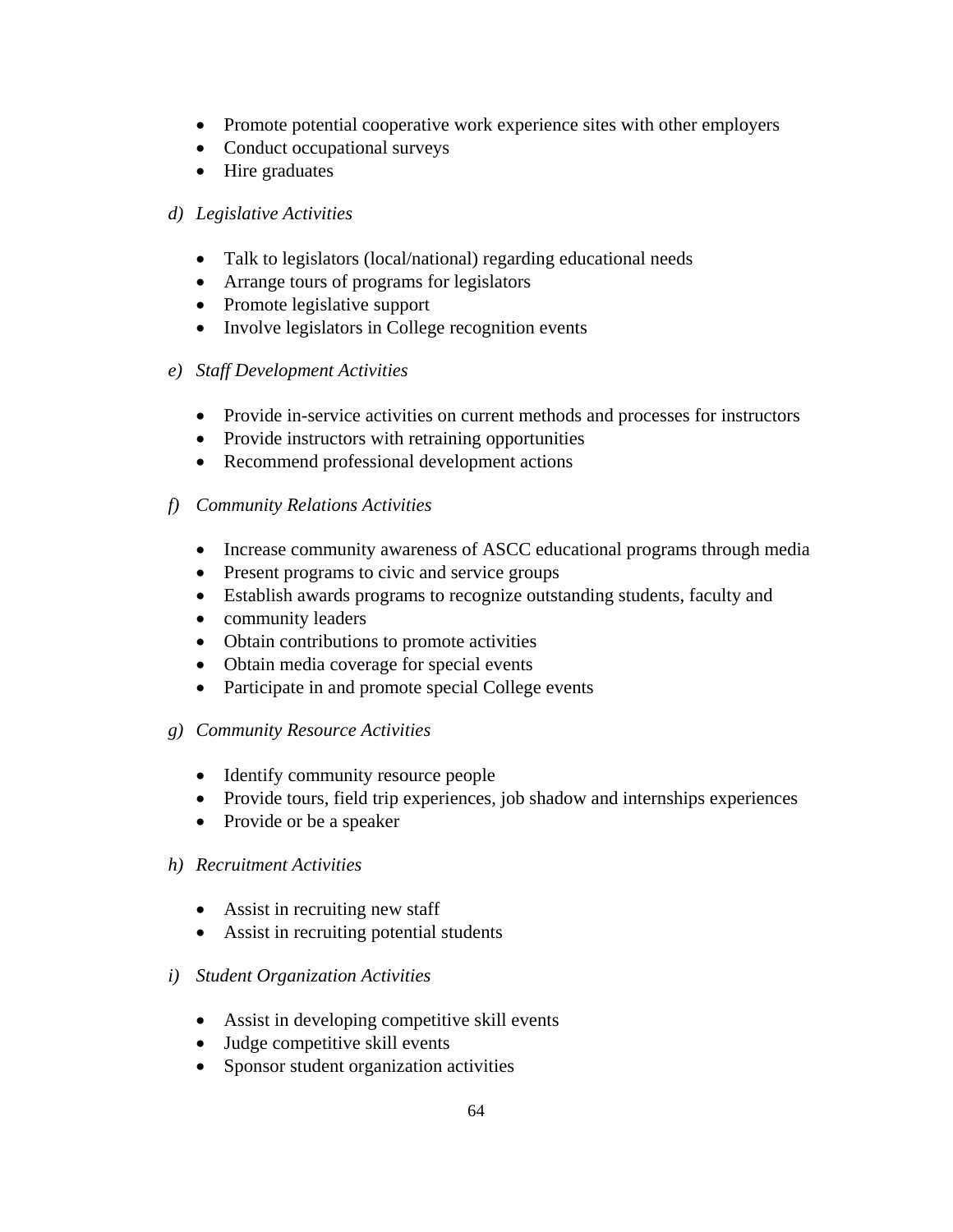- Arrange for display space to promote student organizations and special events
- *j) System Advocacy Activities* 
	- Networking services from public and private sectors
	- Developing collaborative partnerships with community agencies

## **C. Advisory Council Meetings**

### *1. How often do Advisory Councils meet*

Each Advisory Council meets at least two (2) times a year. The actual number of meetings is determined by the scope of the council's program of work.

Advisory Councils normally should have their initial meeting during the Fall semester of the academic year. The Fall meeting provides the opportunity to establish priorities for the academic year. The number of meetings held each year will vary with the type of council. However, the general pattern includes a minimum to two formal meetings each year. The Advisory Council may meet more often if necessary. The chairperson should receive consensus from the members on frequency and the schedule of meetings to be held during the academic year.

# *2. What process should be followed to conduct council meetings?*

# *a) Guidelines for the Initial Council Meeting*

In planning the initial meeting, it is important for the department chairperson to give careful attention to the following points:

- i. All members should receive notification of the first meeting including the time and place of the meeting, length of the meeting.
- ii. Arrangements for a suitable meeting place should be made.
- iii. All members of he council are welcomed and introduced.
- iv. The department chairperson will serve as council chairperson, the vice chairperson, and recorder should be elected from the membership.
- v. The members should be oriented to the functions and objectives of the Advisory Council by reviewing the Community Advisory Council Handbook.
- vi. The members should be oriented to the mission and student learning outcomes of the department or program, by reviewing the catalog.
- vii. Goals and activities for the academic year should be determined.

### **D. Minutes of Meetings**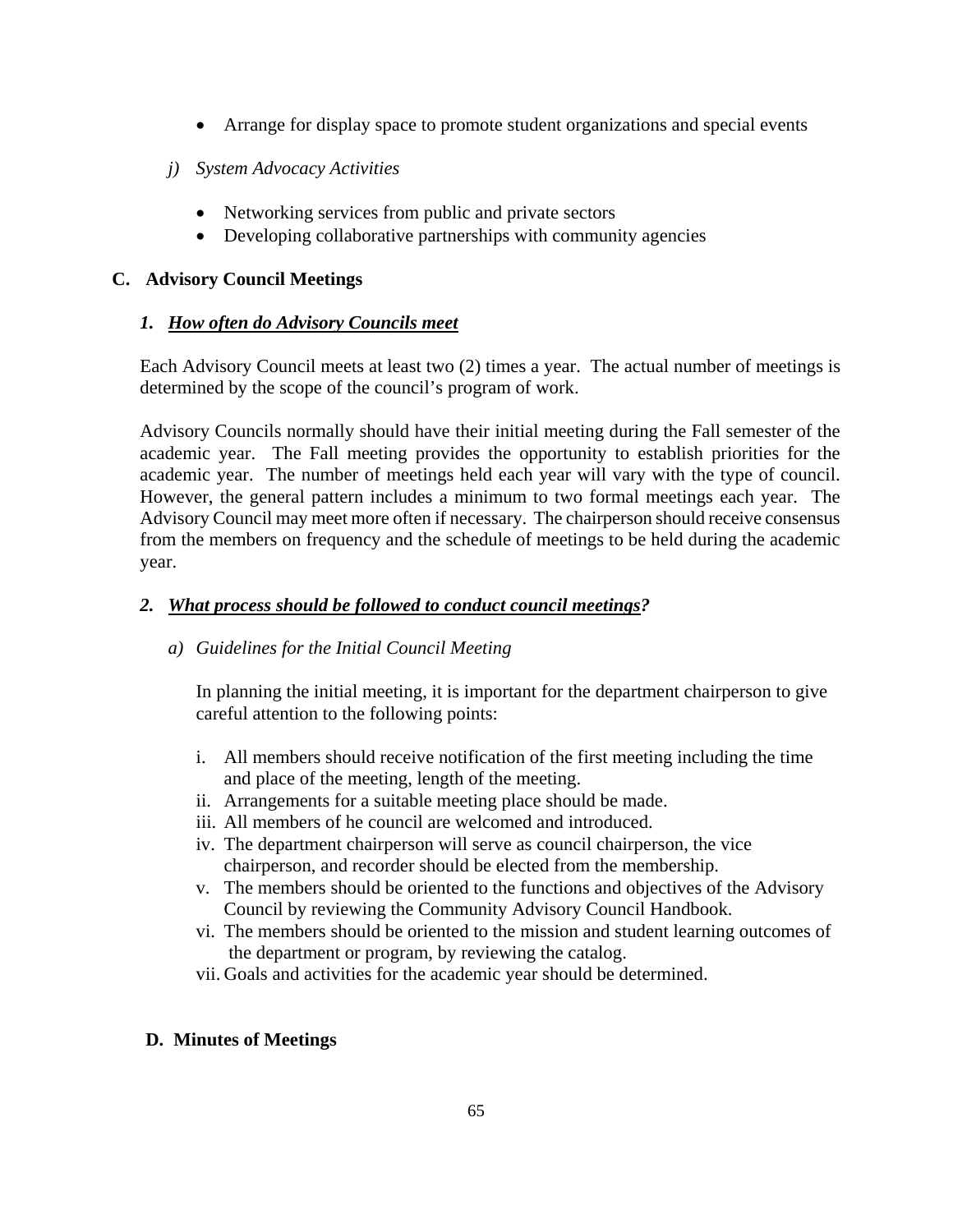It is the responsibility of the department chairperson to make certain the recorder keeps a written record of all council actions and an attendance (sign-in) form indicating date and time and length of each meeting. The recorder of the department or program Advisory Council should keep written minutes of meetings that document all suggestions of the members along with actions taken.

Minutes should be prepared and distributed in a timely manner to the Vice President and the Dean of Academic Affairs.

#### **XVIII. STUDENT SERVICES PROGRAMS and SERVICES**

The mission of the Student Services Division is to support the educational pursuit of all students attending ASCC characterized by a concern for high quality services, student access, learning, progress, and success. The following programs and services are provided by the Student Services Division in helping students meet their educational and personal goals:

- **A. Counseling Services:** Assist students with career, educational, personal and social concerns that may interfere with their academic progress.
- **B. Career Placement Counseling:** Through the interactive career exploration guide and join search on the Internet, career counseling provide ASCC students (including those in the Adult Education Literacy and Extended Learning (AELEL), and Upward Bound) with essential information to guide them in the development of career choices and educational goals.
- **C. College Life Planning (CLP) Courses**: Provide students with the opportunity to cultivate the skills necessary to become confident, successful students in their academic and personal goals.
- **D. Drug and Alcohol Awareness Program:** An on-campus Drug and Alcohol program available to assist students through counseling and education to overcome the usage of drug or alcohol, and to assist students who have friends or relatives who are dependent upon drugs and/or alcohol.
- **E. Diversity and Tutorial Services:** Students who need assistance with their studies are encouraged to visit the Counseling Office and sign up for consultation, scheduling, and tutorial services.
- **F. Disability Access and Accommodation Services:** Provides academic access services to students with certified disability. Services include academic advising, disability counseling, tutoring, technology access, etc.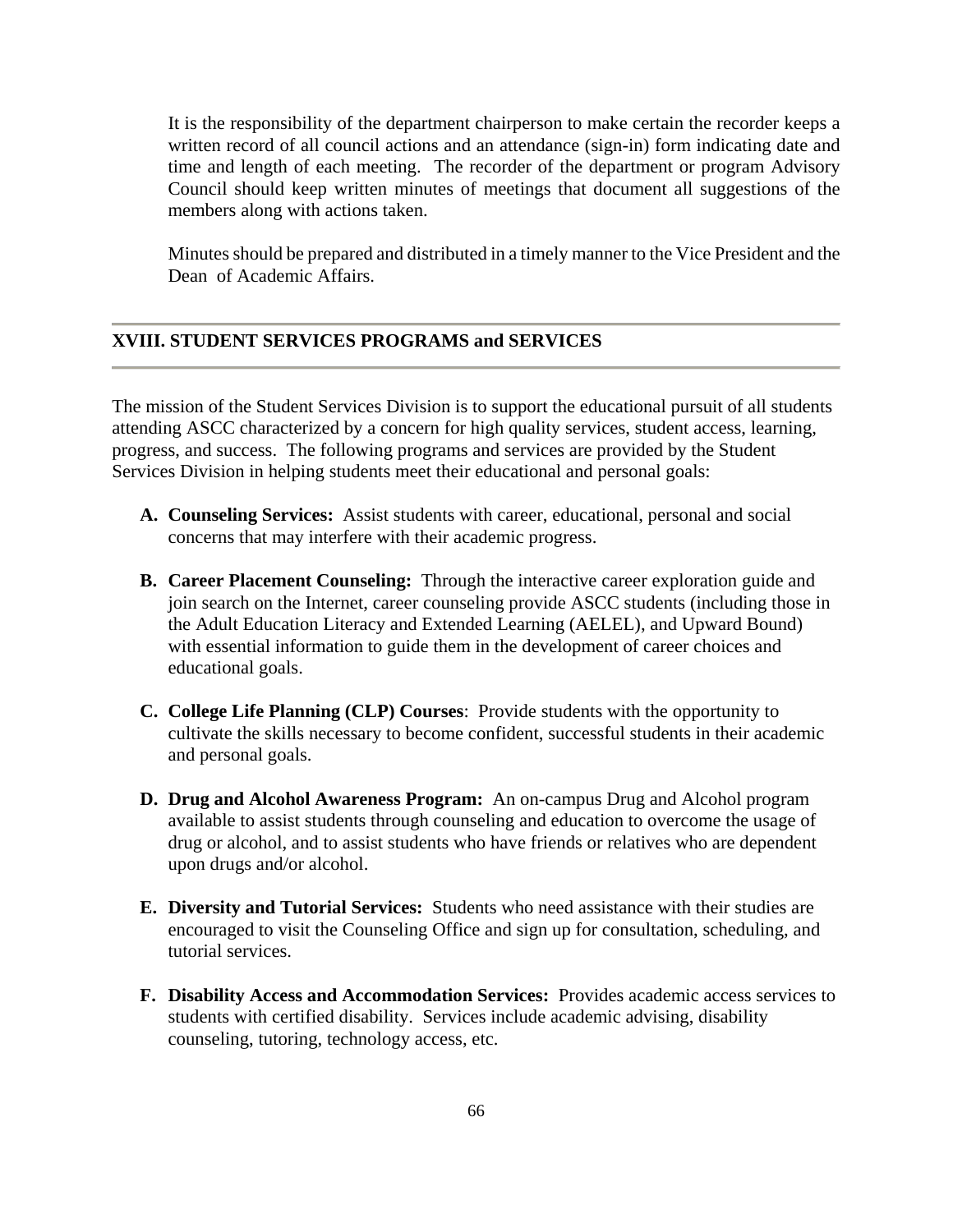- **G. You Are Not Alone (YANA) Program**: A support program to reach out to youth who are experiencing personal problems. Mentors are available to assist students who are not comfortable talking to an adult.
- **H. Student Employment and Training Center:** Provide temporary employment to students while pursuing their academic career at ASCC.
- **I. Veteran Educational Assistance:** Students who are eligible to receive educational financial assistance from the U.S. Department of Veterans Affairs (VA) under Chapter 30, 31, 35 and 106 are advised to contact the ASCC Veterans Students Counselor for clarification and explanation of awards before registering with their assigned faculty advisor.
- **J. Student Government Association** (SGA): Advances the democratic process of student government. SGA encourages professionalism and improved quality of activity and service at all levels of student government for the benefit of the total student population. It contributes to the analysis, understanding, and resolution of student issues by providing academic and social activities. Faculty should not schedule any instructional time on Tuesdays and Thursdays from  $12:30 - 2:00$  p.m. due to designated time for student activities.
- **K. Club Sponsorship**: Student clubs are considered an integral part of every student's college career and joining a club is an excellent way to make new friends. Students are encouraged to participate in clubs that interests them. If a student cannot find a club that suits their interest, students may apply to start one of their own. All campus clubs and organizations must have a faculty or staff advisor and meet the requirements established by the SGA.
- **L. Student Intramural Sports Program**: The intramural sports program are planned and conducted by SGA and technical assistance from the Chairperson for Physical Education department.

Please refer to the most recent ASCC general catalog or student handbook.

## **XIX. RESOURCES**

#### **A. Library/Learning Resources Center**

ASCC Library has a collection of approximately 35,000 volumes, along with subscribed periodicals and computer database for student and faculty research. It is designated as a federal depository library, and houses federal government publications. The library owns DVDs, CDs and audios, and videotapes for instructional purposes.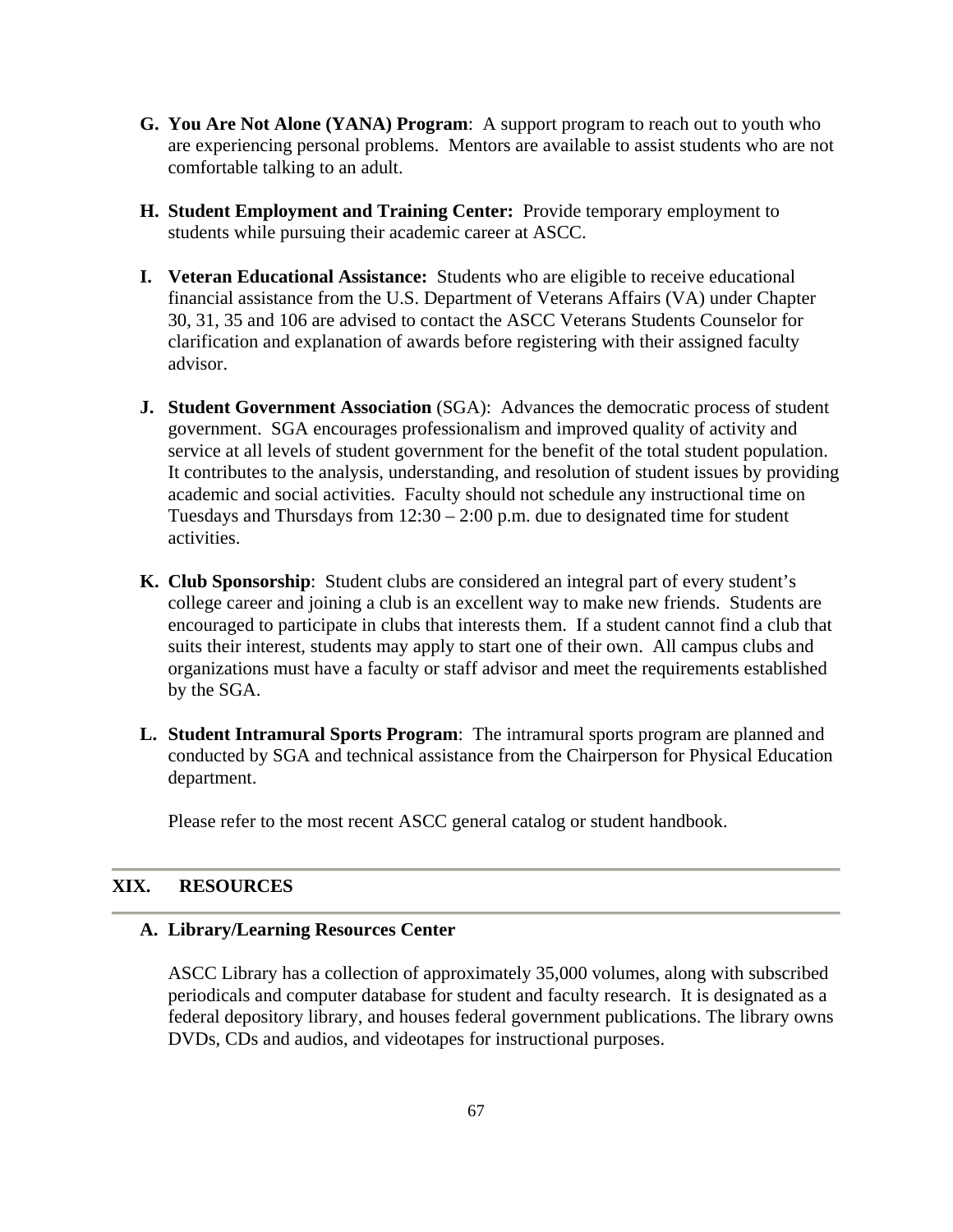# **B. Testing Center**

The Institute of Trades & Technology (ITT) is an authorized testing center for

# *1. Pearson Vue*

- Academic
- Accuplacer
- American Board for Certification of Teacher Excellence
- Association of Professionals in Bus. Mangement
- California Basic Educational Skills Test
- Ecelsio College Military Funded Program
- GMAT
- Kaplan's Ultimate Practice Test
- National Board for Professional Teaching Standards
- UEXCEL
- Virginia Communication & Literacy Assessment
- Employment, HR, Management & Safety
- American Board for Occupational Health Nurses
- AT&T
- Board of Certified Safety Professionals
- Council on Certification of Health, Environmental & Safety Technologists
- CWEA
- **Institute for Supply Management**
- Lead & Environmental Hazard Association
- WorldatWork
- Health, Medicine, Pharmacy & Nurse Aides
- NCLEX Examination
- Nurse Entrance Exam
- Various National Boards

# *2. American College Testing (ACT)*

- Association of Social Work Boards
- Commission on Dietetic Registration
- American Board of Vascular Medicine
- National Institute for Automobile Service Excellence (ASE)
- National Conference of Bar Examiners
- U.S. Department of State and its Foreign Service Written Exam
- Commission on Graduates for Foreign Nursing Schools
- Society of Actuaries
- APICS—The Educational Society for Resource Management
- *3. Internet Testing Solution*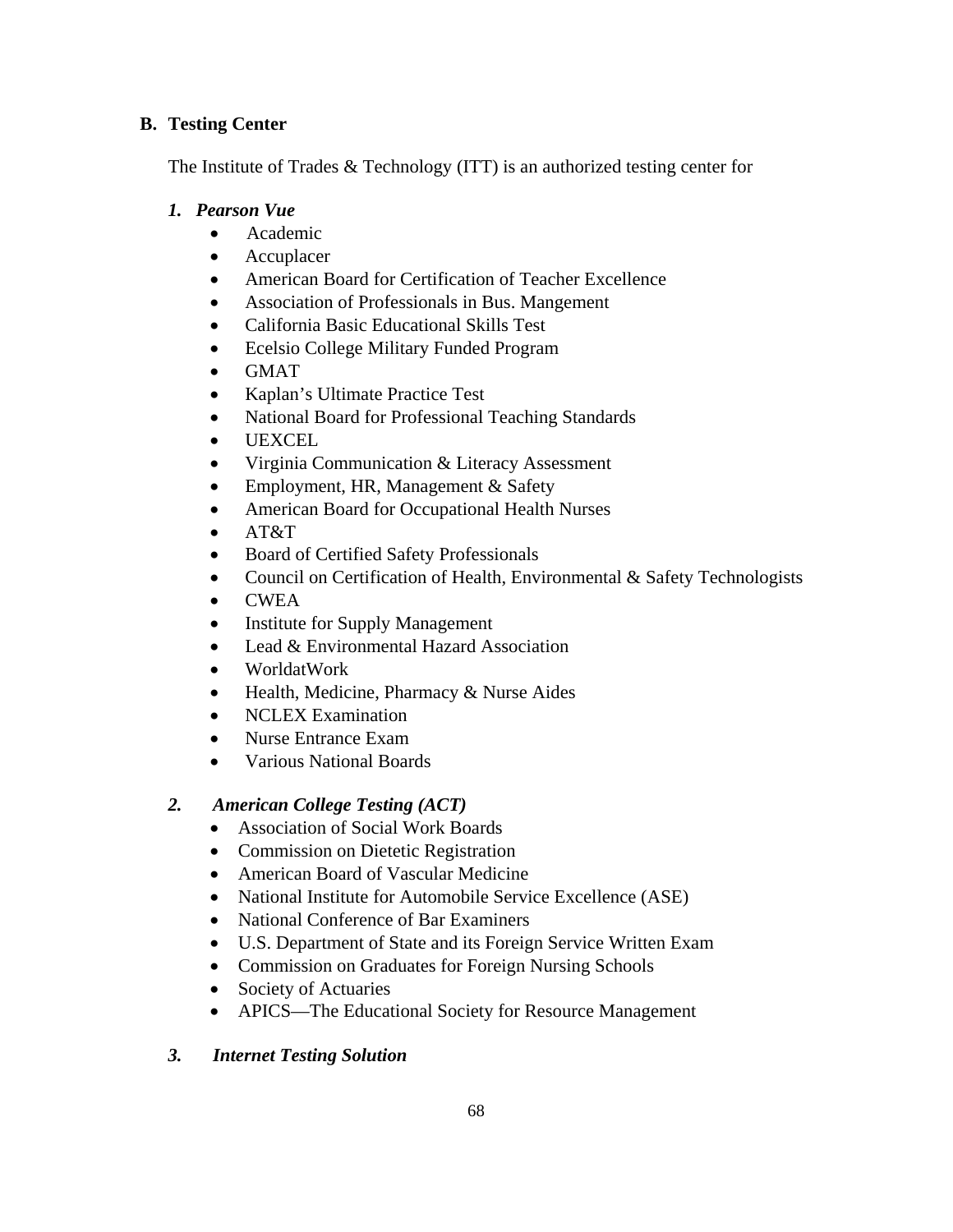• Autodesk

# **C. Computer Labs**

There are three (3) computer labs designated for students on campus. Two (2) are located in the garden area room 15 and 16. The other located within the ITT building next to the Fale Samoa.

## **D. Teacher Resource Center**

(need to get input from the Education department)

# **E. Student Health Center**

The Nursing department is located above the library (old dispensary) that provides basic health services such as vital signs readings and etc. (need more input from Nursing)

### **F. Faculty Lounge**

Currently under construction, the new faculty lounge will be located upstairs in the old auditorium building. The lounge will be available by Spring 2009.

### **G. Conference and Training Rooms**

There are two conference rooms available on campus.

- The Vice President's conference room is available for departmental meetings. Prior arrangements must be made with the secretary. The conference room can seat approximately 12 people.
- Community and Natural Resources located at the Land Grant compound has a conference room that can seat approximately 30 people. There is no eating or drinking in the conference room. A facility request must be completed from the Director of CNR Office at 699-1575.
- The training room located at the CNR building can seat approximately 25 people. Eating and drinking is allowed when in use. A facility request must be completed from the Director of CNR Office at 699-1575.

# **H. Lecture Hall**

The Lecture Hall located in the main garden area can seat approximately 110 individuals. The facility is equipped with a PA system, projection screen, and video projector. There is absolutely no eating or drinking in this facility. Arrangements must be made with the Secretary of the President.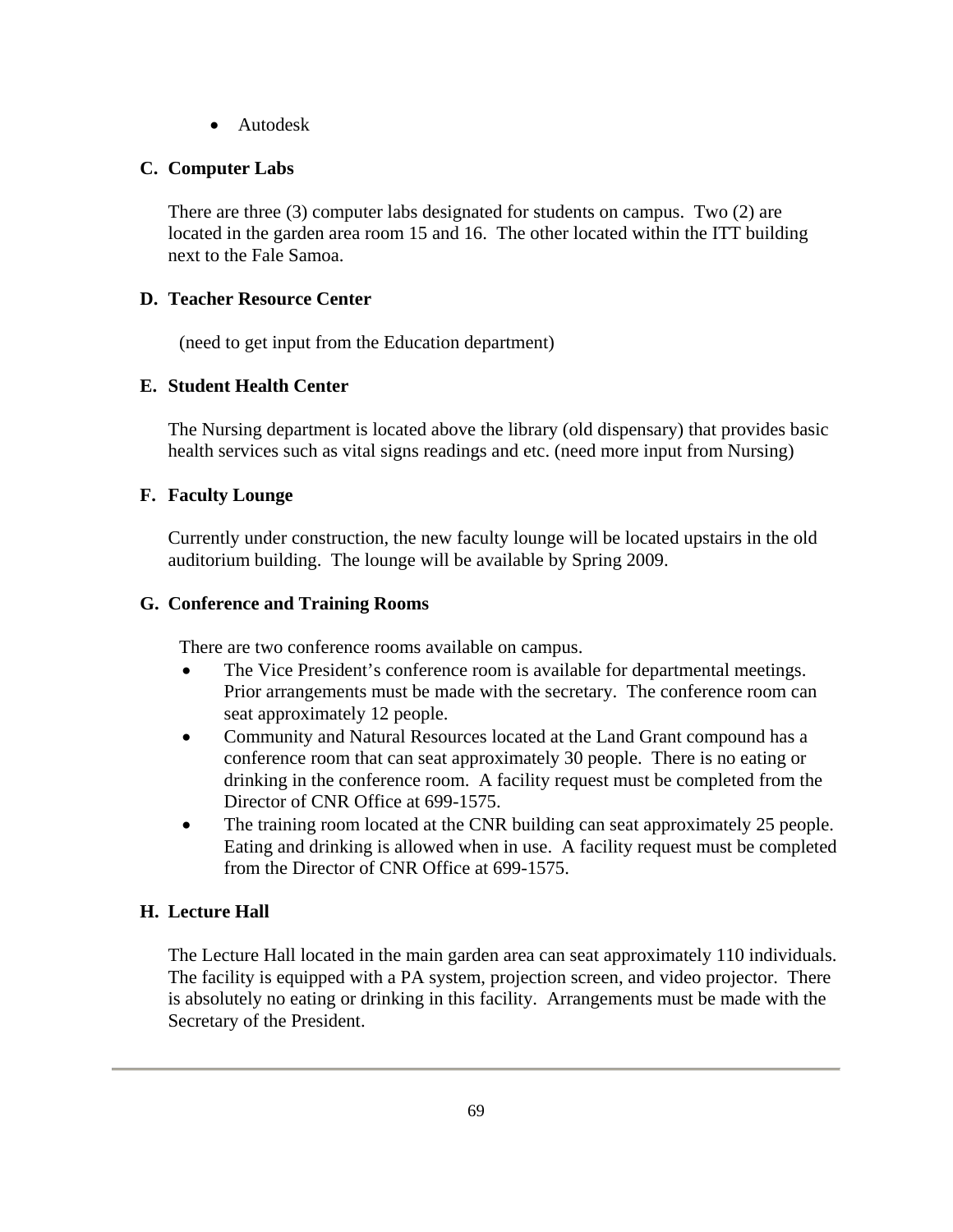### **XX. SAFETY & SECURITY**

In the event of emergency conditions (i.e., storm, utility failure, fire, etc.), which seriously hamper the functioning of the College, the President may declare an emergency and announce an immediate or anticipated cancellation of classes and other scheduled events, the closing of College offices, and the discontinuance of normal maintenance operations. For reasons that are apparent or may arise, the services of some employees may be required during emergency situations. These persons will be notified as quickly as possible.

In the event of an emergency closing of the College, normal pay of all regular and full-time, temporary employees will be continued.

### **A. Emergency Preparedness Program**

*The College's Emergency Operation Plan is currently being reviewed.* 

### **B. Inclement Weather Policy**

American Samoa Community College will try to remain open and encourage its faculty and staff to report to work even during periods of inclement weather. However, there may be times when weather conditions cause the College to delay the opening of College activities, to cancel classes and normal business hours, and/or to close the College early.

#### **C. Inclement Weather Notification**

When adverse weather conditions lead to a delayed opening and/or cancellation of classes and office hours at American Samoa Community College, information will be provided through a variety of sources.

Information regarding a delay or cancellation will be distributed via e-mail to everyone.

Commercial broadcast outlets will also be used in the case of delay or cancellation of all campus operations. Campus representatives will contact the following commercial media outlets immediately after the decision to delay or cancel has been made.

- Television Stations
- Radio Stations

#### **D. Classes and Other Academic Programming**

If the College is closed, classes are not held. If the College delays opening, those classes affected are not held. If the College remains open during inclement weather, the decision to cancel classes is made by the Vice President of Academic and Student Affairs upon approval by the President. It is the responsibility of the faculty member to arrange for the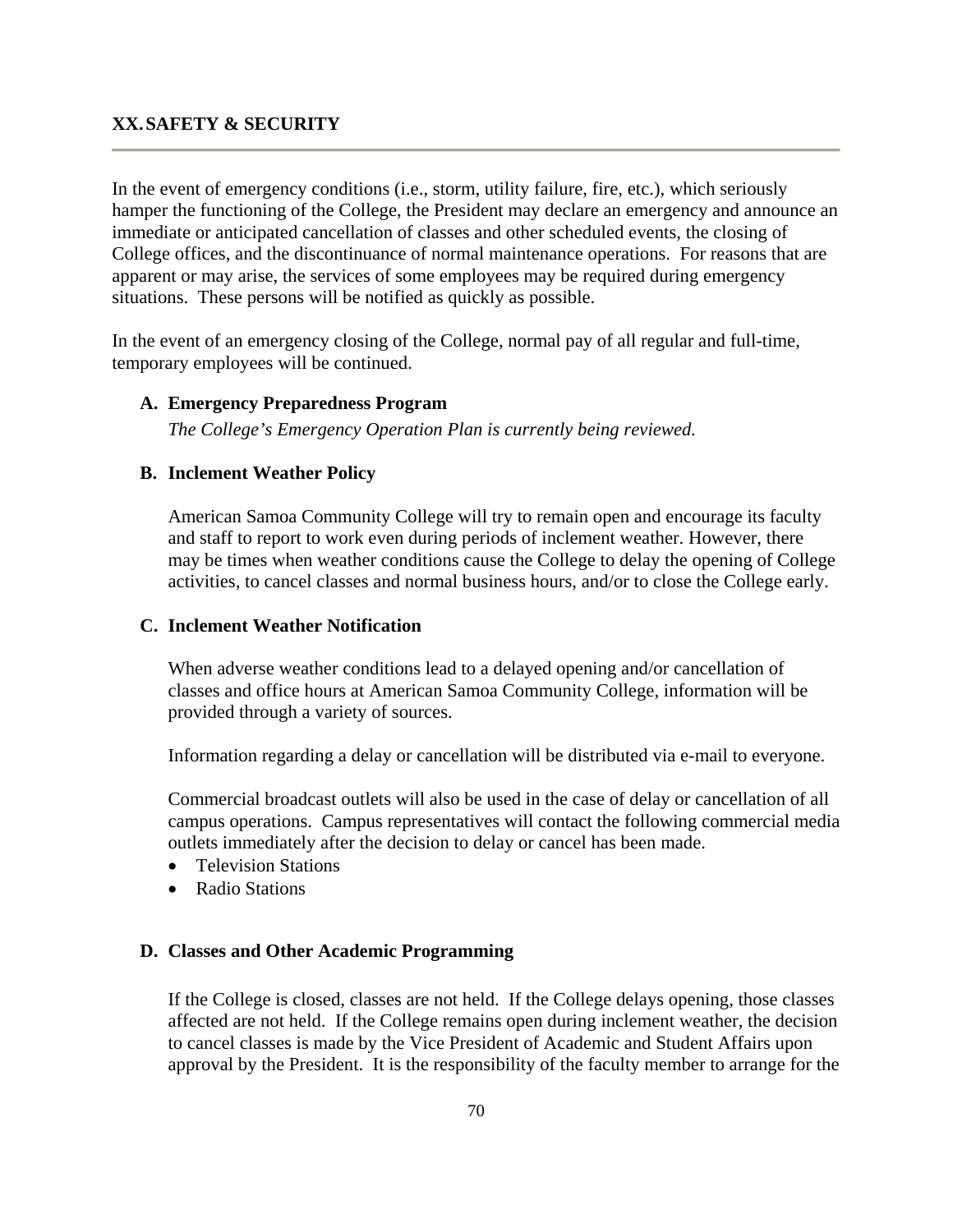notification of students. Individual faculty will also determine whether and when to reschedule cancelled classes and to so notify students.

### **E. Emergencies in the Classroom**

If a student has an accident or becomes seriously ill in the classroom, the faculty member should first determine whether or not an ambulance is needed. If yes, call 911. Then call the Safety and Security Office at extension 699-9155. If no ambulance is required but help is needed, call Campus Security at 699-9155.

### **F. Safety**

The Occupational Safety and Health Act requires that the College maintain a safe place to work. The College believes this law is designed to protect our employees and is committed to carrying it out.

Employees are urged to assist by observing and reporting any unsafe conditions wherever they exist to your supervisor and/or the Safety and Security Office. It must be understood that any employee who fails to follow safety rules may be subject to disciplinary action, up to and including termination.

#### **G. Fire Prevention**

The elimination of fire hazards protects, among other things, the personal safety of all employees, College property, and valuable records. Extreme caution must be exercised at all times to avoid causing a fire. To assist in fire prevention, each employee should become familiar with the location and operation of the fire extinguishers that are provided in his/her work areas. Fire hazards should be reported and eliminated at once.

### **H. First Aid**

In spite of precautions, accidents do happen. Emergency first-aid supplies and assistance are available in the College's Health Center or through the Department of Physical and Facilities Management.

#### **I. Security**

The College permits selected employees to have keys to the buildings and to offices. College keys may be obtained from the Department of Physical Facilities and Management with written approval. All keys must be returned to the Dean/Director of the appropriate Department upon termination of employment, .

It is the responsibility of all employees to ensure doors are locked when they leave their building at the end of the working day. Under no circumstances is it permissible to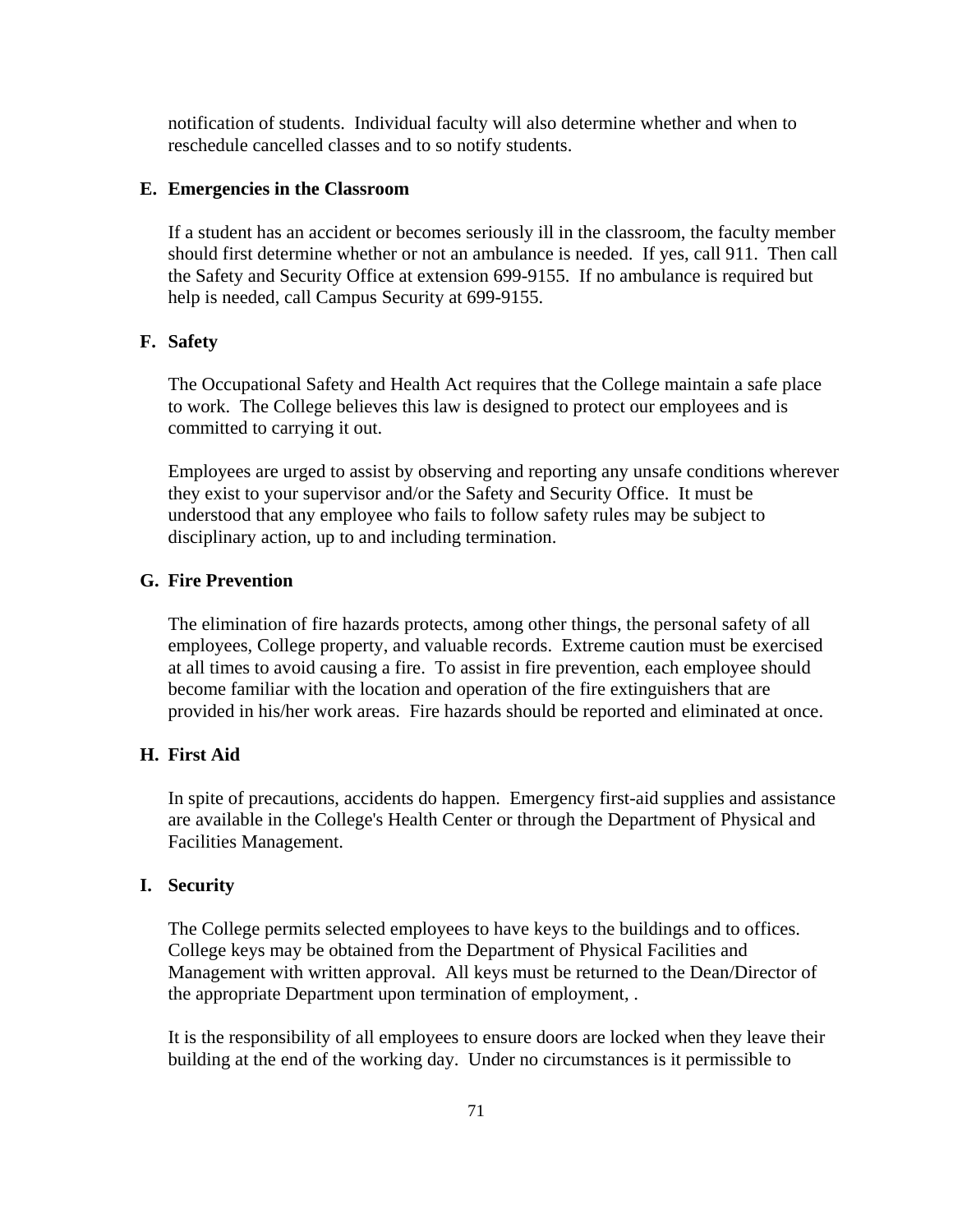duplicate an access key or transfer a key to another person. A violation of this rule can be cause for dismissal. Loss of any key should be reported at once to the Director of Physical Facilities and Management, and the Dean/Director of appropriate department.

### **XXI. ADDITIONAL INFORMATION**

#### **A. Use of College Equipment**

The use of College equipment is restricted to authorized personnel. Use is further restricted to the premises during regular working hours or periods of authorized overtime. Any removal of equipment from the premises must be with prior authorization.

#### **B. Borrowing Privileges of College-Owned and Rented Motor Vehicles**

There will be times when members of the campus community will request the use of a college-owned or rented motor vehicle to complete their employment, curricular or extracurricular activities. Use of such vehicles will be granted when the college has established an acceptable driving record for the driver.

### **C. Parking**

On-premises parking is available to employees. In compliance with the College's parking regulations, all vehicles must be registered and must display a College identification sticker or hangtag obtained from the Department of Physical Facilities and Management, Security Services. Employees are asked to use the parking areas assigned to them. The College assumes no liability for personal property left in vehicles.

Special parking permits for employees with permanent or temporary disabilities shall be presented to the Department of Physical Facilities and Management, Security Services. Employees possessing these valid permits may park in any authorized space on campus except loading docks, fire lanes, designated spaces, and service vehicle spaces.

### **D. Animals on Campus and in Buildings**

For rental properties, this issue will be addressed on a case-by-case basis. Dogs and other animals are permitted on campus roads, walks, and grounds, as they are in the local community, when they are on a leash and controlled by the owner. It is the owner's responsibility to clean up after the animal.

### **E. Authorized Fund Raising**

The College's status as a non-profit, charitable organization is, therefore, crucially